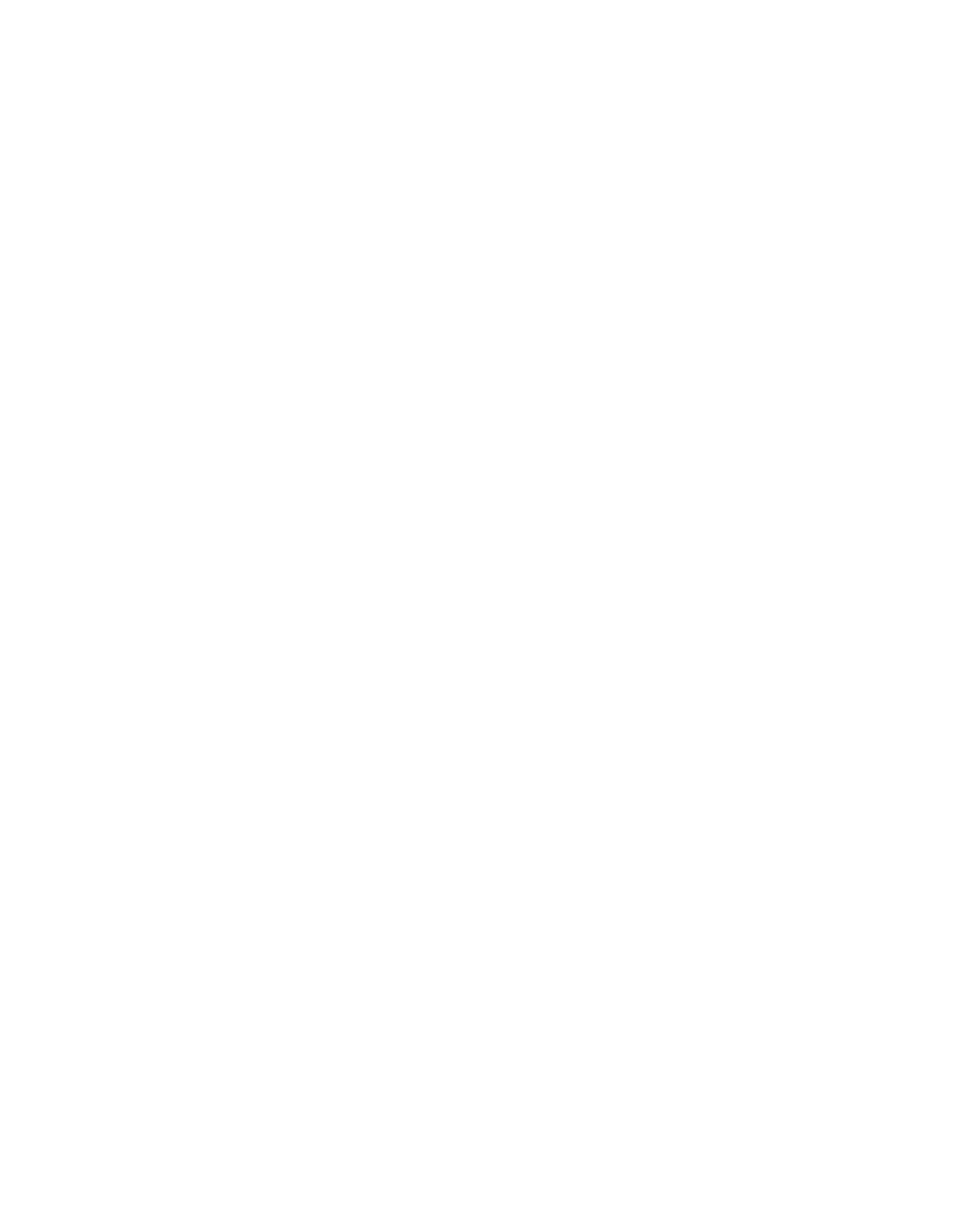## **Table of Contents**

| I.    | <b>Graduate Faculty and Research Areas</b>                                                                                                   | $-4$ |
|-------|----------------------------------------------------------------------------------------------------------------------------------------------|------|
| II.   | <b>Introduction</b>                                                                                                                          | 9    |
|       |                                                                                                                                              | 9    |
|       |                                                                                                                                              |      |
| Ш.    | $\sim$ 12<br><b>Master's Degree</b>                                                                                                          |      |
|       | Admission Procedures 12                                                                                                                      |      |
|       | Admission Checklist 13                                                                                                                       |      |
| IV.   | <b>Master's Degree - Thesis Option</b><br>$\overline{\phantom{a}14}$                                                                         |      |
|       | Course Requirements 14                                                                                                                       |      |
|       | Appointment of Supervisory Committee                                                                                                         |      |
|       | Submission of Master's Thesis 14                                                                                                             |      |
|       | Final Examination Procedures 15                                                                                                              |      |
|       | Checklist for THESIS Master's Degree                                                                                                         |      |
| V.    | $\sim$ 17<br><b>Master's Degree - Non-thesis Option</b>                                                                                      |      |
|       | <b>Final Examination Procedures</b><br>$\frac{17}{2}$                                                                                        |      |
|       | Checklist for Non-Thesis Master's Degree                                                                                                     |      |
| VI.   | <b>Juris Doctor/Master of Science in ECE</b><br><u> 1980 - Andrea Station, amerikansk politik (</u>                                          | 19   |
| VII.  | <b>Joint Master's Degree Program - College of Business</b>                                                                                   |      |
|       | <b>Administration and College of Engineering</b><br><u> 1990 - Jan Barbara Barat, politik politik (</u>                                      | 21   |
| VIII. | <b>Engineer's Degree</b>                                                                                                                     | 22   |
| IX.   | <b>Doctor of Philosophy Degree</b><br>$\sim$ 23                                                                                              |      |
|       | Admission Requirements 23                                                                                                                    |      |
|       | Course Requirements and Period of Concentrated Study____________________________                                                             | 24   |
|       |                                                                                                                                              |      |
|       |                                                                                                                                              | 25   |
|       | Ph.D. Course Breadth Requirements 25                                                                                                         |      |
|       |                                                                                                                                              |      |
|       | $\frac{1}{2}$ 25<br>Official Minor (Optional)                                                                                                |      |
|       | Written Part of the Ph.D. Qualifying Exam                                                                                                    |      |
|       |                                                                                                                                              |      |
|       | Ph.D. Final Examination and Submission of Doctoral Dissertation 27                                                                           |      |
|       | Checklist for Ph.D. Degree                                                                                                                   | 29   |
| X.    | <b>Administrative Procedures</b><br>the contract of the contract of the contract of the contract of the contract of                          | 31   |
|       | Graduate Bulletin Boards 31                                                                                                                  |      |
|       |                                                                                                                                              |      |
|       | Enrollment Requirements for Students on Appointment 2008 11                                                                                  |      |
|       |                                                                                                                                              |      |
|       | Transfer of Credits 32                                                                                                                       |      |
|       | Financial Aid 33                                                                                                                             |      |
|       | Tuition Wavers                                                                                                                               | 33   |
|       | Readmission Procedures 234                                                                                                                   |      |
| XI.   | <b>Graduate Course Descriptions</b><br>$\overline{\phantom{a}35}$                                                                            |      |
| XII.  | <b>Breadth Areas</b><br><u> Andreas Andreas Andreas Andreas Andreas Andreas Andreas Andreas Andreas Andreas Andreas Andreas Andreas Andr</u> | 43   |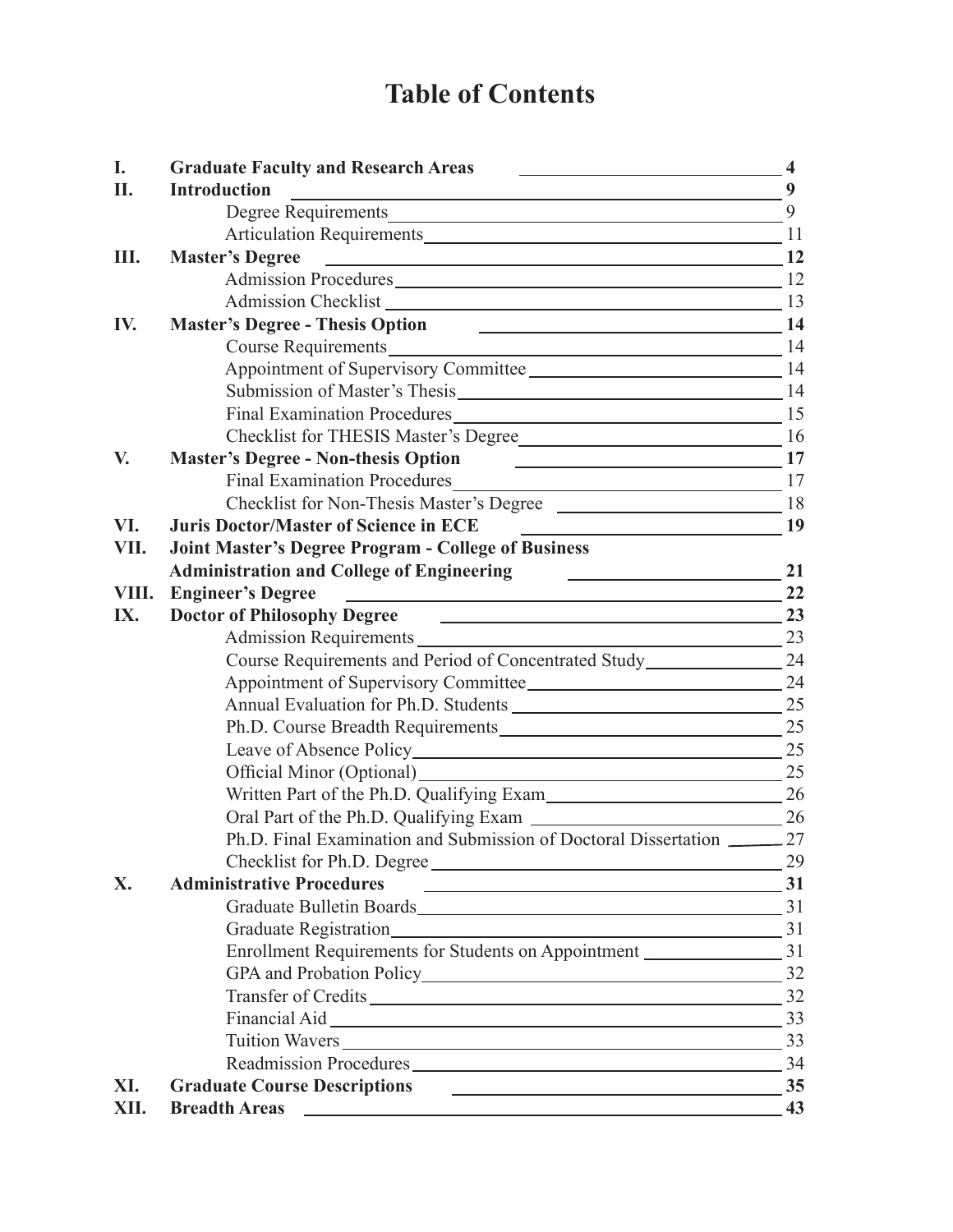## **I. Graduate Faculty and Research Areas**

## **Communications**

### **Peyton Z. Peebles, Jr**.

Ph.D., University of Pennsylvania, 1967. Radar, communication systems theory.

## **John M. Shea**

Ph.D., Clemson University, 1998. Wireless communications, adaptive modulation and coding, multicast signaling, multimedia transmission over wireless channels, channel-quality estimation, spread spectrum communications.

## **Tan F. Wong**

Ph.D., Purdue University, 1997. Wireless communications, spread spectrum systems, multiuser communications, adaptive signal processing.

## **Liuqing Yang**

Ph.D., University of Minnesota, 2004. Ultra-Wideband (UWB) wireless communications, networking, and signal processing.

## **Computer Systems and Networks**

## **P. Oscar Boykin**

Ph.D., University of California-Los Angeles, 2002. Nanocomputing, quanatum computing, quantum communication, quantum cryptography, neural coding, peer-to-peer networking. large scale networks.

### **Yuguang (Michael) Fang**

Ph.D., Boston University, 1997. Wireless networks and mobile communications; personal communication services (PCS).

### **Renato Figueiredo**

Ph.D., Purdue University, 2001. High-performance computer architecture, distributed network computing.

### **Jose A. B. Fortes**

BellSouth Eminent Scholar Chair; Ph.D., University of Southern California, 1983. Network computing, advanced computing architecture, biologically inspired nanocomputing, distributed information processing systems.

## **Jian-Bo Gao**

Ph.D., University of California Los Angeles, 2000. Telecommunications and network, traffic engineering, Quality of Service (QoS) , internet dynamics, routing instability, modeling of non-Gaussian noise in wireless communications, nonlinear time series analysis using chaos and fractal theory, bioinformatics, biomedical engineering.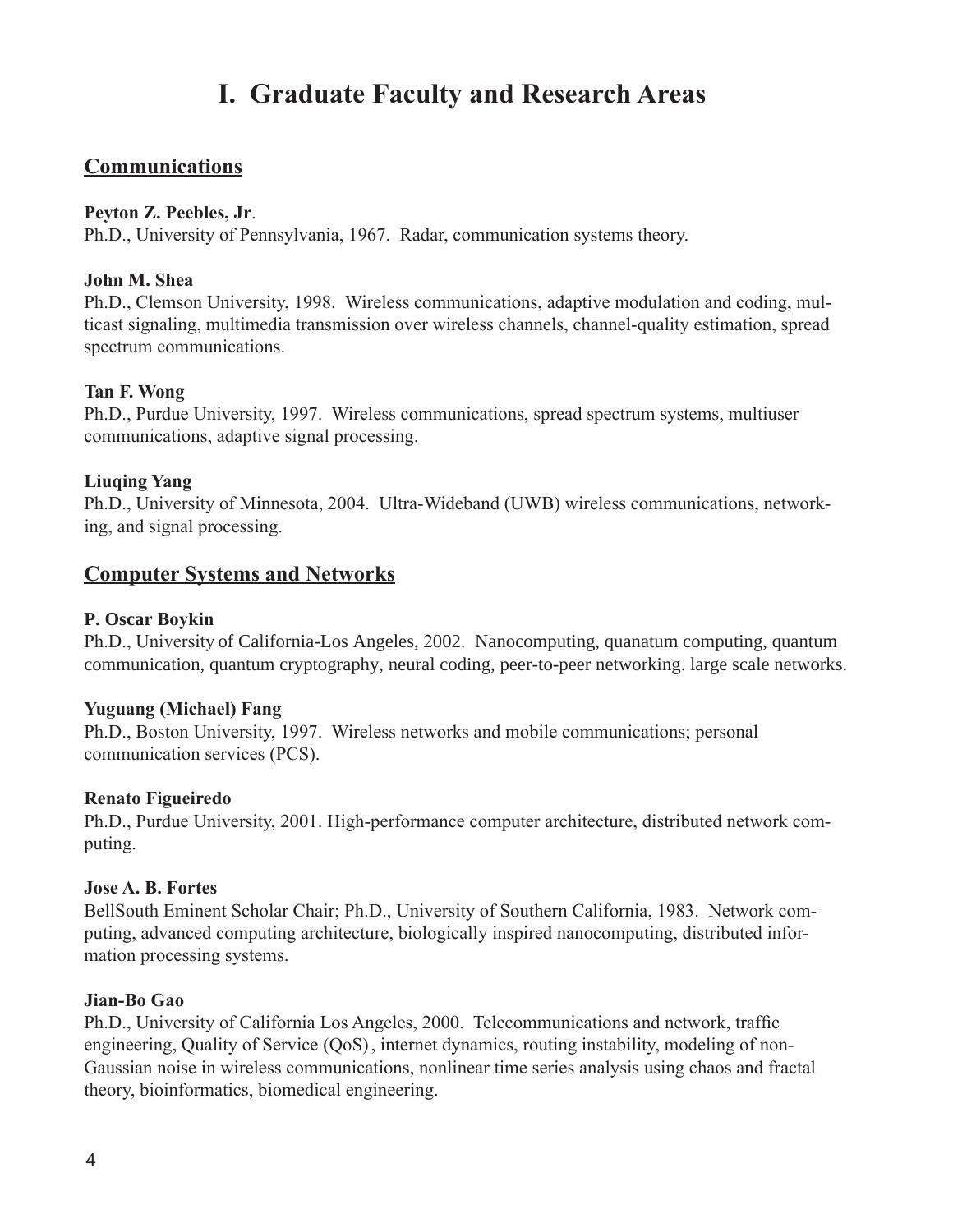## **Alan George**

Ph.D., Florida State University, 1991. High-performance computer networks, architectures, systems, algorithms, and services for applications in parallel, distributed, and fault-tolerant computing.

## **Tao Li**

Ph.D, University of Texas at Austin, 2004. Computer and digital system architecture, interaction of computer architecture, operating systems, programming language features and managed run-time environments, parallel computing and shared memory microprocessors, boards/systems prototyping and HW/SW integration.

### **Janise McNair**

Ph.D., Georgia Institute of Technology, 2000. Wireless and mobile networking, next generation wireless systems.

## **Dapeng Wu**

Ph.D, Carnegie Mellon University, 2003. Wireless communications, video coding, multimedia communication, computer and communications networks, information and network security, pervasive and mobile computing, information and communication theory, signal processing, detection and estimation theory.

## **Device and Physical Electronics**

### **Gijs Bosman**

Ph.D., University of Utrecht (Netherlands), 1981. Electronic noise research, quantum devices

### **Jerry G. Fossum**

Ph.D., University of Arizona, 1971. Semiconductor device theory, modeling, simulation; integrated devices and circuits, SOI CMOS ICs, IC technology CAD

## **Jing Guo**

Ph.D., Purdue University, 2004. Computational nanotechnology, nanoelectronics, nano-electo-mechanical systems, biological electronics and systems.

### **Sheng S. Li**

Ph.D., Rice University, 1968. Quantum well infrared photo detectors, IR imaging arrays, CIGS solar cells, SOI materials and devices, defects and radiation effects in semiconductors, photonic and quantum effect devices.

### **Arnost Neugroschel**

Ph.D., Technion (Israel), 1973. Semiconductor device physics, device technology and characterization.

### **Toshikazu Nishida**

Ph.D., University of Illinois, 1988. Semiconductor sensors and devices.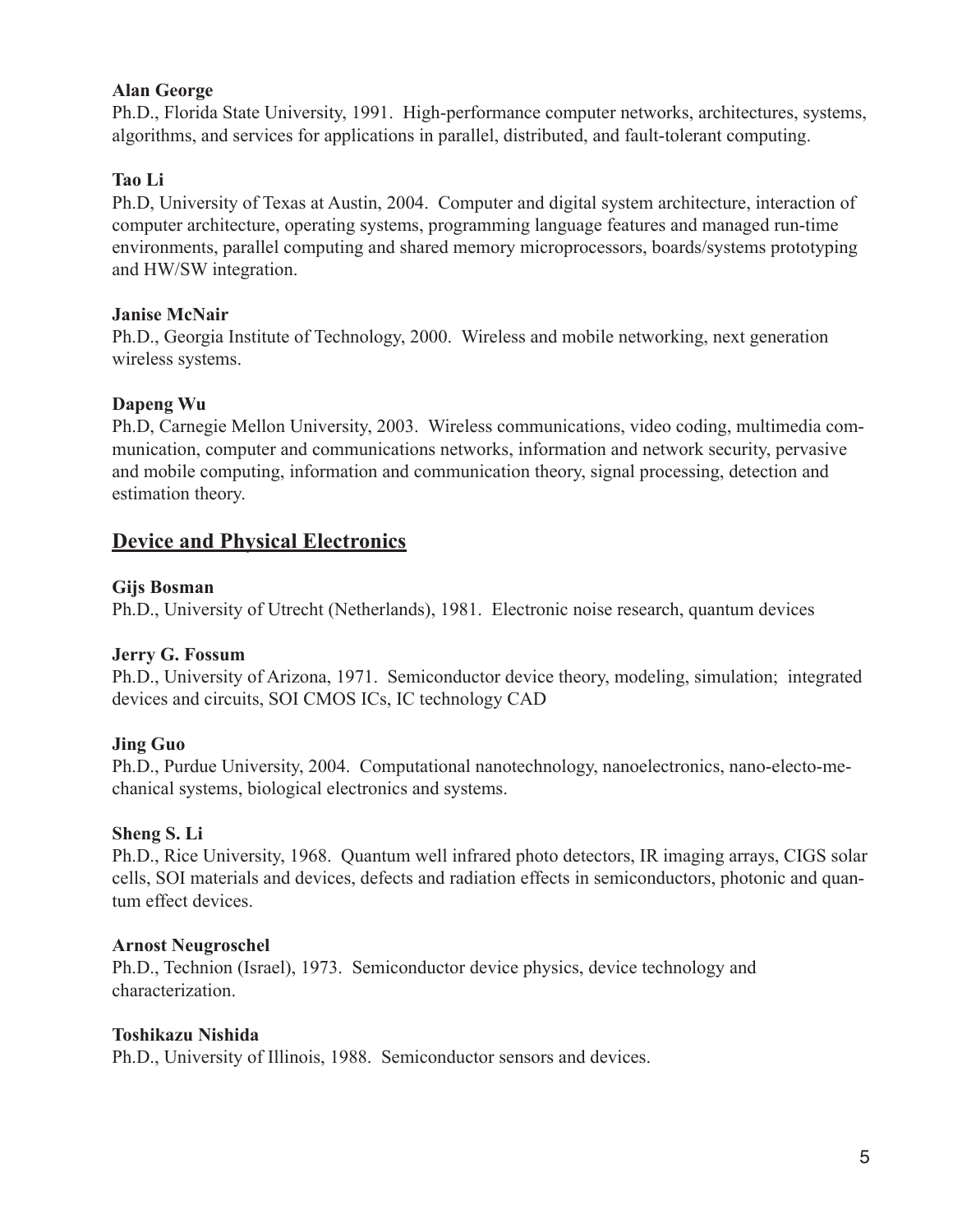### **Chih-Tang Sah**

Graduate Research Professor and Pittman Eminent Scholar Chair, Ph.D., Stanford, 1956. Semiconductor electronics, semiconductor device reliability, solid state physics.

#### **Scott Thompson**

Ph.D., University of Florida, 1992. Solid state electronics and nanotechnology, new materials and devices to extend Moore's Law, electrical measurements and modeling of strained Si, Ge, GaN semiconductors.

#### **Ant Ural**

Ph.D., Stanford University, 2001. Carbon nanotubes, semiconductor nanowires, integration of nanotechnology with silicon microfabrication processes, molecular electronics, nanoscale MEMS, and nanobiotechnology.

### **Huikai Xie**

Ph.D., Carnegie Mellon University 2002. MEMS/NEMS, microelectronics, electro-optics, inertial sensors, microfabrication, analog circuit design.

## **Digital Signal Processing**

### **John G. Harris**

Ph.D., California Institute of Technology, 1991. Analog and digital signal processing, VLSI, adaptive and neural systems.

### **Jian Li**

Ph.D., Ohio State University, 1991. Signal processing for wireless communications and radar.

### **Jose C. Principe**

Ph.D., University of Florida, 1979. Adaptive non-Gaussian signal processing, nonlinear dynamical systems, information-theoretic learning, applications to pattern recognition and DSP systems, information technology in education.

### **K. Clint Slatton**

Ph.D., University of Texas at Austin, 2001. Remote sensing, multiscale estimation, data fusion, statistical signal processing, lidar and radar applications.

### **Fred J. Taylor**

Ph.D., University of Colorado, 1969. Digital signal processing, digital computer design and architecture.

## **Electric Energy Systems**

## **Alexander Domijan**

Ph.D., University of Texas-Arlington, 1986. Flexible reliable intelligent electric energy delivery systems, instrumentation, power electronics, power quality, energy efficiency studies, custom power, motor drives.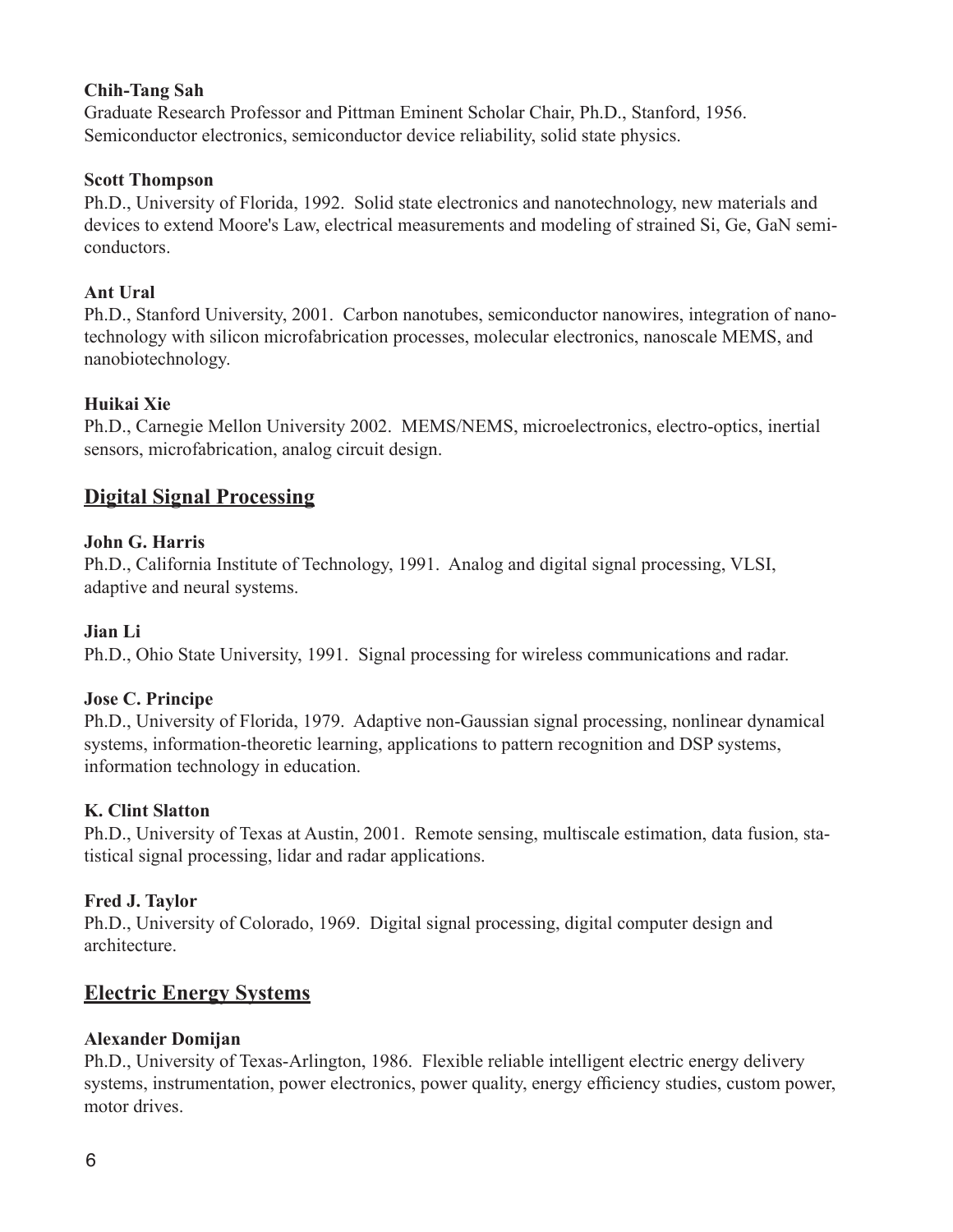### **Khai D. T. Ngo**

Ph.D., California Institute of Technology, 1984. Power, power electronics, applied magnetics, power integrated circuits.

#### **Muhammad H. Rashid**

Director of the UF/UWF Joint Program in Electrical Engineering. Ph.D., Birmingham U.K., 1976. Power electronics, motor drives, industrial electronics, electrical machines, power engineering.

## **Electromagnetics**

#### **Vladimir A. Rakov**

Ph.D., Tomsk Polytechnic (Russia), 1983. Lightning, atmospheric electricity, lightning protection.

## **Martin A. Uman**

Ph.D., Princeton University, 1961. Lightning, atmospheric electricity, electromagnetics.

## **Electronic Circuits**

#### **Rizwan Bashirullah**

Ph.D., North Carolina State University, 2004. Microelectronics, VLSI design, bio-microsystems, and analog/mixed-mode integrated circuits.

#### **William R. Eisenstadt**

Ph.D., Stanford, 1986. Microwave integrated circuits, IC packages, interconnect, VLSI, high-frequency measurements, mixed-mode s-parameters.

### **Robert M. Fox**

Associate Chairman; Ph.D., Auburn, 1986. Analog electronic circuit design.

#### **Mark E. Law**

Department Chairman; Ph.D., Stanford, 1988. Design and modeling of IC fabrication process, computer modeling of semiconductor process and device behavior, numerical solution of partial differential equations.

#### **Jenshan Lin**

Ph.D., University of California- Los Angeles, 1994. Microwave/millimeter-wave electronics and wireless communication circuits, high speed electronics and broadband communication circuits.

### **Kenneth K. O**

Ph.D., Massachusetts Institute of Technology, 1989. Electronic circuit devices and technology, microwave integrated circuits and technology, silicon device integrated circuits and technology for wireless communication.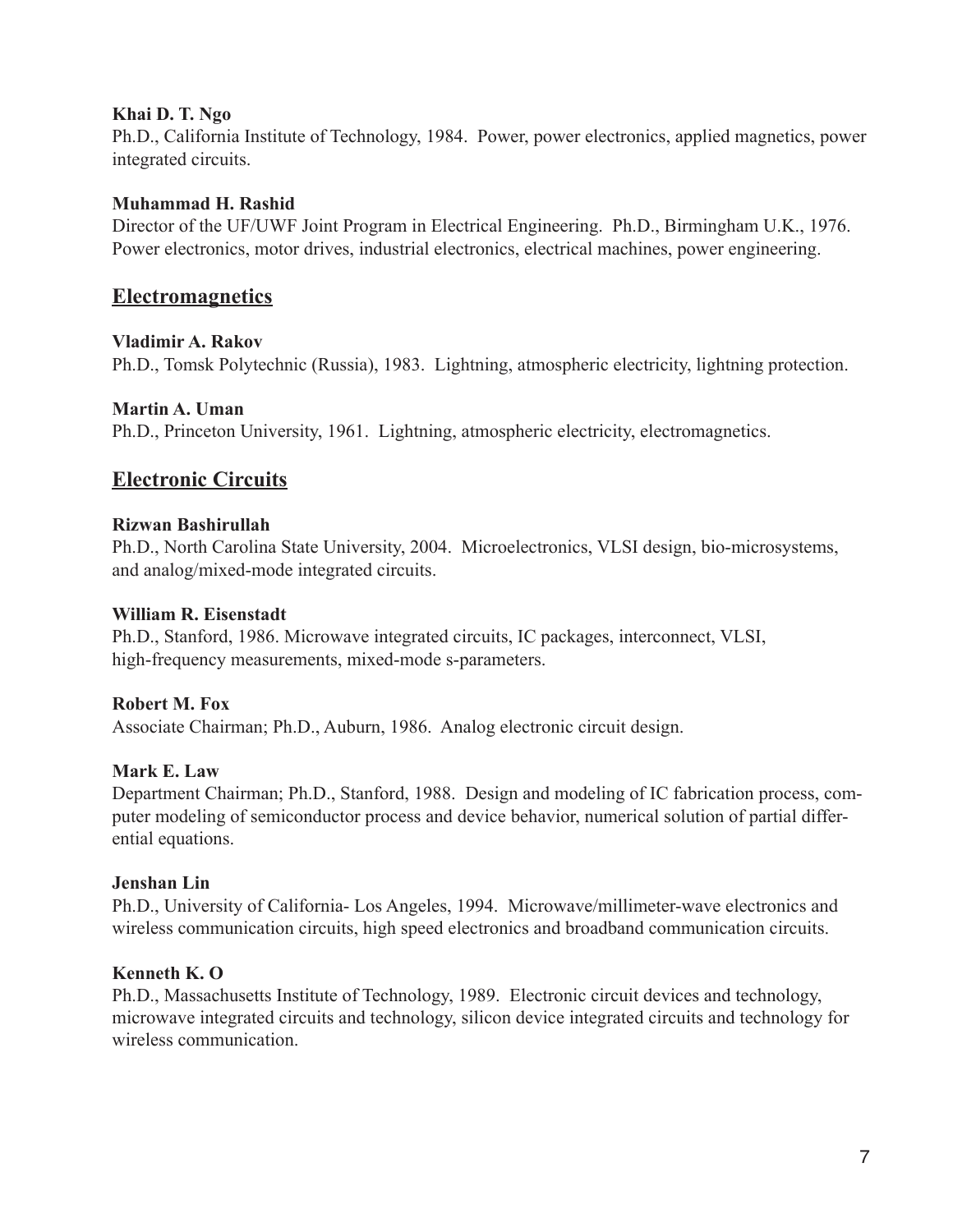## **Intelligent and Information Systems**

### **A. Antonio Arroyo**

Ph.D., University of Florida, 1981. Machine intelligence, artificial intelligence, microprocessors, microcomputers, expert systems, human-machine interaction, computer software and hardware systems, pattern recognition, digital signal/natural language and speech processing.

### **Herman Lam**

Ph.D., University of Florida, 1979. Computer engineering, database management, computer architecture.

#### **Michael C. Nechyba**

Ph.D., Carnegie Mellon University, 1998. Human-centered robotics, robot control, machine learning, neural networks, hidden Markov models.

#### **Stanley Y. W. Su**

Ph.D., University of Washington, 1968. Database management, parallel architecture, data/knowledge based computers, computer-integrated engineering and manufacturing, semantic modeling, object-oriented systems.

## **Photonics**

#### **Ramu V. Ramaswamy**

Ph.D., Northwestern University, 1969. Passive and active guided wave optics, opto-electronics.

#### **Ramakant Srivastava**

Ph.D., Indiana University, 1973. Integrated optics, waveguide sensors.

### **Henry Zmuda**

Ph.D., Cornell University, 1984. Optical processing of microwave signals, microwave system and component design, photonics.

### **Peter S. Zory**

Ph.D., Carnegie Mellon University, 1964. Semiconductor laser physics and technology.

## **Systems and Control**

#### **Jacob Hammer**

Graduate Coordinator and Director of Graduate Programs; D. Sci, Israel Institute of Technology, 1980. Mathematical system theory, control systems.

#### **Haniph A. Latchman**

D. Phil., Oxford, 1986. Mathematical systems theory, control systems, communication theory, data communication networks, multimedia information systems.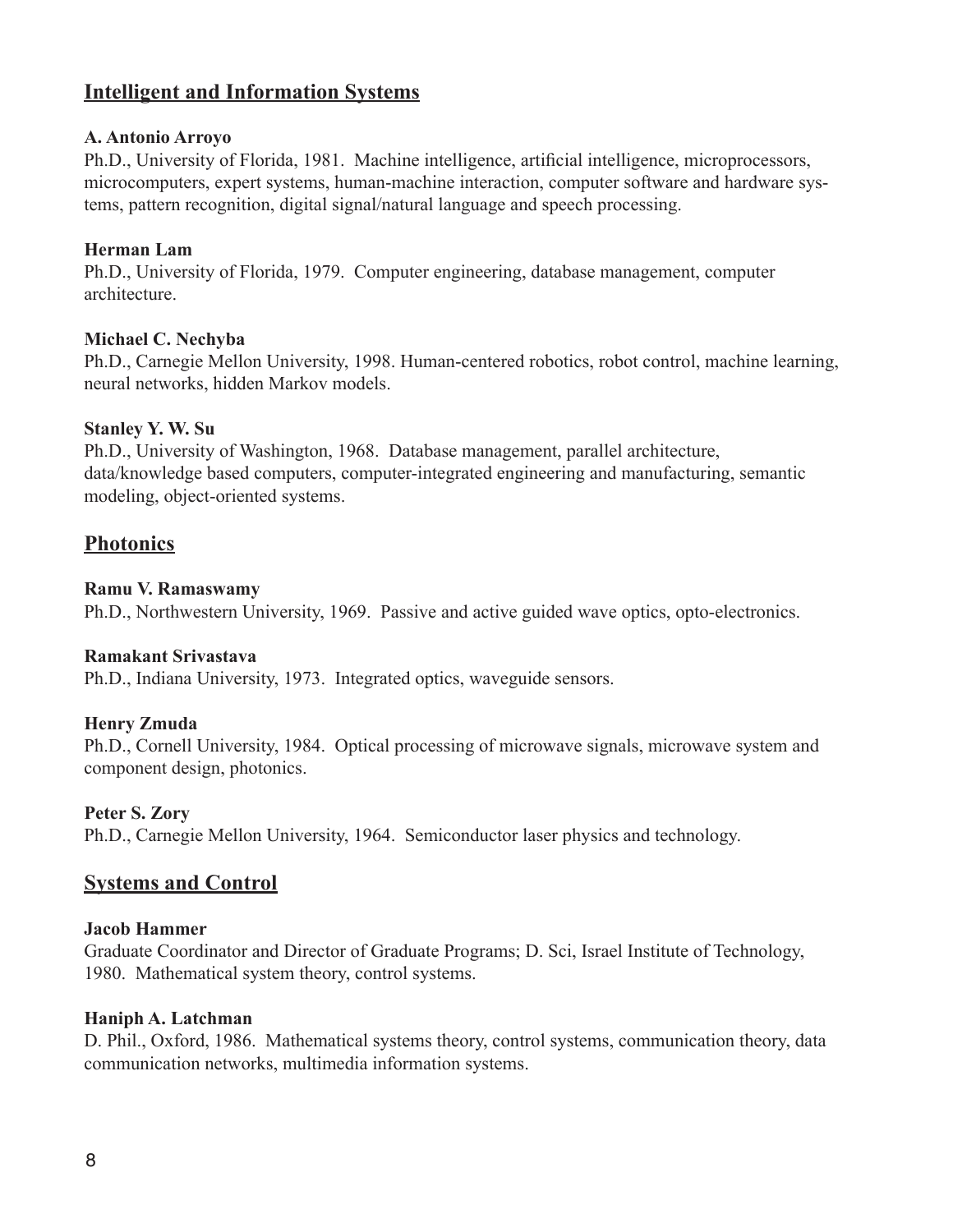## **II. Introduction**

The graduate program of the Department of Electrical and Computer Engineering at the University of Florida offers the Master of Engineering (M.E.), Master of Science (M.S.), Engineer, and Doctor of Philosophy (Ph.D.) degrees. The Graduate Guidelines details the policies and regulations governing these programs and should be used in conjunction with the University of Florida Graduate Catalog. It is the responsibility of the student to be familiar with both publications and to adhere to the stated rules.

## **Degree Requirements**

For the Master's degree, a minimum total of 30 semester hours is required. For the Engineer's degree ,at least 30 hours of credit beyond the Master's degree are needed. The Ph.D. degree requires the accumulation of at least 90 hours of credit beyond the bachelor's degree (excluding all credit hours from an Engineer's degree). Doctoral students may transfer up to 30 semester hours credit from a Master's degree program in Electrical and Computer Engineering taken at another qualified institution.

To graduate from any of the above mentioned degree programs, an overall and EEL cumulative GPA of at least 3.0 is required; refer to section IX for more details.

An off-campus student who is a candidate for an Electrical Engineering degree must take at least half the coursework from full-time University of Florida faculty members. Students can presently meet this requirement by attending lectures on campus, at the Eglin Graduate Center, or using video taped lectures.

No graduate credit is allowed for Electrical and Computer Engineering courses below the 5000 level. Graduate students may take additional undergraduate courses, but credits earned in these courses is not counted toward the minimum degree requirements. A summary of the pertinent degree requirements is shown in the following table. For detailed requirements, see the appropriate sections that follow.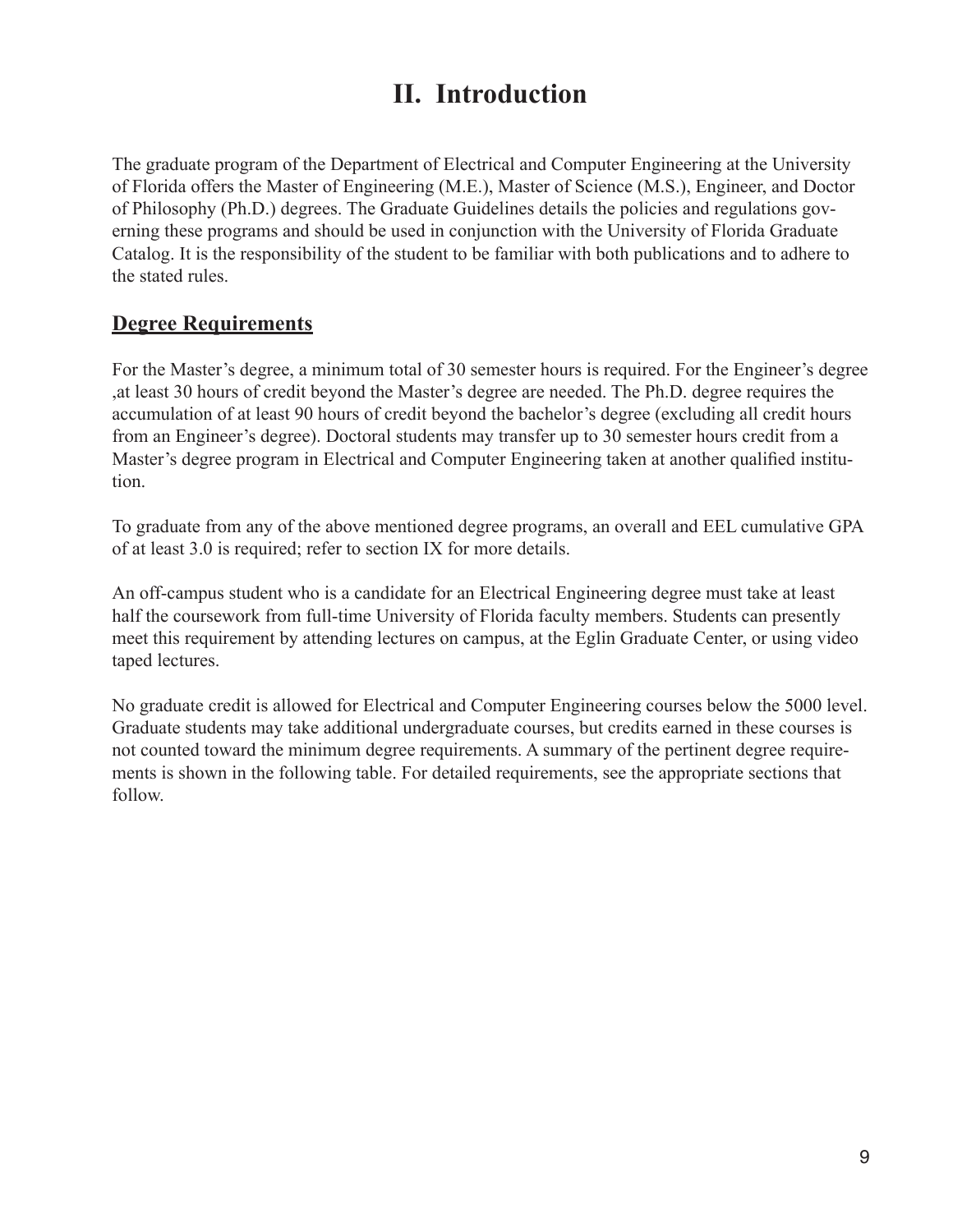| <b>Requirements</b>                               | ME<br>(Thesis)    | <b>ME</b><br>$(Non-thesis)$ (Thesis) | <b>MS</b>         | <b>MS</b><br>(Non-thesis) | Engineer          | Ph.D.             |
|---------------------------------------------------|-------------------|--------------------------------------|-------------------|---------------------------|-------------------|-------------------|
| Total Hours                                       | 30                | 30                                   | 30                | 30                        | 30 <sup>a</sup>   | 90 <sup>b</sup>   |
| Course hours of EE type                           | $18*$             | $21*$                                | $18*$             | $21*$                     | 50%               | $24**$            |
| Minimum 6000 & 7000<br>level credits <sup>j</sup> |                   |                                      |                   |                           | 50%               | 50%               |
| Minimum EEL credits                               | $18*$             | $21*$                                | $18*$             | $21*$                     | 50%               | 50%               |
| Minimum number of areas                           | ◠                 |                                      | ∍                 | ς                         |                   |                   |
| Supervisory committee                             |                   |                                      |                   |                           |                   |                   |
| members (min. number)                             | 3                 |                                      | 3                 |                           | 3c                | 4 <sup>c</sup>    |
| Qualifying Exam                                   | None              | None                                 | None              | None                      | None <sup>d</sup> | e                 |
| Final Exam                                        | Oral <sup>g</sup> | None                                 | Oral <sup>g</sup> | Written <sup>f</sup>      | Oral <sup>g</sup> | Oral <sup>h</sup> |
| Time limit for<br>completing degree               | 7 years           | 7 years                              | 7 years           | 7 years                   | 5 years           | $\mathbf{z}$      |

|                                            | * Excludes:     | ** Excludes:    |
|--------------------------------------------|-----------------|-----------------|
|                                            | <b>EEL 5905</b> | <b>EEL 5905</b> |
| a. Beyond Master's                         | <b>EEL 6905</b> | <b>EEL 6905</b> |
| b. May include 30 hours from Master's      | <b>EEL 6910</b> | <b>EEL 6910</b> |
| program                                    | <b>EEL 6932</b> | <b>EEL 6932</b> |
| c. Includes one member outside the EE      | <b>EEL 6940</b> | <b>EEL 6940</b> |
| Department                                 | <b>EEL 6971</b> | <b>EEL 6971</b> |
| d. Must have Master's Degree               |                 | <b>EEL 7979</b> |
| e. Written part within first year of entry |                 | <b>EEL 7980</b> |
| Exam covers 1 area<br>£                    |                 |                 |
| On Thesis and Coursework<br>g.             |                 |                 |
| h. On Dissertation                         |                 |                 |
| 5 years from admission to candidacy        |                 |                 |
| j. UF courses unless waived                |                 |                 |
|                                            |                 |                 |
|                                            |                 |                 |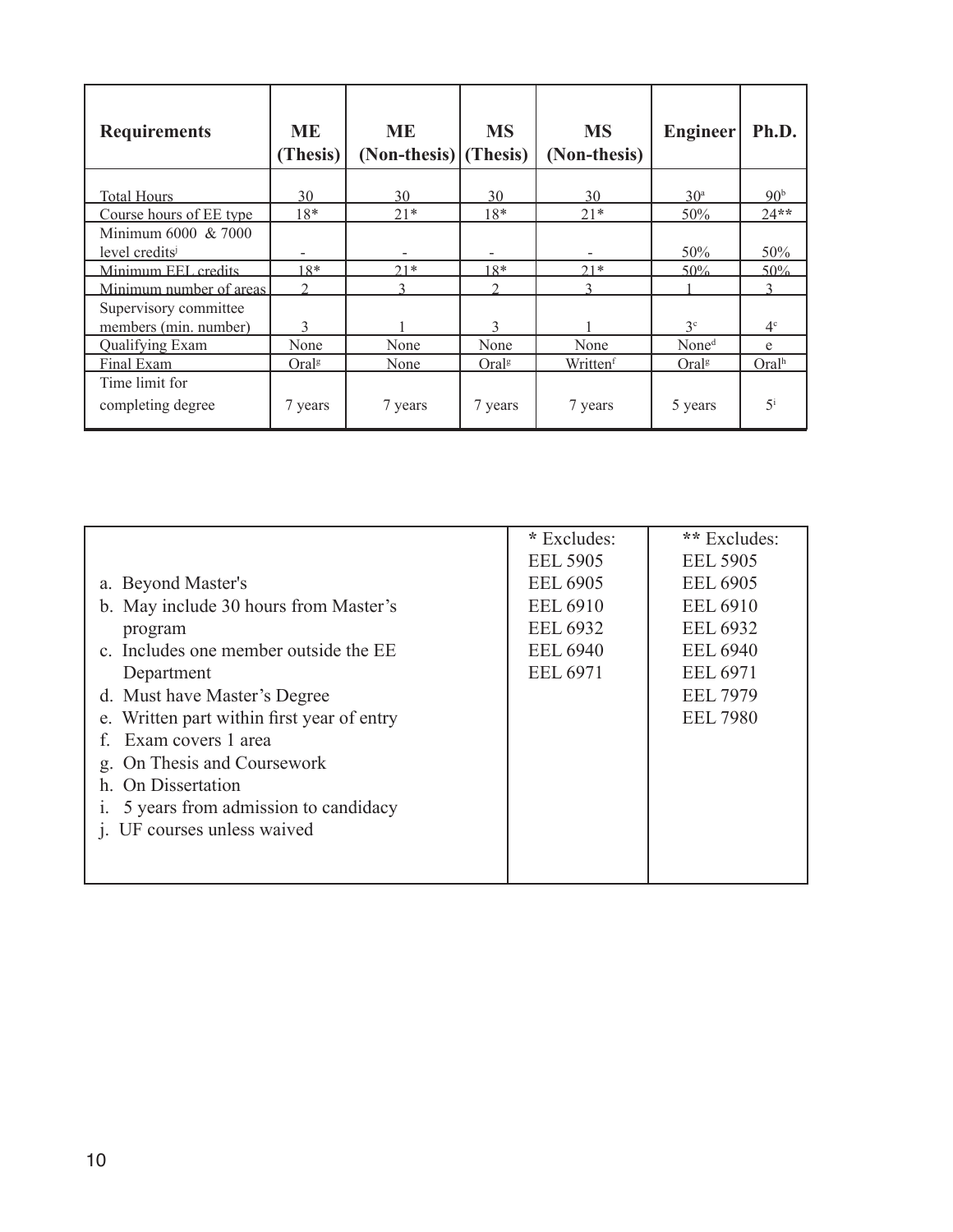## **Articulation Requirements**

All degree-track students accepted into the graduate program who do not have an equivalent U.S. bachelor's degree in Electrical and Computer Engineering are required to take articulation courses. The articulation requirement is determined on an individual basis by the Graduate Committee. In most cases, the articulation requirement consists of one course selected from each of the four categories listed below, and exemptions are given for equivalent undergraduate courses taken at other institutions. If the student earns less than a B in an articulation course, the student must petition the Graduate Committee to continue in the graduate program.

| <b>CATEGORY I - Circuits</b>                     | <b>Credits</b> |
|--------------------------------------------------|----------------|
| EEL 3111C Circuits 1 with lab                    | 4 hrs          |
| EEL 3112 Circuits 2 plus EEL 3303L Circuits Lab  | 4 hrs          |
| EEL 3304C Electronic Circuits with lab           | 4 hrs          |
| <b>CATEGORY II - Signals</b>                     |                |
| EEL 3135 Signals and Systems                     | 3 hrs          |
| <b>CATEGORY III - Computer</b>                   |                |
| EEL 3701C Digital Logic and Computer Systems     | 4 hrs          |
| EEL 4744C Microprocessor Applications            | 4 hrs          |
| <b>CATEGORY IV - Breadth</b>                     |                |
| EEL 3211 Basic Electric Energy Systems           | 3 hrs          |
| EEL 3396 Solid-State Electronic Devices          | 3 hrs          |
| EEL 3472 Electromagnetic Fields and Applications | 3 hrs          |
| EEL 4514 Communication Systems and Components    | 3 hrs          |
| EEL 4657 Linear Control Systems                  | 3 hrs          |
| EEL 3211 Basic Electric Energy Systems           | 3 hrs          |
| EEL 3396 Solid-State Electronic Devices          | 3 hrs          |
| EEL 3472 Electromagnetic Fields and Applications | 3 hrs          |
|                                                  |                |

The articulation requirements are usually satisfied by taking the required courses and laboratories, and earning a grade of B or better in each. The courses and grades will be listed on the student's transcript. These grades will be included in the overall GPA, but not in the graduate course GPA. The credit hours of the articulation courses are not counted toward the credit hours required for the degree. For courses (not laboratories) that have written final exams, the articulation requirements can be satisfied by auditing the courses and scoring a B or better on the final exams, with the exam grades reported in writing by the instructors to the Student Services Office. Part or all of these articulation requirements can also be satisfied by using equivalent courses taken for previous degrees (as determined by the Graduate Coordinator and the Graduate Committee). If possible, the articulation requirements should be satisfied by the end of the first semester, and they must be completed by the end of the second semester.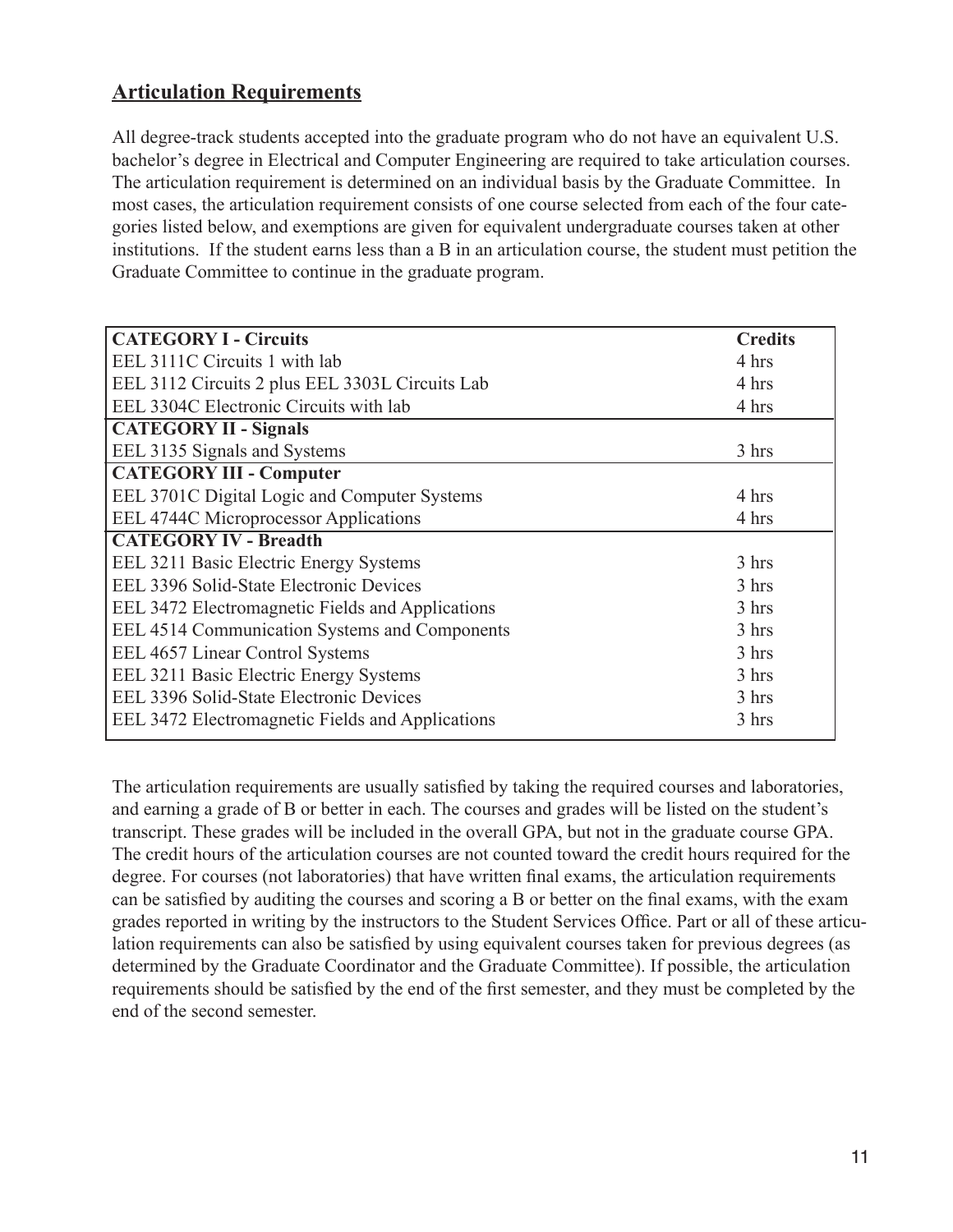## **III. Master's Degree**

The Department of Electrical and Computer Engineering offers both thesis and non-thesis options for the Master's degree. A student seeking the Master's degree with a thesis option is required to pass an oral final examination, while the non-thesis Master of Science student is required to pass a written final examination. The non-thesis Master of Engineering has no final exam.

The Master of Engineering (M.E.) degree is awarded only to students with a B.S. in engineering, or to students who have completed appropriate articulation courses. The Master of Science (M.S.) degree is awarded to students with an undergraduate degree in any appropriate area of science or engineering.

All work counted for the Master's degree must be completed during the seven years immediately preceding the date on which the degree is to be awarded.

## **Admission Procedures**

The minimum admission requirements of the Department of Electrical and Computer Engineering for the Master's degree are an undergraduate upper division grade point average of at least 3.0 on a 4.0 scale, a GRE verbal plus quantitative score of at least 1200, a GRE analytical writing score of at least 3.5 and where applicable, a TOEFL score of no less than 550. For the old format of the GRE, a quantitative plus analytical core of at least 1200 is required. Three letters of recommendation (by professors who taught the student) are also required. Meeting these minimum requirements does not guarantee admission. Minimum requirements are subject to change; check with the Student Services Office when applying.

Before applications may be processed, test scores and all college transcripts (undergraduate and graduate) must be forwarded to the Office of the Registrar at the University of Florida as well as to the Student Services Office of the department.

Please visit the Student Services Office to discuss a plan of study before your first registration.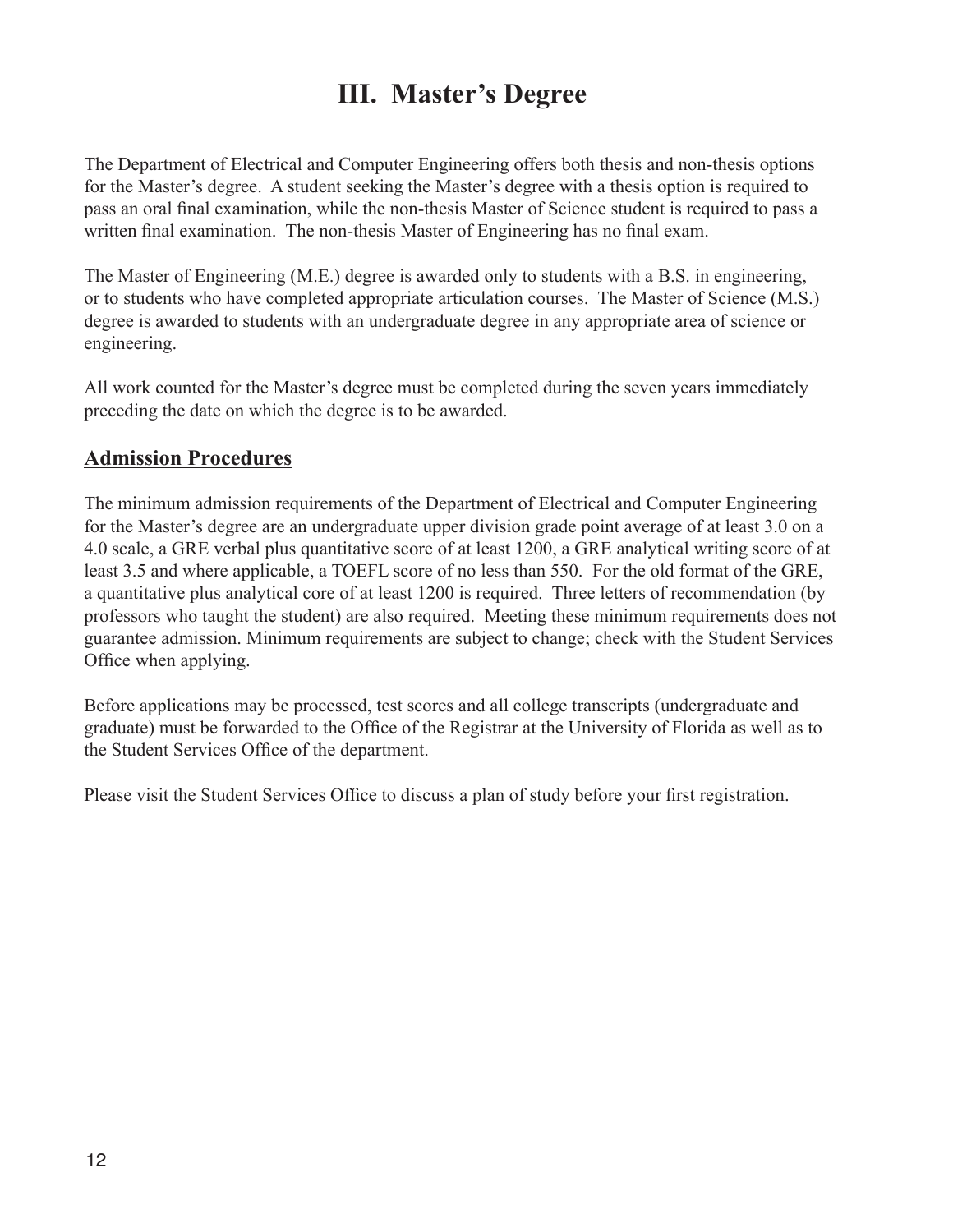## **ADMISSION CHECKLIST**

- \* Obtain all application materials from the Department of Electrical and Computer Engineering or through the ECE homepage, www.ece.ufl.edu.
- \* Take the Graduate Record Examination (GRE) and indicate that the results are to be sent to the University of Florida Office of the Registrar. Where applicable, also have TOEFL scores forwarded. Unofficial copies are not acceptable.
- \* Complete the application and return it with a \$30 check or money order to the Office of the Registrar. Make checks payable to the University of Florida. Applications will not be processed without payment of the \$30 application fee.
- \* Forward all college transcripts (graduate and undergraduate) to the Registrar's Office with copies to Student Services Office.
- \* Have three letters of recommendation sent to the Student Services Office, Department of Electrical and Computer Engineering. The recommendation letters should be written by professors of a university where the student has studied.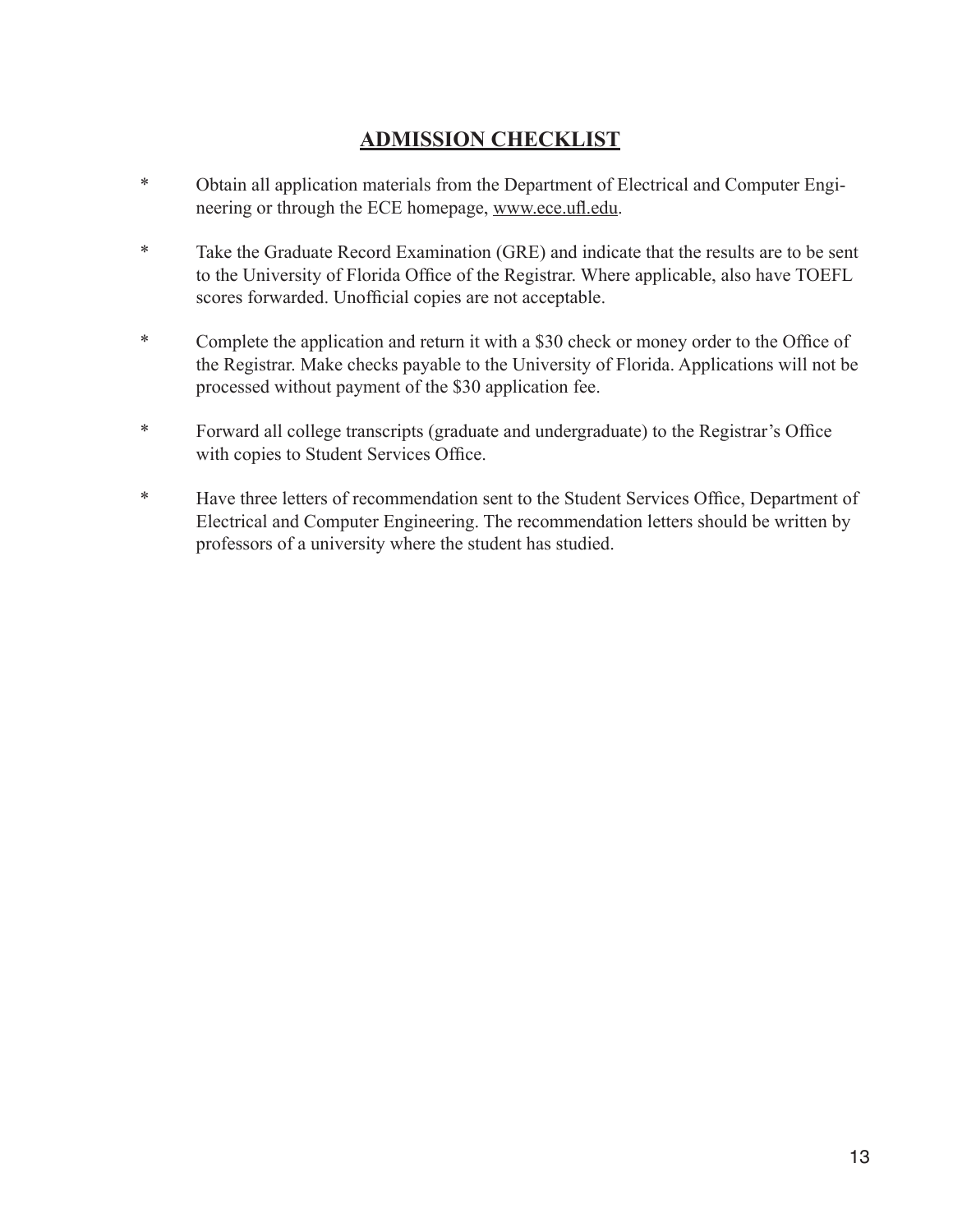## **IV. Master's Degree — Thesis Option**

## **Course Requirements**

For the thesis option Master's degree, the student must complete at least 30 semester credit hours, which include a maximum of six semester hours and a minimum of three semester hours of EEL 6971 (Research for Master's Thesis). Thesis students must be registered for three credits of thesis research (EEL 6971) in the term of graduation (fall and spring, and 2 credits summer). The course requirements include a minimum of 18 hours of Electrical and Computer Engineering courses: 5905, 6905, 6910, 6932, 6940, and 6971 are not coursework for the purpose of these requirements. Two breadth areas are required. One breadth area can be a minor in a different department related to the ECE degree.

Up to 18 hours of Special Topics (i.e., EEL 5934, EEL 6935, and EEL 7936) may be applied toward the degree. Up to six hours each of Individual Work (EEL 6905/5905) may be applied toward the degree.

Students holding graduate research assistantships may register for EEL 6910 (Supervised Research) and those holding graduate teaching assistantships may register for EEL 6940 (Supervised Teaching) with the advisor's approval. The number of credits in EEL 6910 and in EEL 6940 is limited to five each, and none of these credits can be counted toward degree requirements.

A course with a final grade of C and above cannot be repeated for credit. In case a student receives a grade lower than a C for a course, s/he may retake the course and an average GPA will be used for compiling GPA graduation requirements.

## **Appointment of Supervisory Committee**

The supervisory committee is the group of faculty members that supervises and approves the student's graduate program. The supervisory committee should be selected as soon as possible but no later than the end of the second semester. After the committee has been determined, the student should get a Supervisory Committee Form from the ECE Student Services Office and have the professors sign the form indicating their willingness to serve on the committee. The Graduate School may deny degrees to any persons who have failed to comply with this regulation at the proper time. The committee's function is to guide the student through her/his thesis research and to administer the final examination. The thesis option Master's degree committee must consist of at least three graduate faculty members (including the chairperson). The chairperson must be a faculty member in Electrical and Computer Engineerng. The chairperson is usually the student's academic advisor and should advise the student in the selection of other members.

## **Submission of Master's Thesis**

 $14$ Students may submit their thesis either on paper or electronically. (Students admitted Fall 2001 and after are required to submit electronically.) If paper submission, Graduate School guidelines can be found in the Graduate School Editorial Office, 106 Grinter Hall. If electronic submission, refer to http://gradschool.rgp.ufl.edu/etd/. Refer to the "Deadline Dates" published each semester by the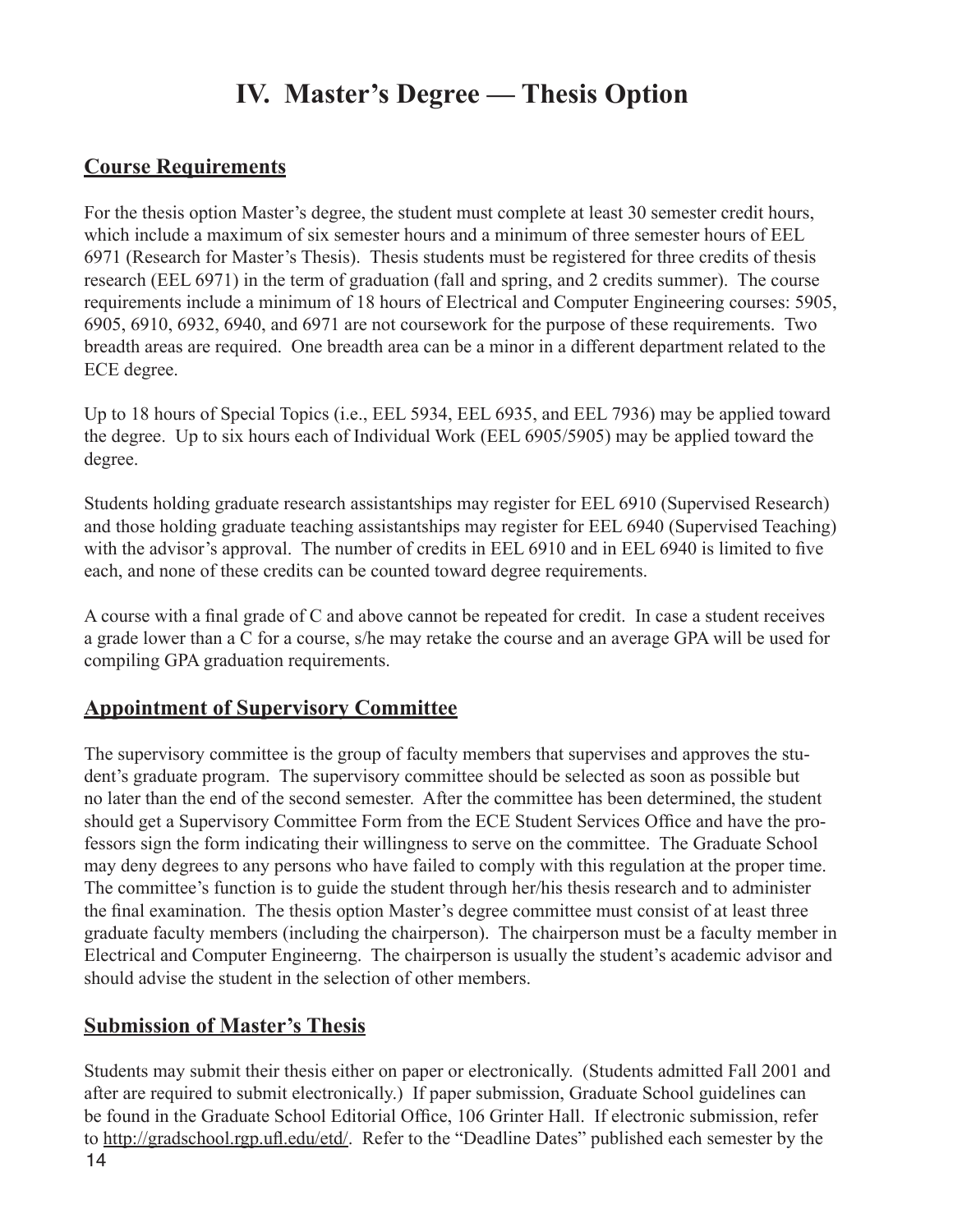Graduate School and also available from the Student Services Office.

Final submission of a paper thesis requires two bond copies and one plain copy. Students will submit the original (bond) copy of their thesis to the Editorial Office, along with the Signature Page and Final Exam form signed by the supervisory committee and the Dean of the College of Engineering. One bond copy will be given to the Dean's Office and the plain paper copy to the Student Services Office. The Editorial Office will be responsible for getting the signature of the Graduate School Dean.

Electronic submission requires a signed EDT Submission Approval Form, Final Exam form, and one plain paper copy to the Student Services Office.

## **Final Examination Procedures**

Within six months prior to graduation, the supervisory committee will give the student an oral examination on the thesis, on major and minor subjects, and on matters pertaining to any specific field of study.

Each student is responsible for applying for her/his degree by the published deadline for the semester of graduation. The Degree Application form is available from the Registrar's Office, on-line, or through the Student Services Office. If a student fails to apply by the specified deadline, s/he will not receive the degree that semester.

It is imperative that copies of the student's thesis be given to the supervisory committee at least one week in advance of the final examination. Graduation may be delayed for those who do not adhere to this rule. When submitting your final copies of the thesis (two bond copies, one plain paper copy) be sure to deliver a copy with the signed signature page to the Student Services Office. The Student Services Office will not validate the Final Exam Report until this final copy is received.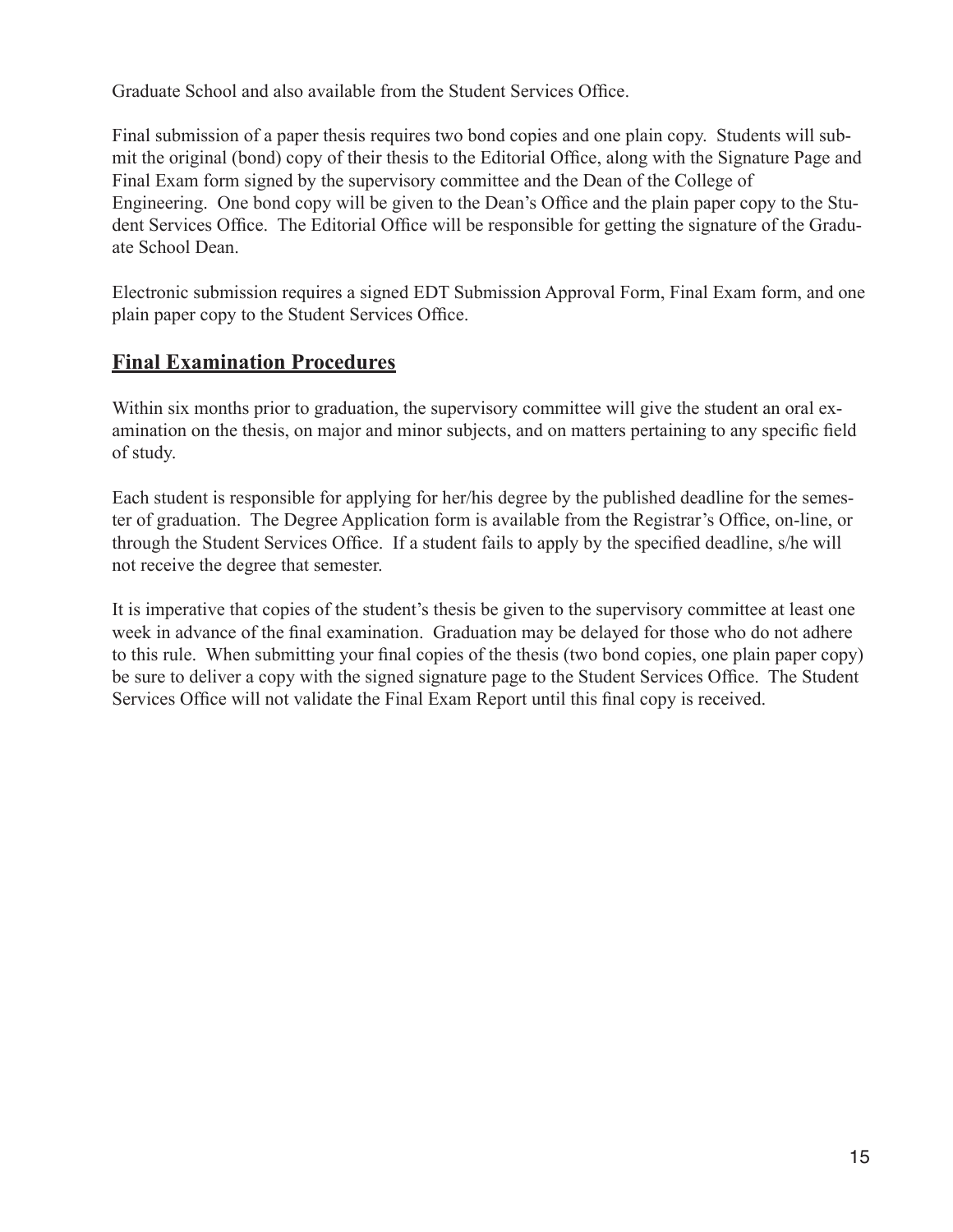## **Checklist for THESIS Master's Degree**

#### **First Semester**

If appropriate, transfer up to 9 credit hours from graduate courses taken previously to your UF master's program.

#### **Second Semester**

Appoint supervisory committee. This committee must be appointed by the end of the second semester.

## **Semester Prior to Graduation**

- Check with Student Services Office to see if all graduation requirements, including appropriate course hour credit, will be satisfied.
- \*If you have any D, I or E grades, discuss your option for meeting graduation requirements.

### **Semester of Graduation**

- \* Submit degree application to Student Services Office or Registrar's Office prior to deadline.
- \* Comply with Graduate School thesis and final examination "Deadline Dates."
- \* Be registered for at least the minimum number of thesis hours (3 hours in the fall and spring semesters and 2 hours in the summer).
- \* Schedule the Thesis Defense with the supervisory committee. Inform the Student Services Office of plans to take the examination, and reserve a conference room. The Student Services Office will send the announcement of exam and prepare the Final Exam Report.
- \* At least one week in advance of the final examination, give the supervisory committee members a copy of the thesis.
- \* On the day of examination, report to Student Services Office to pick up necessary forms.
- \* Have the Final Examination Report and the original signature page signed by the supervisory committee members. Return the Final Examination Report to the Student Services Office.
- \* Submit final thesis, as required, to the department, the College Dean, and Graduate School.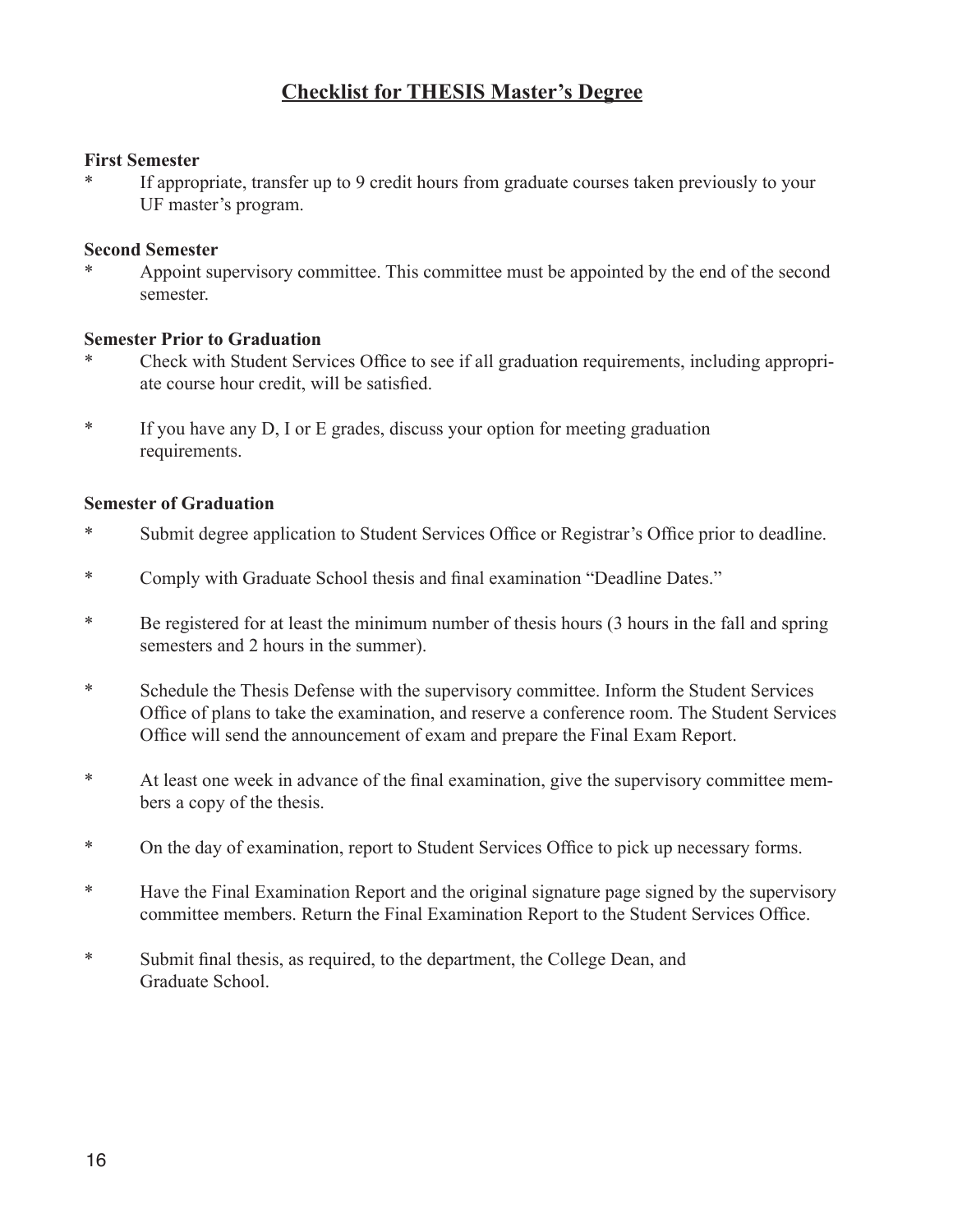## **V. Master's Degree — Non-thesis Option**

The requirements for the non-thesis master's degree are the same as for the thesis master's degree except for the following:

- 1. No thesis is required and no EEL 6971 credit is allowed.
- 2. Master of Science non-thesis students must pass a final written examination. Master of Engi neering non-thesis students **do not** have to pass a final written examination.
- 3. At least 21 hours of Electrical and Computer Engineering course work must be taken. 5905, 6905, 6910, 6932, and 6940 are not counted for this 21 hour requirement.
- 4. Requires 30 credits, all which must be letter graded courses. S/U grades will not be counted toward degree requirements
- 5. Complete at least one ECE breadth sequence **in each** of three of the following areas: Communications, Computer Systems & Networks, Device & Physical Electronics, Digital Signal Processing, Electric Energy Systems, Electromagnetics, Electronic Circuits, Intelligent and Information Systems, Photonics, and Systems & Controls. Exception: One breadth area can be satisfied by a minor in another department related to ECE.
- 6. Only one ECE faculty member needs to be appointed to a non-thesis Master's supervisory committee.

## **Final Examination Procedures (Master of Science Only. Master of Engineering has no Final Exam)**

The non-thesis written examination, also called the Comprehensive Examination, is offered as part of the second course of each breadth sequence. If the course has a final exam, then a 15 minute question about the first course of the sequence will be added to the exam for students that intend to satisfy the MS exam requirements. If the course has only projects, an item related to the first course of the sequence will be added to one of the projects for students that intend to satisfy the MS exam requirements. The combined grade of the exam or project and the extra question will serve as the MS exam grade. Students are required to pass one of these exams or projects for the Master of Science degree (the exam is not required for the Master of Engineering degree). The final results of the examinations are determined by the Graduate Committee. In case of failure, the exam can be retaken the next time it is offered.

Students must register at the Student Services Office in order to take the MS degree examination. Sign up sheets will be posted six weeks in advance of the next scheduled examination.

Passing the Ph.D. Written Qualifying Examination counts as passing the MS degree examinations as well. Note that only students admitted to the Ph.D. program are allowed to take the Ph.D. Written Qualifying Exam.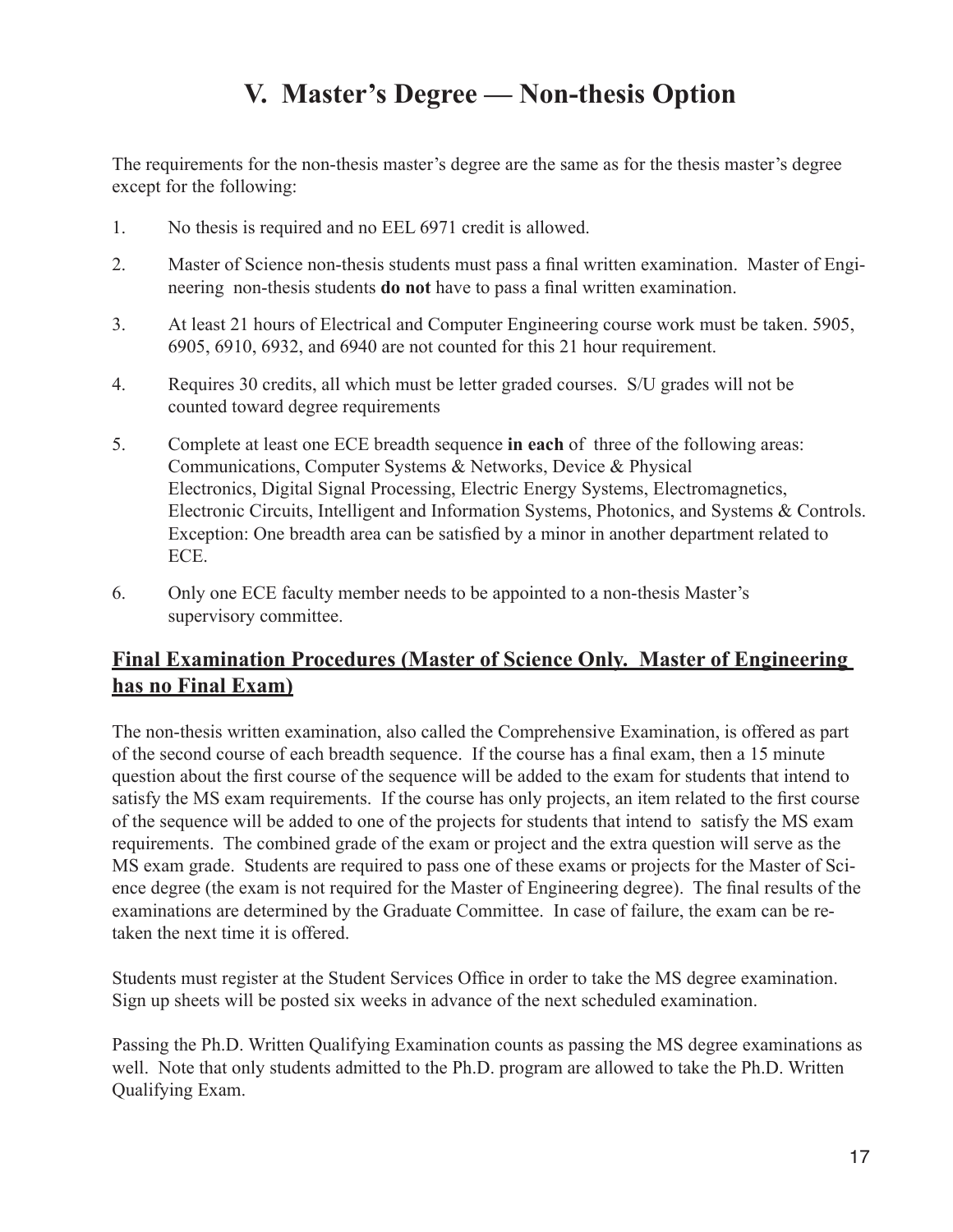## **Checklist for NON-THESIS Master's Degree**

### **First Semester**

If appropriate, transfer up to 9 credit hours from graduate courses taken previously to your UF master's program.

## **Second Semester**

- Appoint supervisory committee (only one EE professor required). This committee must be appointed by the end of the second semester.
- \* Take master's exam this semester. By the application deadline, apply for the exam at the Student Services Office and indicate your selected area.

## **Semester Prior to Graduation**

- \* Check with the Student Services Office to see if all graduation requirements, including appropriate course hour credits, will be satisfied.
- \* If you have any D, I or E grades, discuss your options for meeting graduation requirements.
- \* If you have not passed the master's exam, take it this semester. By the application deadline, apply for the exam at the Student Services Office and indicate your selected area.

### **Semester of Graduation**

- If you have not passed the master's exam, take it this semester. By the application deadline, apply for the exam at the Student Services Office and indicate your selected area.
- \* Submit degree application to Student Services Office or Registrar's Office prior to deadline.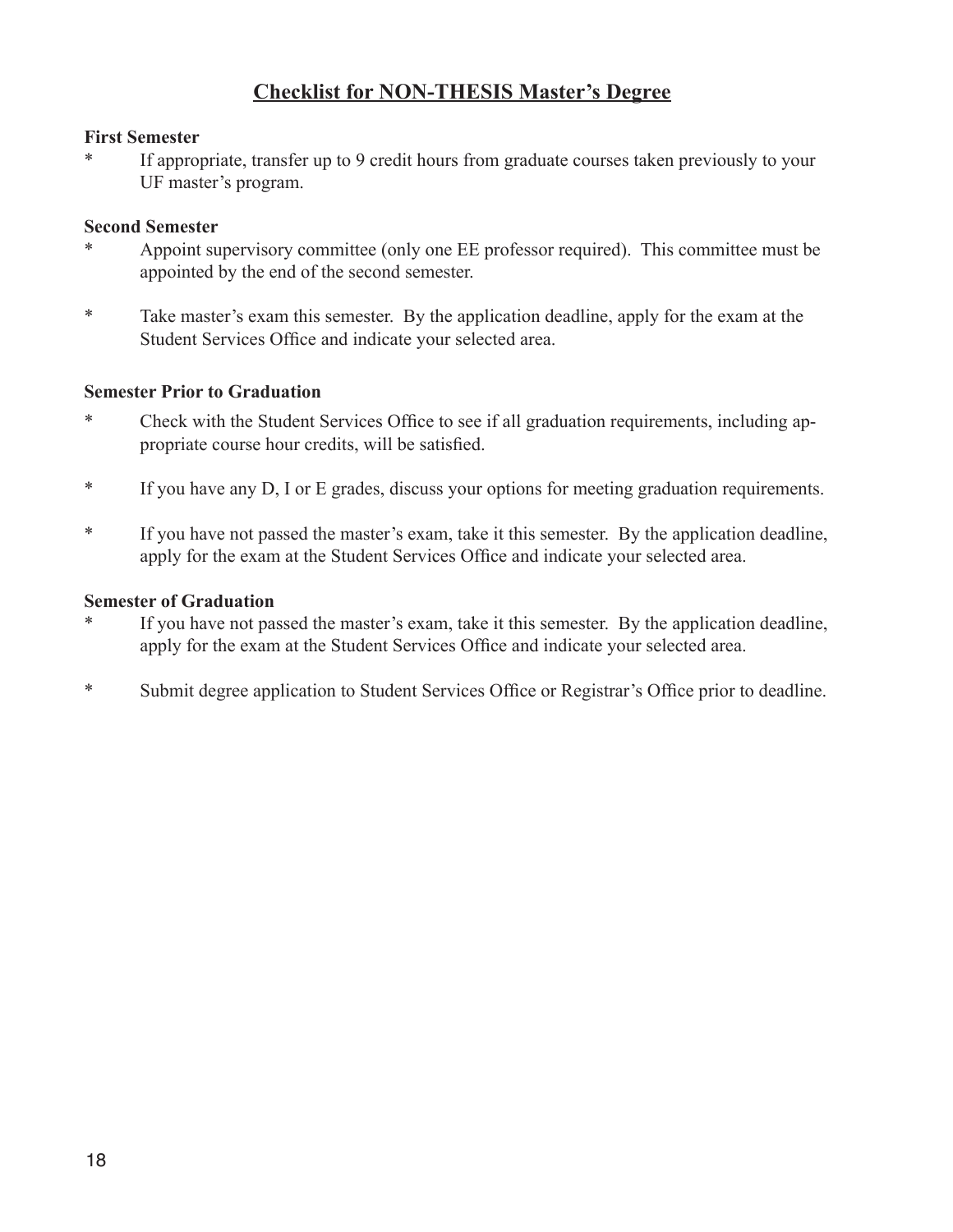## **VI. Juris Doctor/Master of Science in ECE**

The faculties of the College of Law and of the Department of Electrical and Computer Engineering of the College of Engineering have approved a joint degree program culminating in two degrees: a Juris Doctor degree, awarded by the College of Law; and a Master of Science of Electrical and Computer Engineering, awarded by the College of Engineering.

Under the joint degree program, a student can obtain both degrees in approximately two semesters less than it would take to obtain both degrees if pursued consecutively.

Essential criteria related to the joint degree program are as follows:

Candidates for the program must meet the entrance requirements and be accepted by both colleges. Both colleges must be informed by the student at the time of application that s/he intends to pursue the joint degree program.

The joint degree program is not open to students who have already earned one of the two degrees.

Admission to the second program is required no later than the end of the fourth consecutive semester after beginning one degree of the joint degree program. A summer term is counted as half a single semester.

A student must satisfy the curriculum requirements for each degree before either degree is awarded. The graduate division of the College of Engineering will allow 12 credits of appropriate law courses to be credited toward both M.S. and J.D. degrees. These 12 credits must be approved by the Associate Dean for Graduate Studies upon the recommendation of the student's graduate supervisory committee. Students who have participated in the BS/MS program of Electrical and Computer Engineering can count only (15-n) credit hours of Law courses toward their M.S. degree; here n is the number of credit hours double counted as part of the BS/MS program. Reciprocally, Law students may receive toward the satisfaction of the J.D. degree not more than 12 semester credits of courses taken in the graduate curriculum of Electrical and Computer Engineering in the College of Engineering. Two of these courses, not more than a total of 6 semester credits, will be treated as the two graduate courses ordinarily allowed to be taken outside of the College of Law for credit toward Law School graduation. Students must carry the minimum number of credits required by either college.

ECE courses which are to be credited toward the J.D. degree must carry a grade of B or higher and will not be counted in the College of Law grade point average. College of Law courses which are to be credited toward the M.S. degree must carry a grade of C or higher and will not be counted in the grade point average in the College of Engineering.

Students enrolled in the joint degree program must complete the College of Law's advanced writing requirement. An approved master's thesis in Electrical and Computer Engineering will satisfy the advanced writing requirement of the College of Law if so certified by a Law school faculty member. Non-thesis students must still satisfy the College of Law's writing requirement.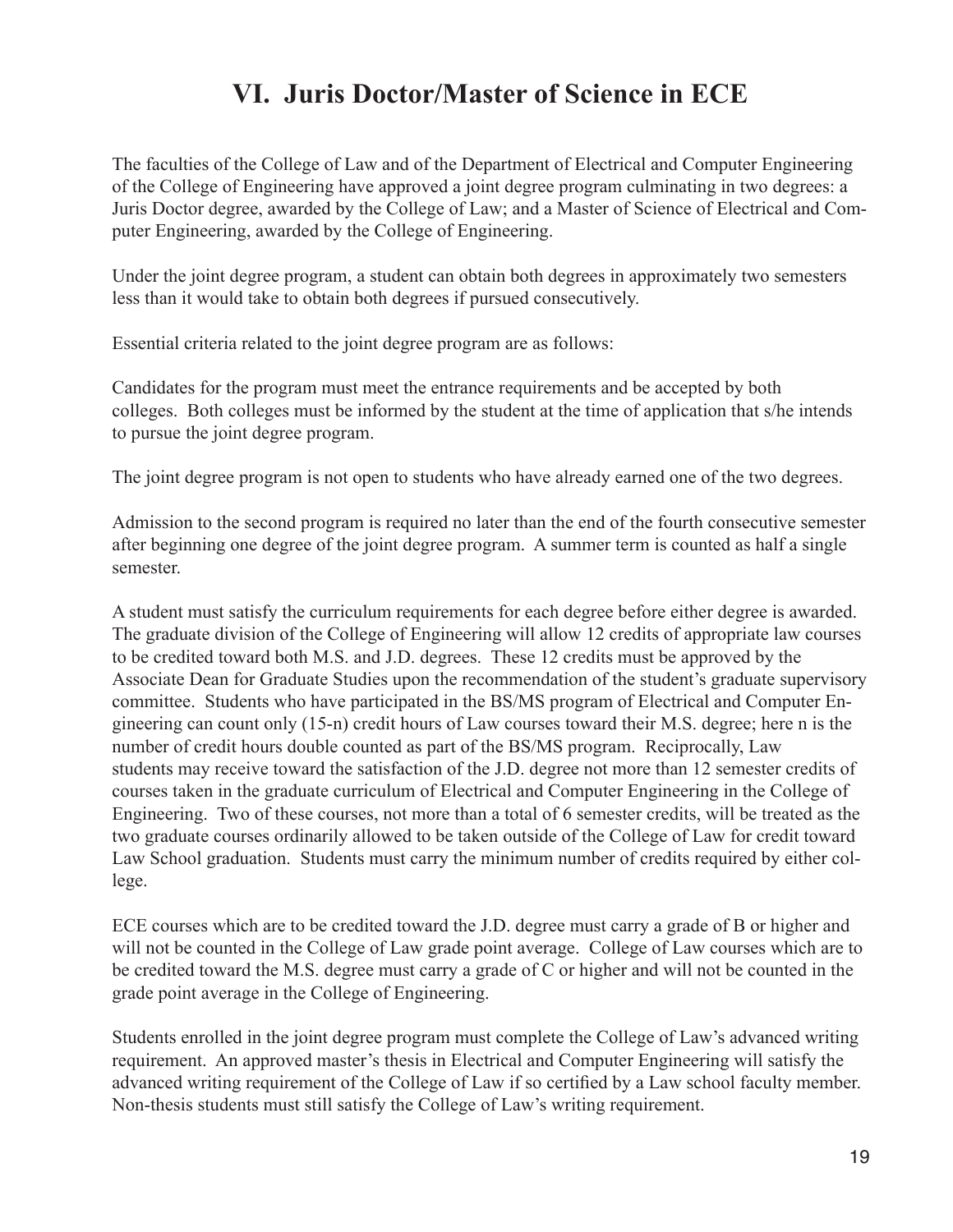A student enrolled in the joint degree program will not receive either degree until s/he has satisfied all of the requirements for both degrees, or until s/he has satisfied the requirements of one of the degrees as if s/he had not been a joint degree candidate.

Students who enroll in the joint degree program but do not complete the program may receive credit toward the College of Law degree under the graduate level course option for a maximum of two courses, not to exceed 6 semester credits, taken from the graduate curriculum of the Electrical and Computer Engineering Department of the College of Engineering. Although the grade is not computed in the student's grade point average, a grade of B or higher must be earned to receive credit hours for the course(s). Students who enroll in the joint degree program but do not complete the program may receive credit toward the Master of Science in ECE, not to exceed 6 semester credits, taken from the graduate curriculum of the College of Law. Although the grade is not computed in the student's GPA, a grade of C or higher must be earned to receive credit hours for the course(s).

Students in the joint program will be eligible for the graduate teaching assistantships and research assistantships in the Electrical and Computer Engineering Department on the same basis as other graduate students, subject to the guidelines and restrictions set by the ECE department.

To facilitate student progress in the joint program, it is proposed that to the fullest extent possible given the availability and consent of appropriate law faculty, the student's graduate supervisory committee be comprised of two ECE graduate faculty members and one Law faculty member.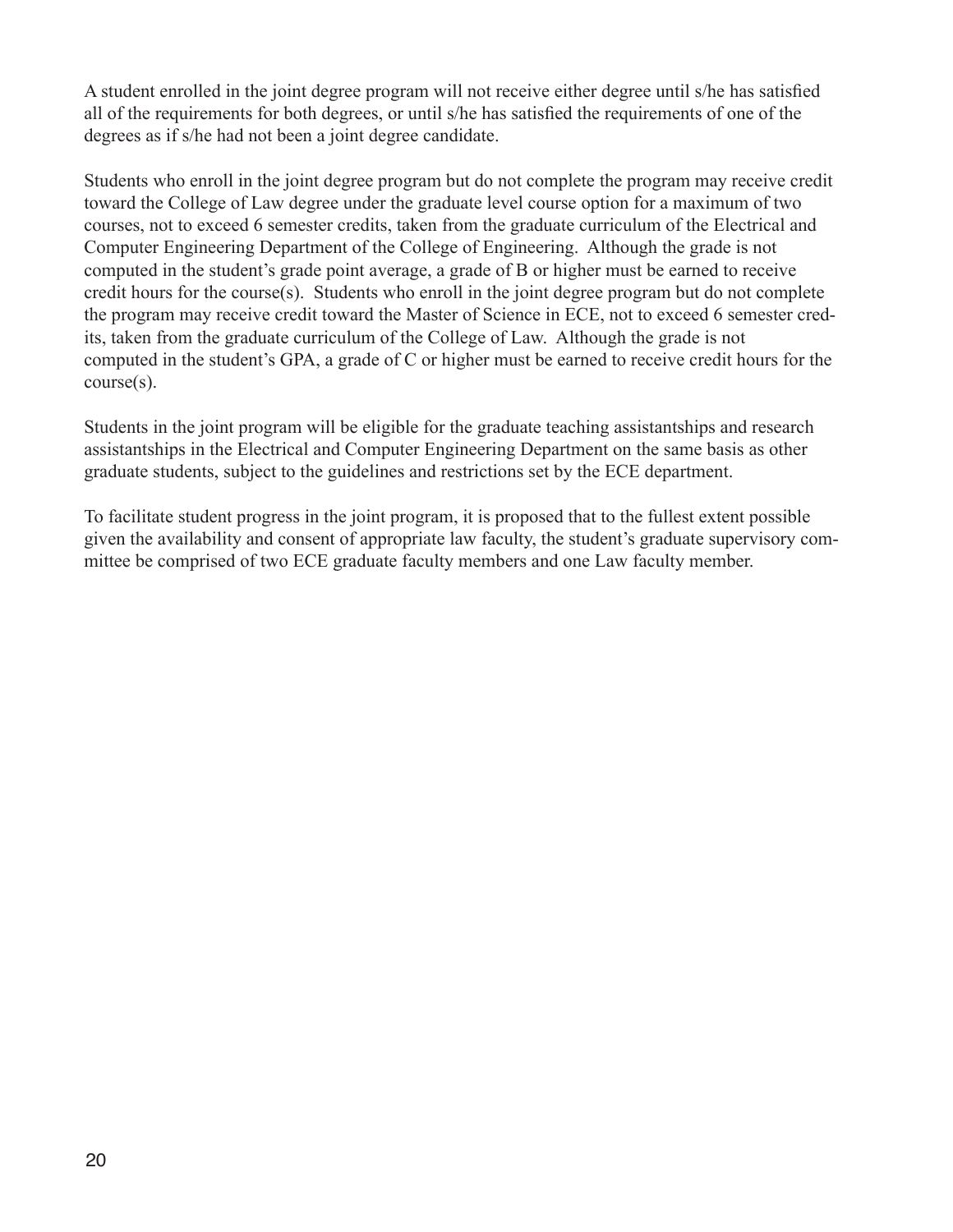## **VII. Joint Master's Degree Program — College of Business Administration and College of Engineering**

Approved for the fall 2002 semester, the joint program will permit a graduate student to earn both a Master of Science degree in Electrical and Computer Engineering and a Master's degree from the Department of Management in the Warrington College of Business.

If accepted for graduate study by both departments, a student can earn two Master's degrees and share 12 credits. Six graduate credits from the ECE degree can be shared with the Management degree, and six credits from the Management degree can be shared with the ECE master's degree. Contact each department for the current minimum admission requirements. This program is not open to BS/MS student due to Graduate School rules; however a concurrent degree (share of six credits only) is possible for BS/MS students.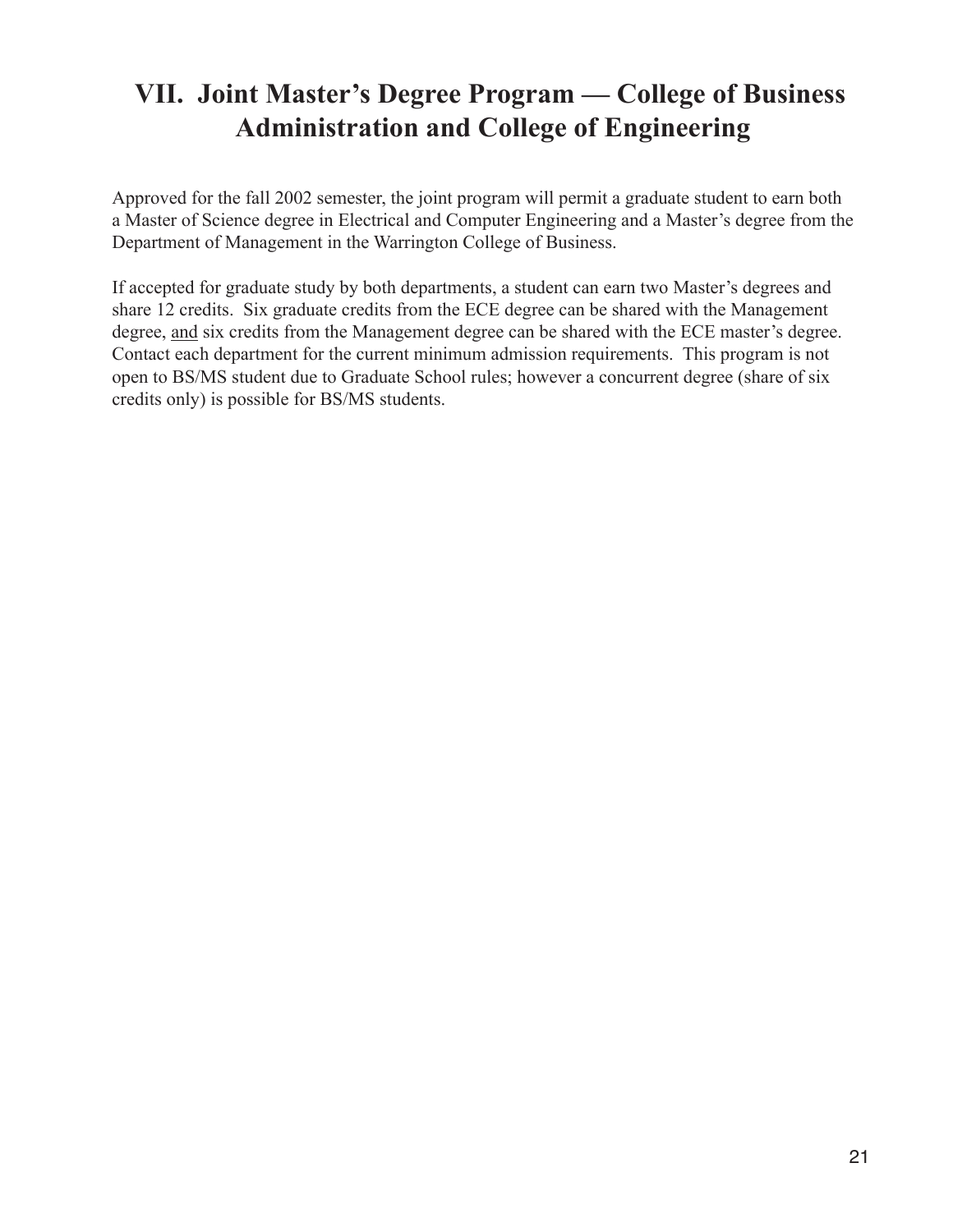## **VIII. Engineer's Degree**

This degree requires a thesis and a minimum of 30 semester credit hours taken in technical work beyond a Master's degree in Engineering. This includes a maximum of 12 semester credit hours of thesis research (EEL 6972). At least 50 percent of the course credit hours taken for the Engineer's degree must be 6000 level courses and at least 50 percent of the course credit hours must be Electrical and Computer Engineering courses.\* 5905, 6905, 6910, 6932, 6940, and 6972 are not counted for purposes of this 50% / 50% requirement.

The Supervisory Committee should be appointed as soon as possible after the student has been admitted to the Graduate School but no later than after the completion of 12 semester hours of course work. The Supervisory Committee consists of at least two members selected from the Department of Electrical and Computer Engineering and at least one from a supporting department. In addition, every effort should be made to have a representative from industry as an external advisor for the student's program.

The Engineer's degree is a terminal degree and is not to be considered as a partial requirement toward the Ph.D. degree. The student's objective after the Master's degree should be either the Ph.D. or the Engineer's degree. All work counted for the Engineer's degree must be completed during the five years immediately preceding the date on which the degree is to be awarded.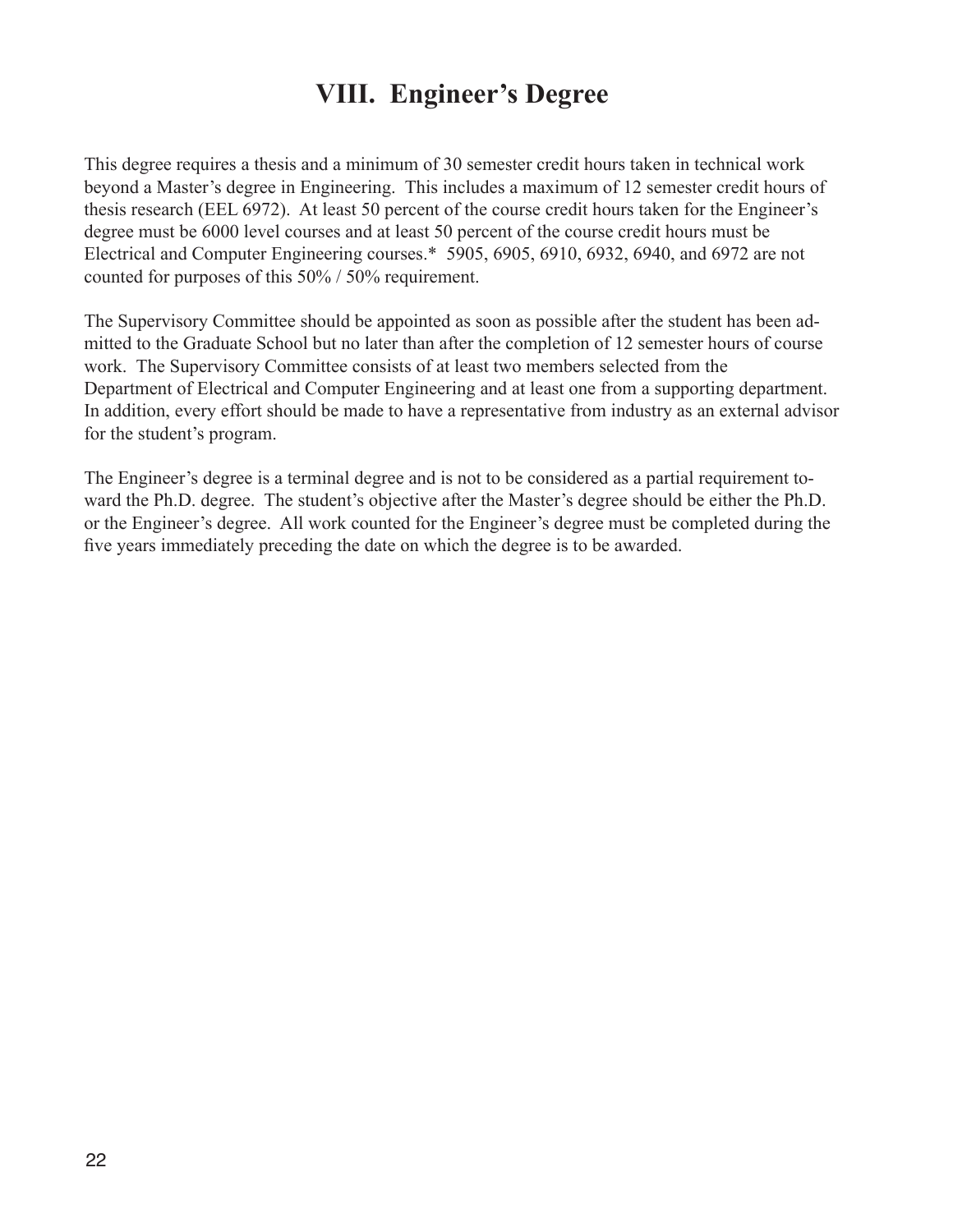## **IX. Doctor of Philosophy Degree**

Higher standards are applied for admission into the Ph.D. program. Some evidence of research capability is expected as measured by strong letters of recommendation as well as grades and GRE scores well above the minimum requirements of the M.S. program.

## **Minimum Admission Requirements \***

To be admitted for study toward a Ph.D. degree in the Department of Electrical and Computer Engineering the following requirements must be satisfied by students who have a master's degree from the ECE Department at the University of Florida:

- 1. GPA of at least 3.5 in the Master's program.
- 2. GRE verbal plus quantitative of at least 1200, and a minimal analytical writing score of 3.5. (For the old format of the GRE, a quantitative plus analytical of at least 1200.)
- 3. TOEFL (for international students) of at least 550.
- 4. Three letters of recommendation for the Ph.D. program from ECE faculty members. The recommendations must be strong and at least one faculty member must agree to serve as the student's supervisory committee chair.

For applicants who do not have a Master's degree from the University of Florida Department of Electrical and Computer Engineering, the minimum requirements are:

- 1. Undergraduate work and graduate work (if taken) equivalent to a 3.5 GPA on a 4.0 scale.
- 2. GRE verbal plus quantitative of at least 1200, and a minimal analytical writing score of 3.5. (For the old format of the GRE, a quantitative plus analytical of at least 1200.)
- 3. TOEFL (for international students) of at least 550.
- 4. At least three strong letters of recommendation for the Ph.D. program from respected professors.
- 5. Upon acceptance into the Ph.D. program, students must form a supervisory committee by the end of their second semester, or by the end of the semester in which they will have accumulated 12 semester credits, which ever comes **later**.

All college transcripts must be forwarded to the Office of the Registrar at the University of Florida, with copies to the Student Services Office. Admission materials may be obtained from the Student Services Office in Electrical and Computer Engineering. Three letters of recommendation should be forwarded to the Student Services Office. Students who have received a Master's degree from UF must submit three new letters supporting their application for admission into the Ph.D. program, but are not required to submit another application to the Registrar's Office.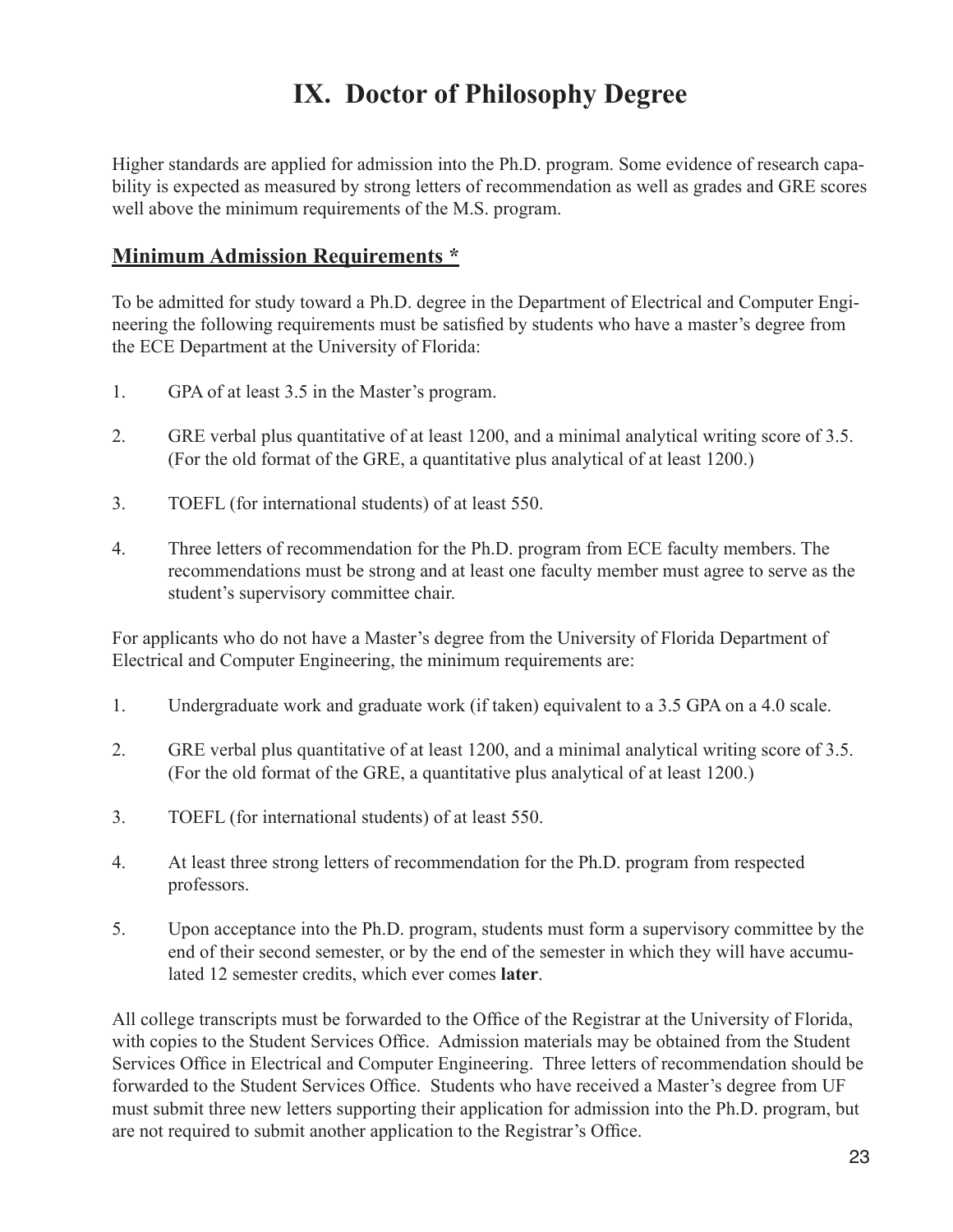\* Minimum requirements are subject to change; check with the Student Services Office when applying.

## **Course Requirements and Period of Concentrated Study**

For the Ph.D. degree, at least 90 semester hours of credit are required beyond the bachelor's degree. These hours include master's degree work taken at the University of Florida or, if appropriate, up to 30 hours of master's degree work in Electrical and Computer Engineering earned at another approved university. The hours accumulated for the Ph.D. degree have the following restrictions:

- 1. At least 24 hours of 5000, 6000, or 7000 level Electrical Engineering courses are required; 5905, 6905, 6910, 6932, 6940, 6971, 7979 and 7980 are not considered coursework for the purpose of this 24 hour requirement. EEL courses taken in a master's program at UF are included and, upon approval of a petition to the ECE Graduate Committee, courses taken at other schools may be included.
- 2. All EEL 7980 (Research for Doctoral Dissertation) hours are counted. The student may not enroll for EEL 7980 until s/he has been admitted to candidacy; if the qualifying exam is taken before midpoint of the term, the Graduate School will change the student's EEL 7979 to EEL 7980. This midpoint of the term is determined by the Graduate School and is published in its "Deadline Dates."
- 3. Fifty percent of the hours accumulated have to be at the 6000 or 7000 level (including 7980).
- 4. Fifty percent of all hours accumulated have to be in Electrical and Computer Engineering at the 5000, 6000 or 7000 level (including EEL 7980).
- 5. Completion of the hours stated in the breadth requirement.

Candidates for the doctoral degree must satisfy the minimum requirements for a period of concentrated study, beyond the first 30 semester hours counted toward the doctoral program. Students must complete 30 hours in residence at the University of Florida campus or at the Graduate Engineering and Research Center (courses at the 1000 or 2000 level will not be counted toward the requirement for concentrated study).

## **Appointment of Supervisory Committee**

The student's supervisory committee is the group of faculty members that supervise and approve qualifications for the Ph.D. degree. The Ph.D. Supervisory Committee should be appointed as soon as possible, but no later than the end of the second semester or the Graduate School may put a hold on the student's record. The Ph.D. Supervisory Committee consists of four or more members, of which at least two are from the Electrical and Computer Engineering Graduate Faculty of UF. The chairman must have GF status in the Department of Electrical and Computer Engineering and one member has to be in a discipline outside of the department.

After the committee has been determined, the student should get a Supervisory Committee Form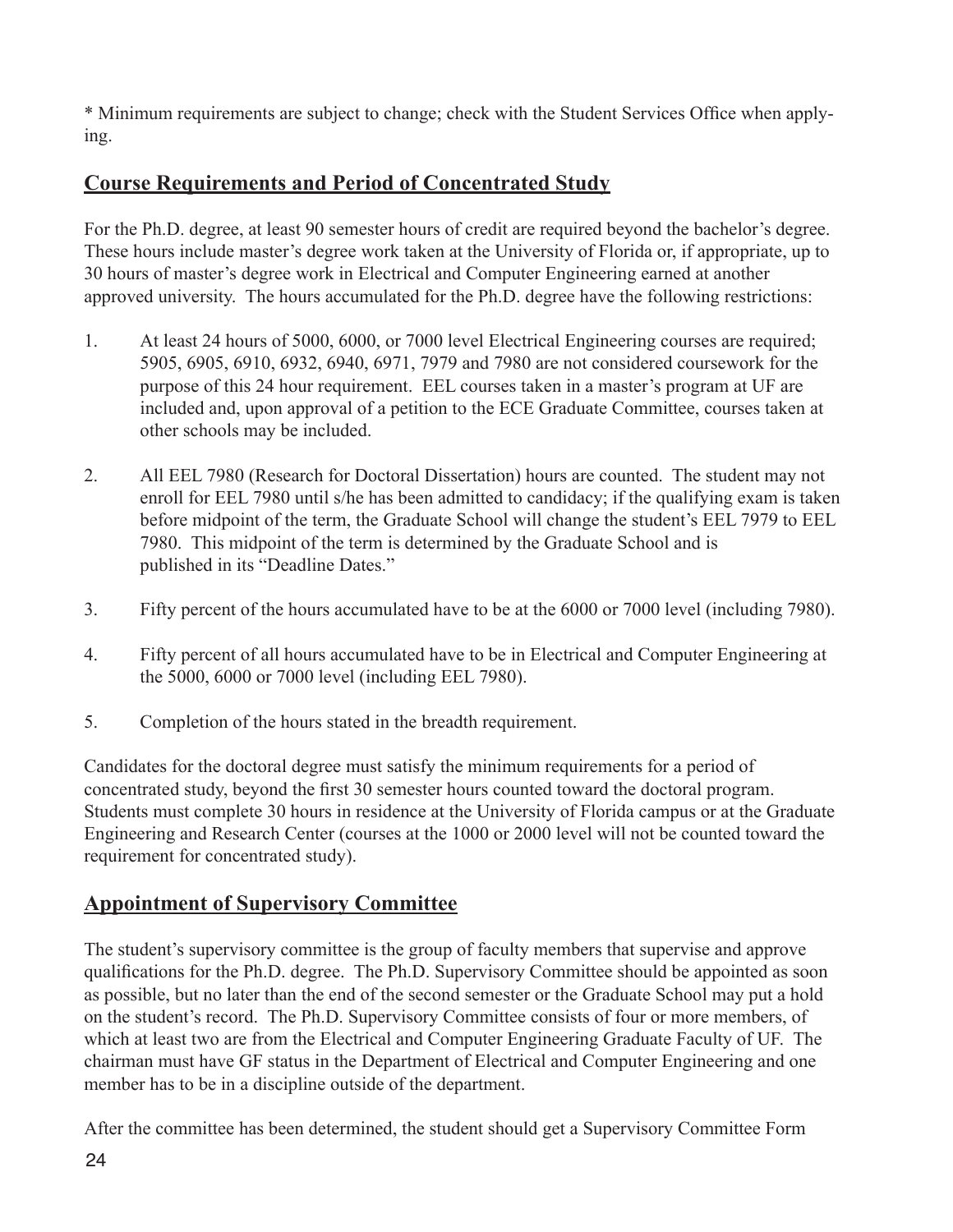from the Student Services Office and have the professors sign the form indicating that they are willing to serve on her/his committee.

## **Annual Evaluation for Ph.D. Students**

The Supervisory Committee Chair, in consultation with the other committee members, will give each Ph.D. student a yearly written evaluation. The student is given an opportunity to discuss the evaluation with her/his Supervisory Committee Chair. Copies of this evaluation and of student comments are placed in the student's academic file.

## **Ph.D. Course Breadth Requirement**

All potential Ph.D. candidates are required to take two one-year EEL course sequences outside of their major area and receive a grade of B or better in each course. The sequences will be selected from two different areas that are not in your main research area. The ten possible areas are: Communications, Computer Systems and Networks, Device & Physical Electronics, Digital Signal Processing, Electric Energy Systems, Electromagnetics, Electronic Circuits, Intelligent and Information Systems, Photonics, and Systems & Controls. The allowed sequences for each area are indicated on the breadth area section at the back of this guide. A total of 12 credits are required. Courses taken at the master's level may be counted if they are in the allowed sequences as shown in the breadth areas.

The student and her/his advisor decide on the appropriate breadth sequences. The student must pass the approved breadth requirement before the oral part of the Ph.D. Qualifying Exam can be taken.

## **Leave of Absence Policy**

A doctoral student who will not be registered at the University of Florida for a period of more than one semester needs to request written permission from her/his faculty advisor for a leave of absence for a designated period of time. A copy of the written permission memo must be taken to the Student Services Office and placed in the student's file.

## **Official Minor (Optional)**

With the pre-approval of the supervisory committee, a student may choose one official minor field (12 graduate credit hours minimum) and substitute it for one Ph.D. breadth area of ECE. Minor work may be completed in any department, other than ECE, that is approved for master's or doctoral degree programs as listed in the *University of Florida Graduate Catalog* and supports a program that is related to the student's Ph.D. research area.

If an official minor is chosen, a representative of the minor department, who may or may not be on the supervisory committee, shall designate at least one 6 hour graduate course sequence in the minor field for written examination. The written part of the qualifying examination in the minor field will be held during the same time period and have the same format as the written part of the ECE Ph.D. Qualifying Examination. It is the student's responsibility to schedule the exam with the professor in the minor department. The student must pass this exam in order for the minor to be valid. Please consult the *University of Florida Graduate Catalog* for additional official minor requirements.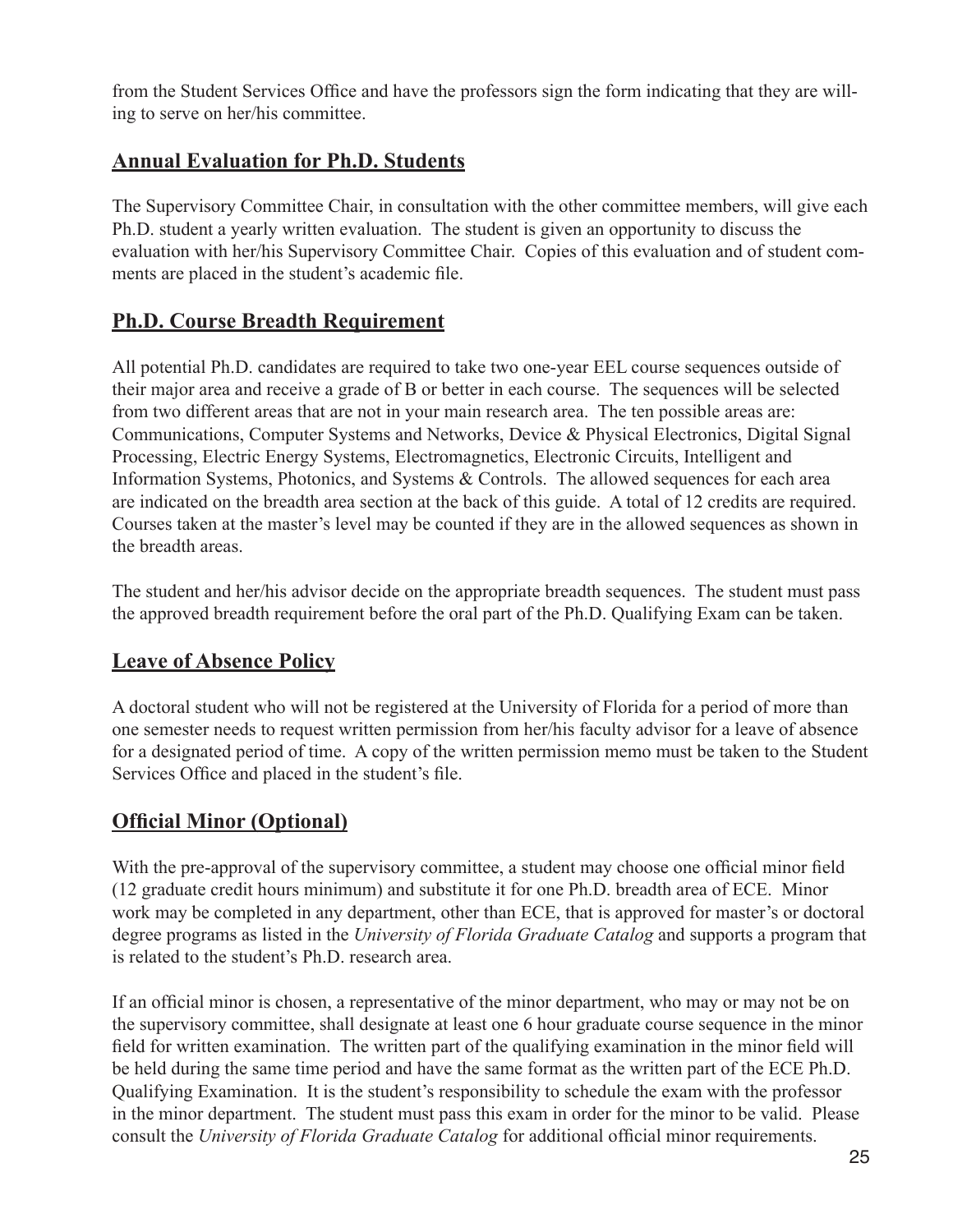## **Written Part of the Ph.D. Qualifying Examination**

The Ph.D. Written Qualifying Examination is a test reviewing fundamental material that students are expected to have covered before joining the Ph.D. program. The questions are taken from the following eight areas of Electrical and Computer Engineering.

- **Digital Logic**
- **Signals and Systems**
- **Electronic Circuits**
- **Solid State Devices**
- **Electromagnetism and Energy Systems**
- **Microprocessor Applications**
- **Computer Organization and Architecture**
- **Data Structures and Operating Systems**

Each student selects three areas before the examination and receives two questions in each one of the selected areas. Answers must be given to four of the six questions, including at least one question from each one of the three areas. The examination tests problem solving skills, fundamental understanding, reasoning ability, and written communication skills. The test will last for two hours. No materials are allowed during the examination (the department provides scientific calculators for use during the test).

The Written Qualifying Examination is offered only once a year (in the month of January), on the first Saturday after the start of Spring classes. Students must sign up for their selected areas in the Student Services Office by the end of the proceeding month in November. Detailed study guides will be available in the fall semester.

Students must take the Ph.D. Written Qualifying Examination during their first year in the Ph.D. program. Financial support may be contingent on taking the exam. Upon failure, the Written Qualifying Examination can be retaken the next time it is offered. If more than two attempts are required, students may petition the Graduate Committee for permission to retake the exam. A successful petition normally includes a letter of support from the proposed Ph.D. Advisor.

Students with a minor in another department have to arrange for a written qualifying exam in their minor to satisfy the Graduate School requirements. The exam must be administered by the student's minor supervisor.

## **Oral Part of the Ph.D.**

The oral part of the Ph.D. qualifying examination is usually taken within one year after the satisfactory completion of the written portion of the Ph.D. qualifying examination. The oral part of the Ph.D. qualifying exam consists of:

•Student presents her/his written research proposal.

•Student answers to questions asked by her/his supervisory committee and others present.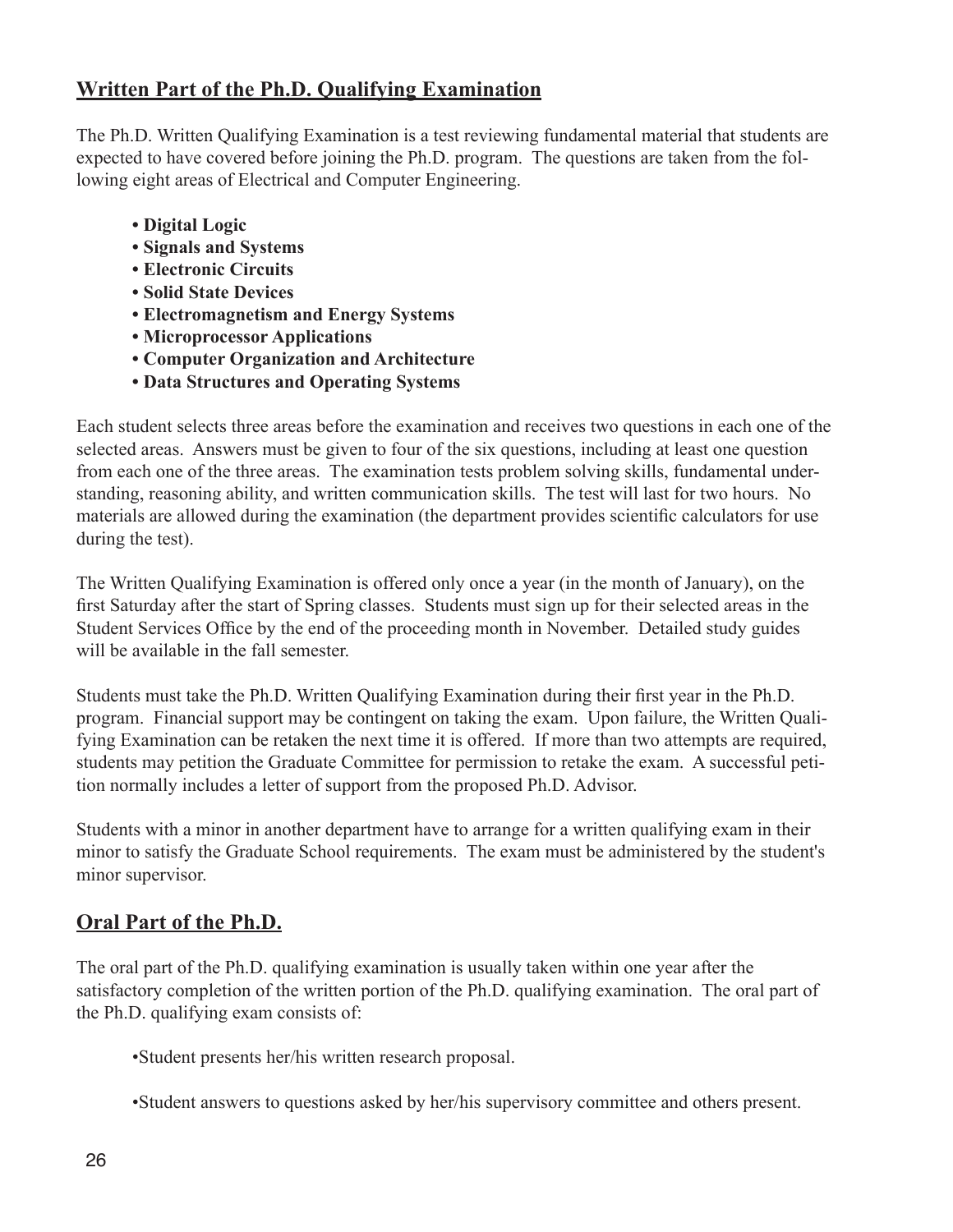The Student Services Office must be notified at least two weeks in advance of the oral qualifying examination so the Announcement of Examination can be mailed, and the Admission to Candidacy / Ph.D. Qualifying examination form can be prepared. These forms should be taken to the qualifying examination by the student, signed by the supervisory committee and returned to the Student Services Office for processing.

If the student fails the oral Ph.D. qualifying exam, s/he may retake it only once and it must be retaken within two semesters.

If a student fails the qualifying examination, the Graduate School will be notified. A re-examination may be requested, but it must be recommended by the student's supervisory committee and approved by the Graduate School. At least one semester of additional preparation is considered essential before re-examination.

Between the date of completion of the qualifying examination and the date of the degree, there must be a minimum of two semesters if the candidate is in full-time residence or a calendar year if the candidate is in attendance on less than a full-time basis. The semester in which the qualifying examination is completed is counted provided that the exam is completed before the midpoint of the term. No more than five years may pass between the completion of the qualifying examination and the conferring of the degree.

The Ph.D. student becomes a candidate for the Ph.D. degree when the following requirements are satisfied:

- 1. The student's academic record is satisfactory.
- 2. The breadth requirement is completed.
- 3. The Supervisory Committee certifies that the student has made satisfactory progress to be admitted to candidacy.
- 4. The student has a dissertation topic approved by her/his Supervisory committee.
- 5. The student has passed the oral and written parts of the Ph.D. qualifying exam.
- 6. The Admission to Candidacy form has the required formal approvals.

The Department of Electrical and Computer Engineering requires that the student be admitted to candidacy as soon as the above listed criteria have been met, but not later than **three years** after passing the written part of the qualifying exam.

## **Ph.D. Final Examination and Submission of Doctoral Dissertation**

Within six months of graduation and after the submission of the dissertation and completion of all other prescribed work for the degree, the doctoral candidate will be given a final examination by her/ his supervisory committee. The Ph.D. Final Exam consists of an oral defense of the research results that are described in the doctoral dissertation.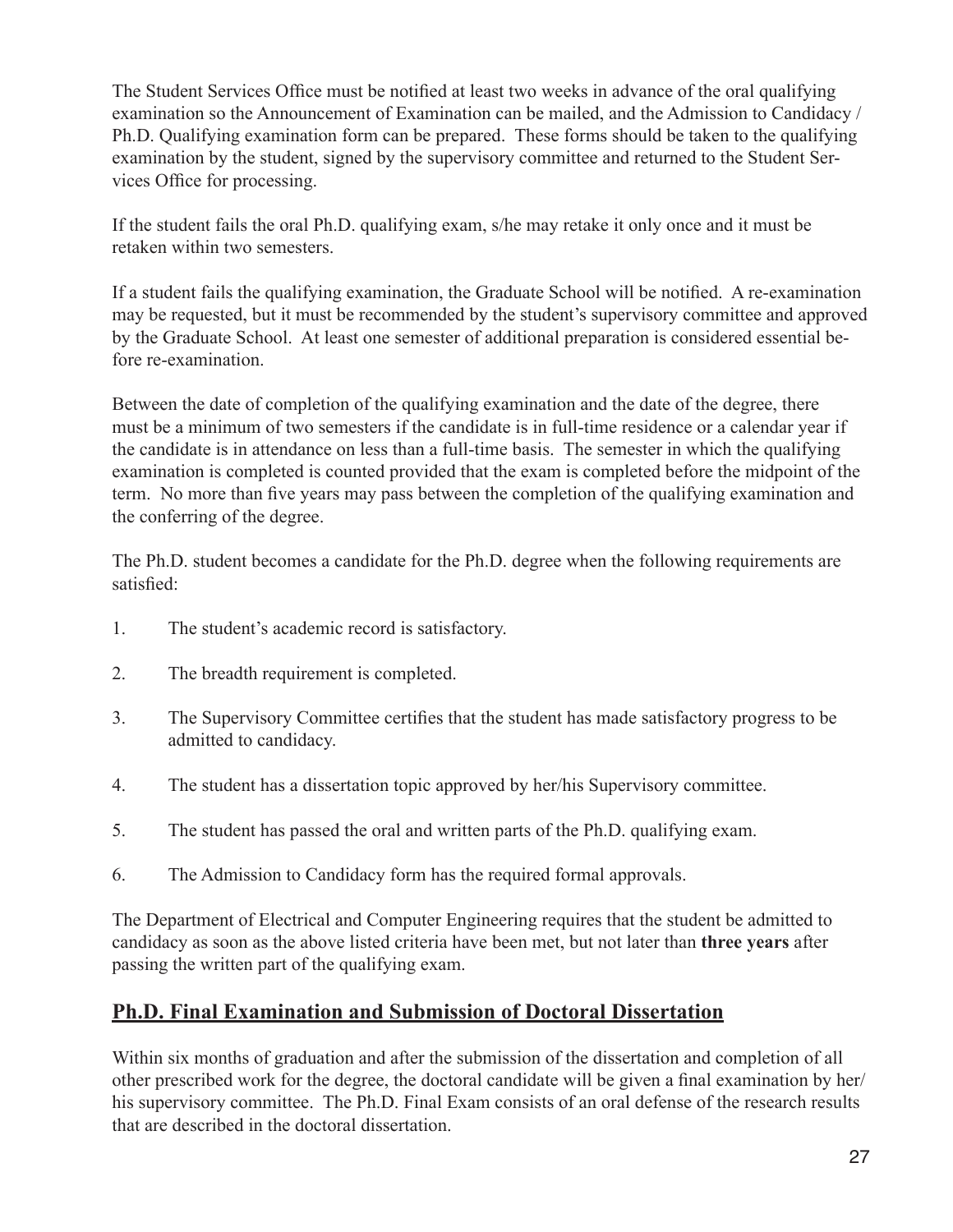Students may submit their dissertation either on paper or electronically. (Students admitted Fall 2001 and after are required to submit electronically.) If paper submission is used, graduate school guidelines can be found in the Graduate School Editorial Office, 106 Grinter Hall. If electronic submission is used, refer to http://gradschool.rgp.ufl.edu/edt/. For first dissertation submission instructions refer to the "Deadline Dates" published each semester by the Graduate School, and also available from the Student Services Office.

Final submission of a paper dissertation requires two bond copies and one plain copy. Students will submit the original (bond) copy of their dissertation to the Editorial Office, along with the Signature Page and Final Exam form signed by the supervisory committee and the Dean of the College of Engineering. One bond copy will be given to the Dean's Office, and the plain paper copy to the Student Services Office. The Editorial Office will be responsible for getting the signature of the Graduate School Dean.

Electronic submission requires a signed ETD Submission Approval Form, Final Exam Form and one plain paper copy to the Student Services Office.

The Student Services Office should be informed of the examination as soon as it is scheduled, in order to process the Final Examination Report and send out notices.

Copies of the student's dissertation must be given to the supervisory committee members at least two weeks in advanced of the final examination. Graduation may be delayed for those who do not adhere to this rule.

At the time of the defense, all committee members should sign the signature pages in the dissertation and sign the Final Examination Report which is to be returned to the Student Services Office. Students will submit the original copy of their dissertation signed by the supervisory committee and a letter of transmittal. The student's advisor is responsible for preparing the letter of transmittal.

All work for the Ph.D. degree must be completed within five calendar years after the completion of the Ph.D. qualifying exam.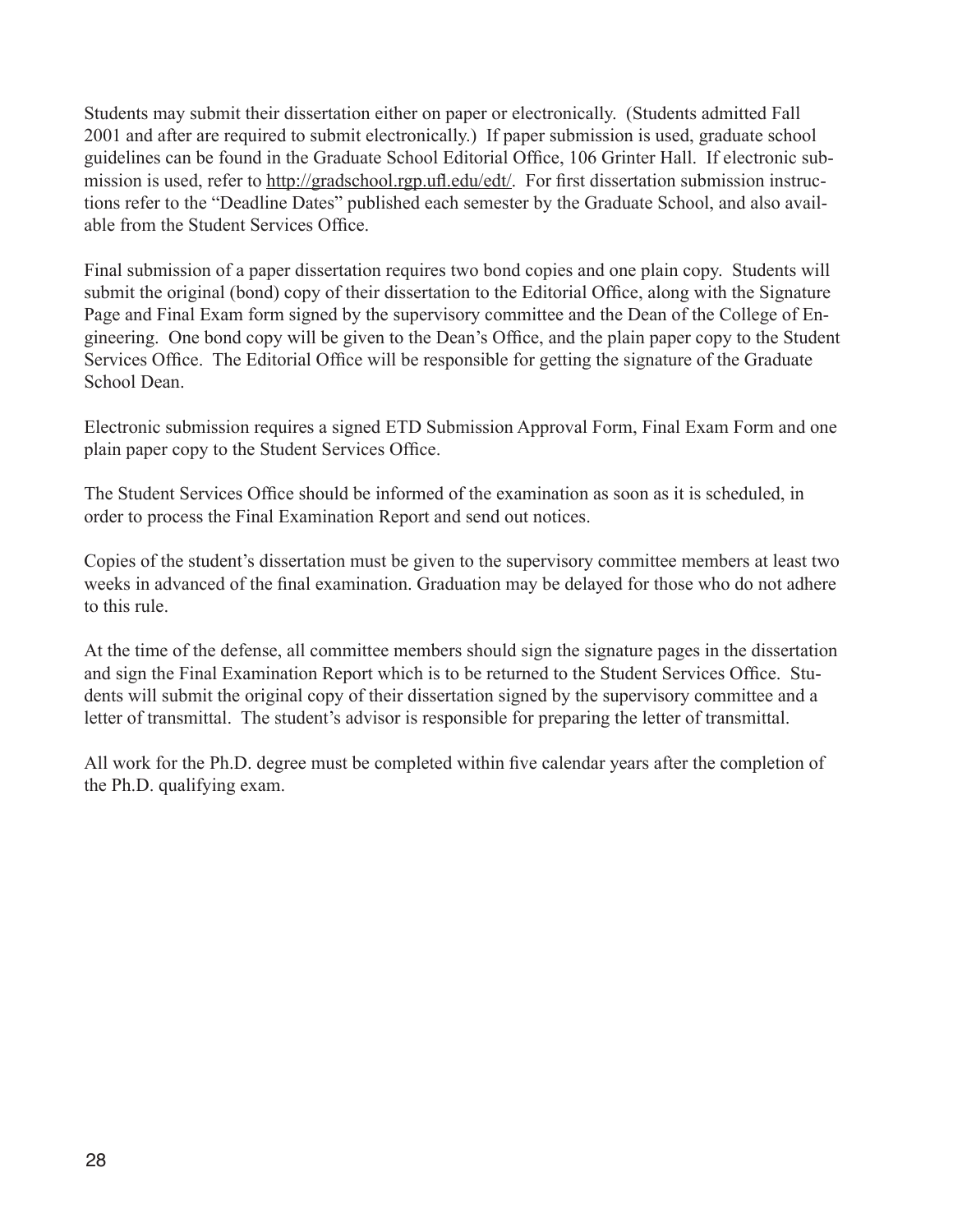## **Checklist for Ph.D. Degree**

#### **Second Semester**

- Appoint Supervisory Committee. This committee must be appointed by the end of the second semester.
- \* If appropriate, petition to the Graduate Committee to have non-UF Master's coursework (30 hours maximum) transferred onto the doctoral record.

## **Ph.D. Qualifying Exam**

- Take the written part of the exam within first year of entry into the Ph.D. program.,
- \* Complete all breadth requirements before the oral part of the Ph.D. qualifying exam.
- \* Arrange with the Supervisory Committee the details of your written research proposal that is to be defended in the oral exam.
- \* If possible, take the oral part of the Ph.D. qualifying exam within one year of the written part. You **MUST** take the oral exam within three years after the written part.
- \* At least two weeks in advance of the oral exam, notify, in writing the Student Services Office of plans to complete the qualifying exam.
- \* Pass oral exam.

### **Semester Prior to Graduation**

- Check with Student Services Office to see that all graduation requirements, including appropriate course hour credit, will be satisfied.
- \* If you have any D, E or I grades, discuss your options for meeting graduation requirements.

### **Semester of Graduation**

- \* Complete the Application for Degree form at the Registrar's Office or in the Student Services Office.
- \* Must be registered for at least the minimum number of dissertation hours, EEL 7980 (3 hours in the fall and spring semesters and 2 hours in the summer).
- \* Comply with Graduate School dissertation and final examination "Deadline Dates."
- \* Schedule final exam with Supervisory Committee. Inform Student Services Office, in writing, of your examination plans, the conference room number and the title so that the An nouncement of Examination may be sent, and the Final Examination Report may be prepared.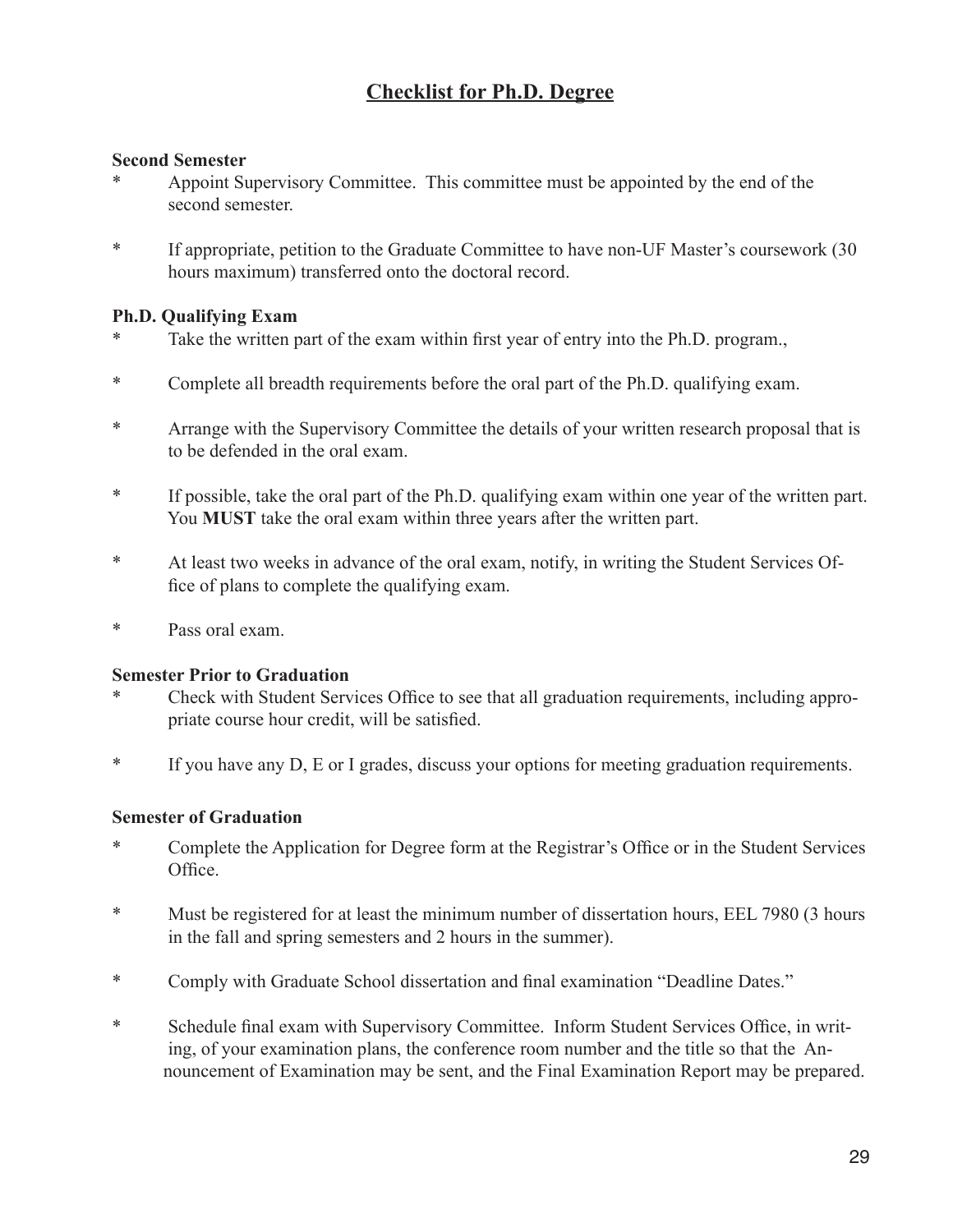- \* At least two weeks in advance of the final, give your Supervisory Committee members a copy of your dissertation.
- \* On the day of final examination, report to the Student Services Office to pick up necessary forms.
- \* Have the Final Examination Report and the original signature page of your dissertation signed by the supervisory committee members. Return the Final Examination Form to the Student Services Office.
- \* Submit the signed, original copy of the dissertation to the Editorial Office of the Graduate School. If paper submission, the Department of Electrical and Computer Engineering, and the College Dean, must have a final signed copy of the dissertation. If dissertation is submitted electronically, only the department needs a paper copy.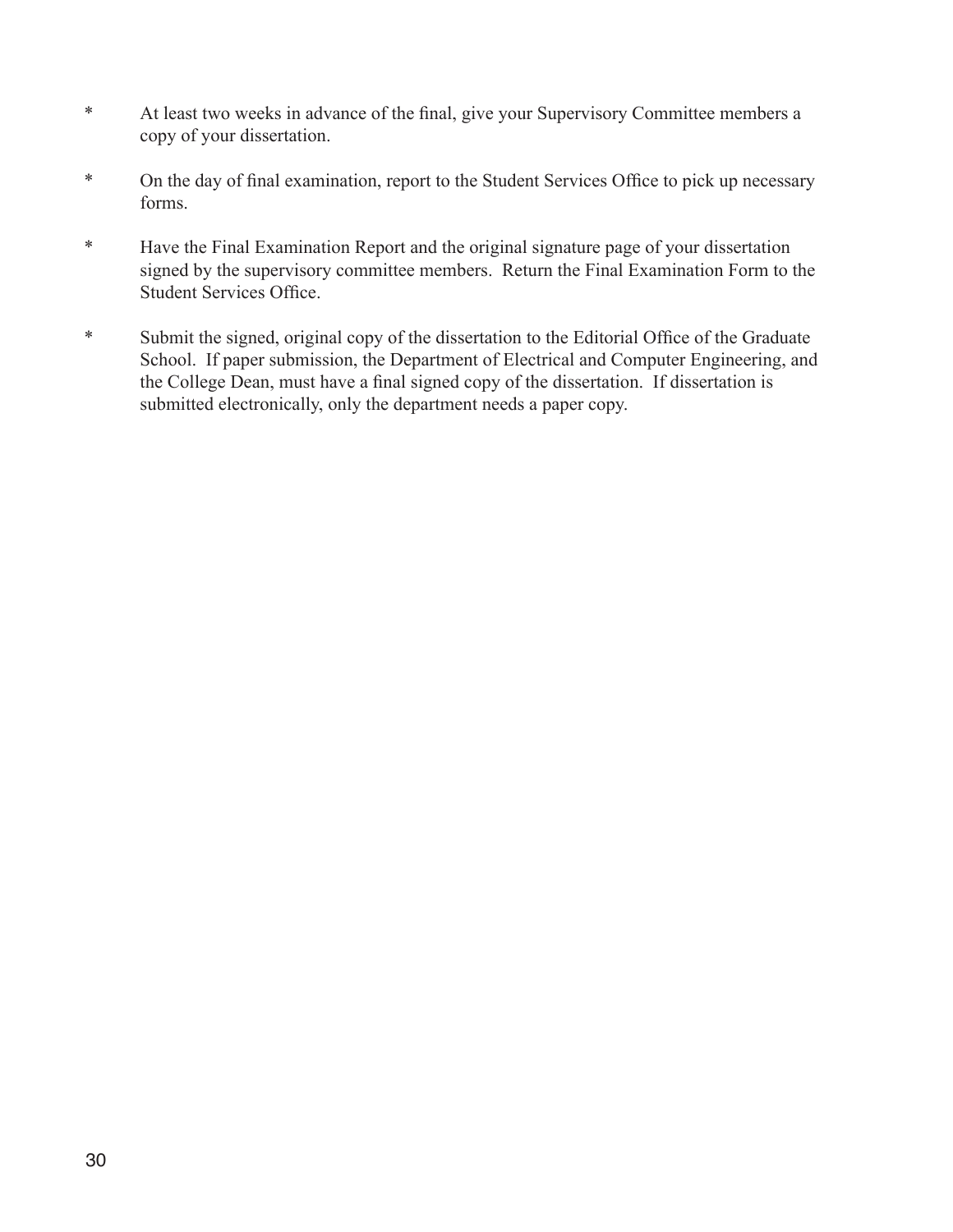## **X. Administrative Procedures**

## **Graduate Bulletin Boards**

At least once a week, check the Department of Electrical and Computer Engineering Graduate Bulletin Boards for announcements, changes in course offerings or room schedules, notice of examinations, and for other matters of interest to ECE graduate students. These bulletin boards are located near the Student Services Office, 230 Larsen Hall.

## **Graduate Registration**

Students can register for course work online at www.isis.ufl.edu. A guide to the registration system is also online.

The Student Services Office is available for help with registration and for registration to departmentally controlled courses.

Graduate students must register for an appropriate course load as indicated in the table below. Audited courses do not count as part of the hourly requirements for full time students or those on assistantships.

Graduate students may **not**, in general, take any courses under the S/U option except for certain graduate courses that have only S/U grading (as specified in the Graduate Catalog). Students who complete all graduate degree requirements during a given semester, but after the deadlines specified by the Graduate School, may receive their degree in the following semester without registering. However, students whose degree requirements are not completed before the first day of classes of the following semester must register for a minimum of three credit hours, which will apply to the degree. **The Graduate School will not accept petitions to this policy**. The 3-hour registration is only applicable if the student is not on an assistantship.

## **Minimum Credit | Maximum Credit Registration Registration** Fellows and Trainees 12 18 1/4 Time Assistants 19 15  $1/3$  Time Assistants  $\begin{array}{ccc} 9 & 9 \\ 15 & 15 \end{array}$  $1/2$  Time Assistants 9 15  $3/4$  Time Assistants 6 9

## **Enrollment Requirements for Students on Appointment**

Full-Time Assistants 1 3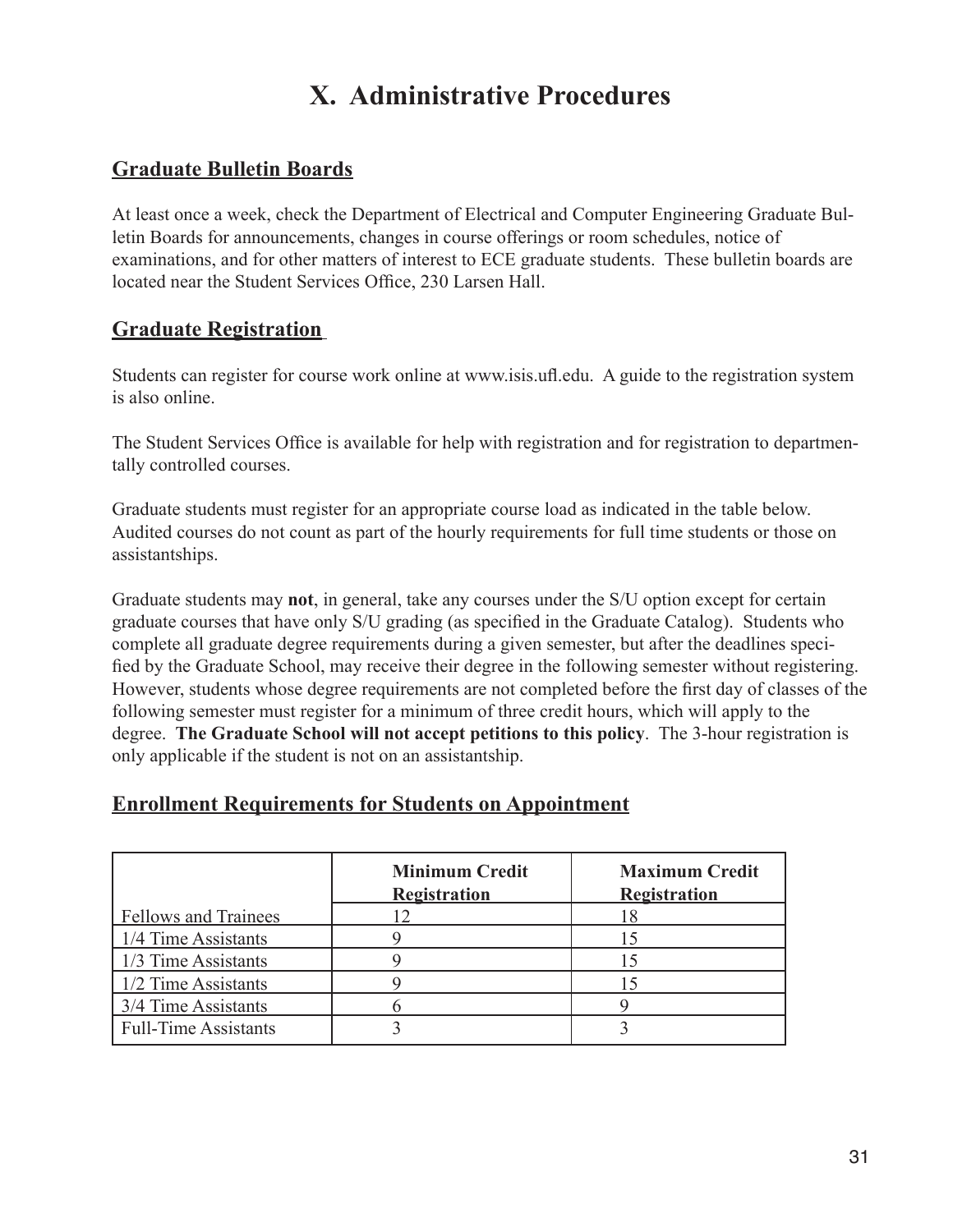## **GPA and Probation Policy**

In compliance with Graduate School rules, graduate students must maintain a GPA of 3.00 or higher in order to be in good standing. Students cannot graduate if their GPA is below 3.00.

Please note that the term "GPA" includes three different numbers, all of which need to satisfy the requirement of 3.00 or higher.

- \* The grade point average of *all* courses (graduate and undergraduate at the 3000 level and above) taken while classified as a graduate student;
- \* The grade point average of *all ECE graduate level* courses taken while a graduate student;
- \* The grade point average of all graduate level courses that are part of a minor.

An academic hold will be placed on the records of all students whose GPA is below 3.00, thus placing the student on academic probation. These students will be able to register for courses only through the Student Services Office. This will enable our office to provide advice and guidance on an individualized basis.

Students with a GPA below 3.00 must show progress each semester towards improving their GPA, even if it takes more than one semester to reach a GPA of 3.00 or higher.

## *Students with a GPA below 3.00 and who do not raise their GPA the following semester will be dismissed from the program.*

## **Transfer of Credits**

Up to 9 credit hours of graduate level technical courses passed with a grade of B or better may be transferred from another institution. Students may also petition to transfer graduate level courses which were taken while enrolled as an undergraduate, postbaccalaureate, or non-degree seeking student, if proof is provided indicating that courses were not used to satisfy degree requirements for another degree. Normally, no more than 15 credits may be transferred into the student's graduate program. Credits obtained in non-degree programs, e.g. continuing education, may not be transferred. Credits transferred will be applied toward meeting the degree requirements, but the grades earned will not be computed in the student's grade point average.

Application for transfer of credits earned **before** admission to a UF graduate program must be filed during the first semester. Permission to transfer an additional 12 hours of graduate courses may be granted under the **Traveling Scholar** program. Participation in the Traveling Scholar program requires advance approval prior to taking the courses. Approved courses are then transferred under the standard procedure as outlined below.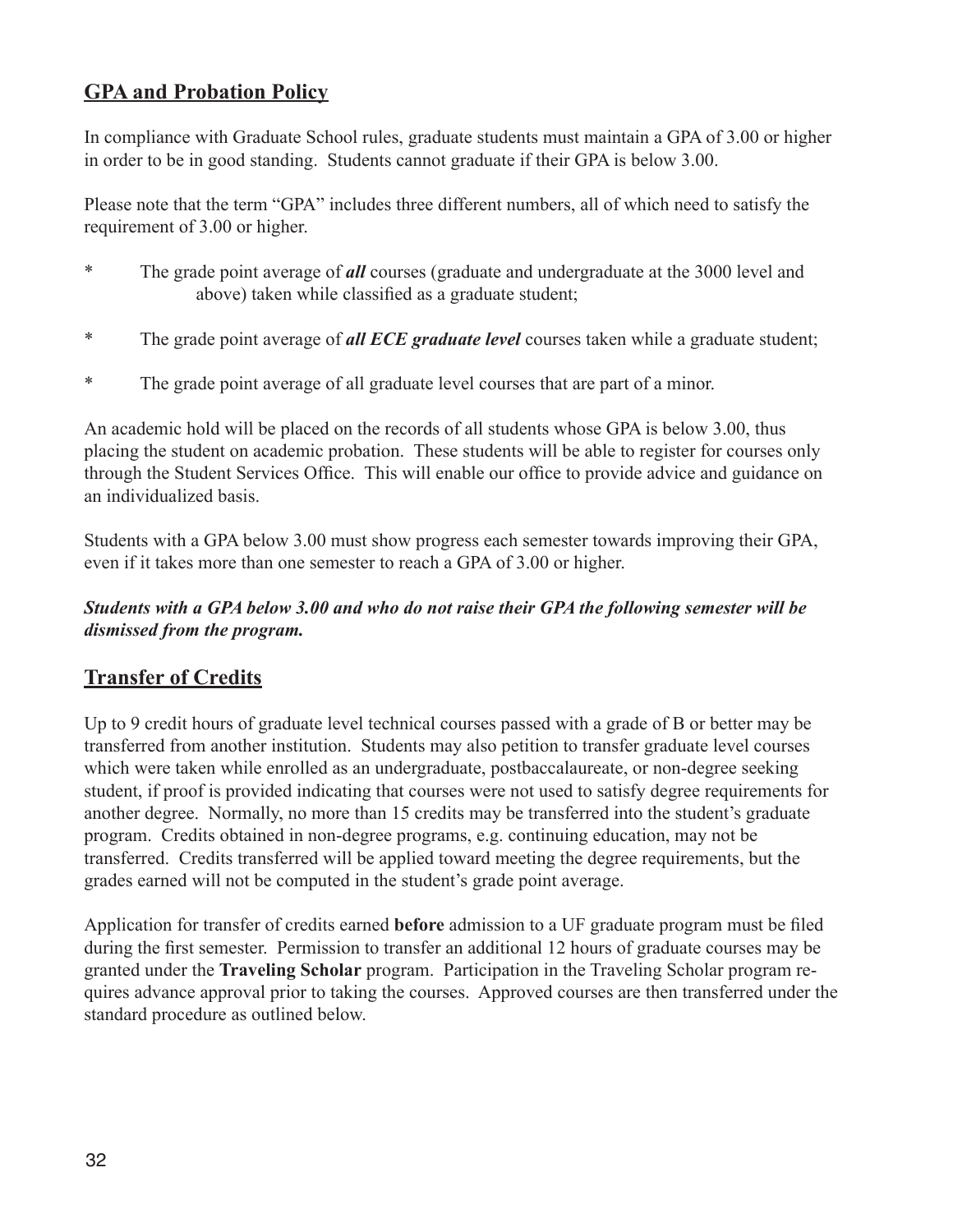Application for transfer of credits earned **after** admission to a UF graduate program must be filed with the Graduate School as soon as possible but before the last day of classes preceding the term in which the degree is to be conferred. The student must provide a complete description of the graduate course in consideration for transfer and a transcript indicating the grade earned. The approval of the Graduate Coordinator and the Dean of the Graduate School are required for the acceptance of transfer credits.

## **Financial Aid**

Applications for teaching assistantships, research assistantships and fellowships are available from the Department of Electrical and Computer Engineering. Fellowships are highly competitive and generally require completed applications by February each year. Recipients of teaching assistantships are selected by the Associate Chairman of the department, in conjunction with the Graduate Coordinator. Research assistantships are awarded by individual faculty members with funding from governmental or industrial sources and are generally awarded only to those students who have been in residence at least one semester.

Minimum stipends and assigned duties for teaching assistants are determined by the Graduate School and are in accordance with the assistantship appointment. Duties include grading, staff meetings, class preparation, student consultation, required lecture attendance, and research not directly related to the student's thesis or dissertation. Students will also have assigned classroom or laboratory teaching responsibilities. International students who wish to be eligible for graduate assistantships must pass the SPEAK (TSE) test. The passing score is 55. Students who score between 50-55 must take ENS 5502, Academic Spoken English, but are still allowed to hold a graduate assistantship.

| Appointment | <b>Minimum</b><br><b>Registration</b><br><b>Hours</b> | <b>Minimum</b><br><b>Biweekly</b><br>Rate | <b>Total Hours</b><br><b>Per Week</b> |
|-------------|-------------------------------------------------------|-------------------------------------------|---------------------------------------|
| $1/4$ Time  |                                                       | \$190.40                                  |                                       |
| $1/3$ Time  |                                                       | \$251.34                                  | 3.33                                  |
| $1/2$ Time  |                                                       | \$380.80                                  |                                       |

## **Tuition Waivers**

Tuition waivers are awarded to graduate students who have been awarded an assistantship from 1/4 time - 1/2 time. Fee waivers are contingent on the availability of funds. Due to the limit of available funds, no fee waivers are available without assistantship appointments. The waivers are processed under strict guidelines provided by the Graduate School.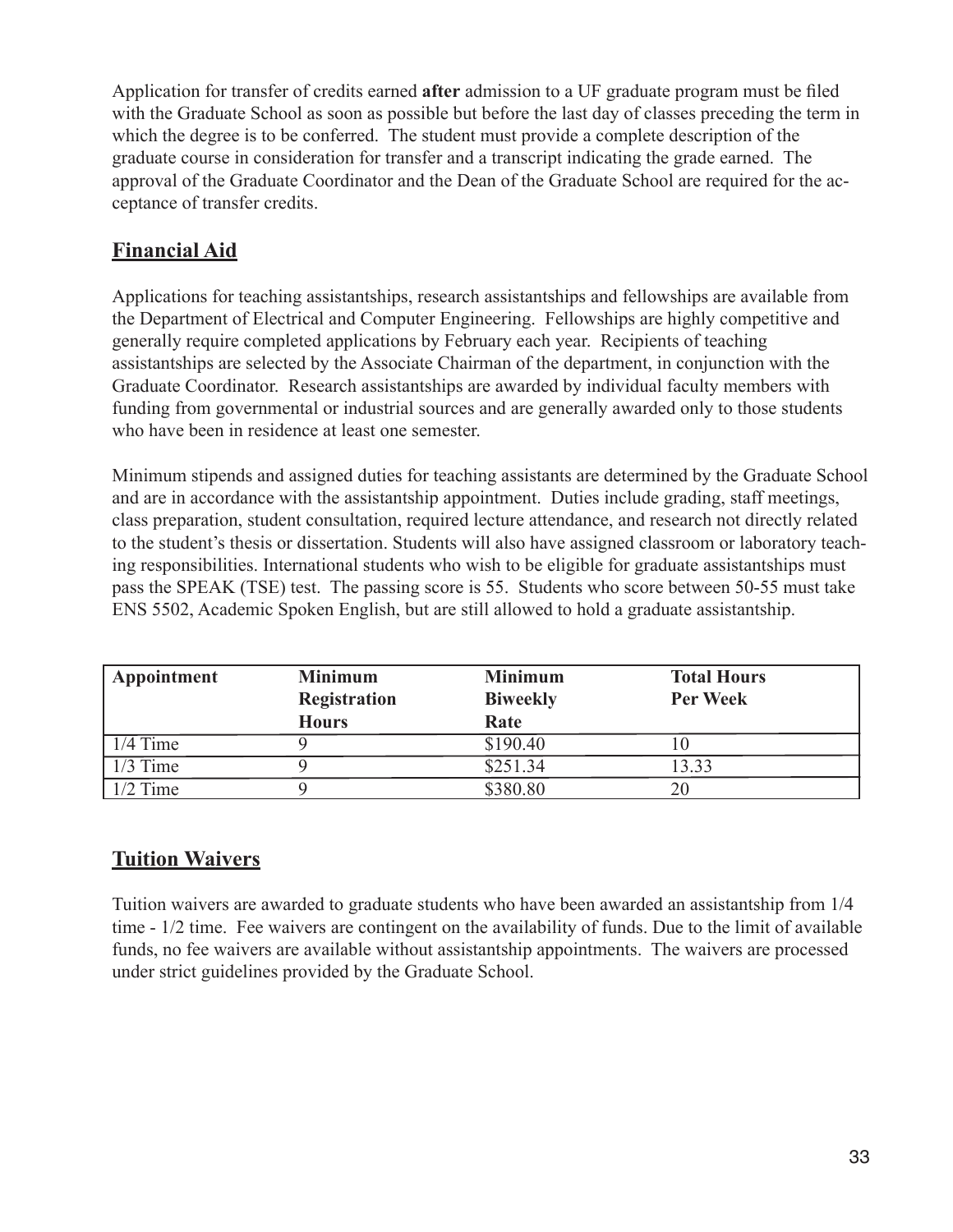## **Readmission Procedures**

Students who have left the program prior to graduating, and wish to be readmitted require the following:

- \* A minimum GPA of 3.00 for readmission into the Master's program and a minimum GPA of 3.5 for readmission to the Ph.D. program.
- \* GRE scores that satisfy the admission requirements of the ECE program in effect at the time of readmission.
- \* Three letters of recommendation from faculty members in the ECE department.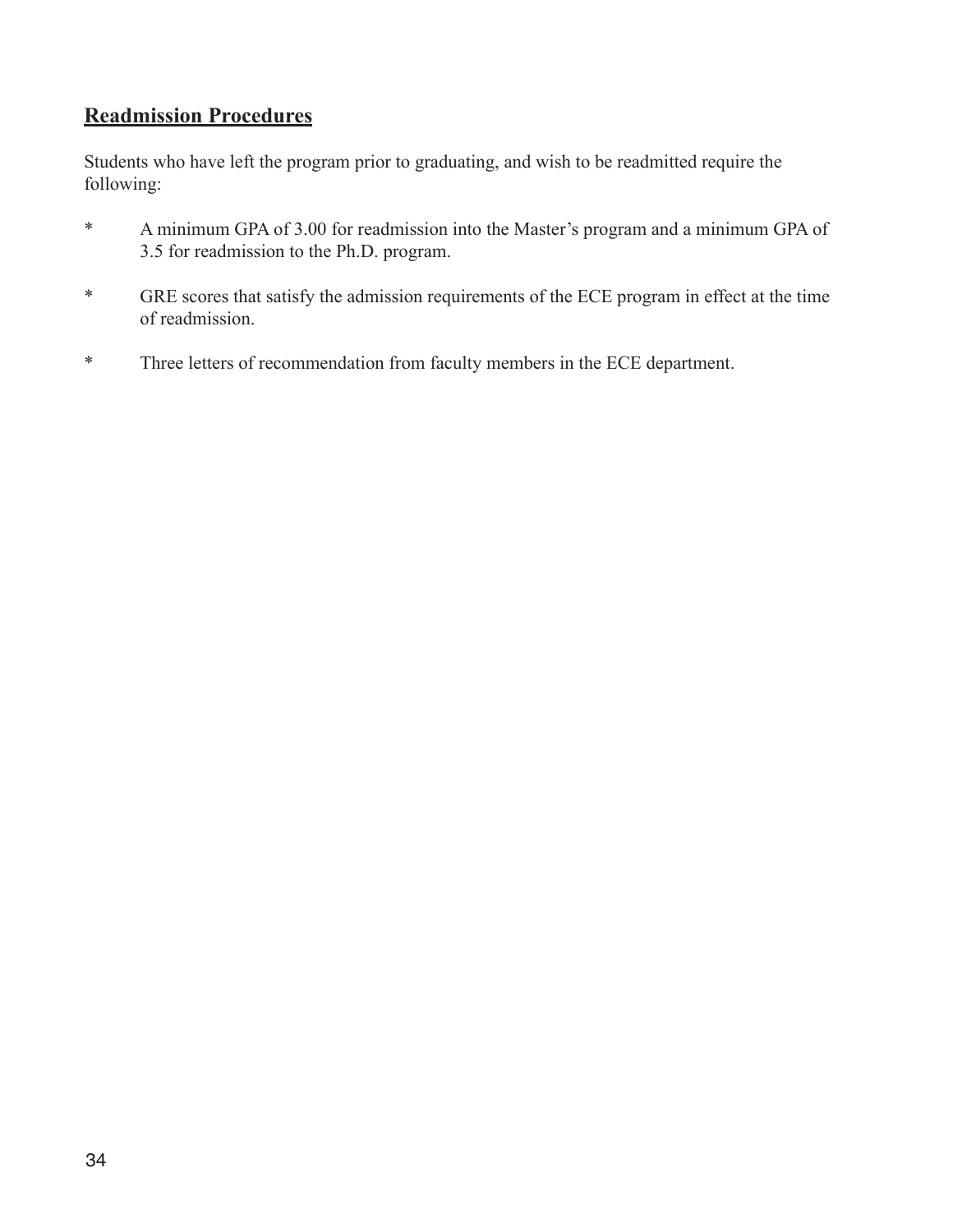## **XI. Graduate Course Descriptions**

Websites for courses are at www.ece.ufl.edu/undergraduates/classwebsites.html.

### **CDA 6156 - Advanced Computer Architecture** (3 credits)

Prereq: EEL 5764 or CDA 5155. Evaluation, study, and comparison of computer systems. Development of formal and informal models of computer architecture.

## **EEL 5182 - State Variable Methods in Linear Systems** (3 credits)

Prereq: EEL 4657. Linear algebra and state variable methods for design and analysis of discrete and continuous linear systems.

## **EEL 5218 - High Voltage DC Transmission Systems** (3 credits)

Prereq: Introductory course in electric power. Line-commutated converter analysis, rectifier and inverter controls, system protection, harmonics, supplementary controls, and multiterminal operation.

## **EEL 5219 - Analysis of Power Transmission Lines** (3 credits)

Prereq: EEL 3211, MAS 3114 or equivalents. Calculation of multiphase transmission line parameters for typical power line configurations. Model analysis of wave propagation. Line models and computer applications for transient analysis.

## **EEL 5225 - Principles of MEMS (Micro-Electro-Mechanical Transducers)** (3 credits).

Prereq: EEL 3396 or permission of instructor. Introduction to principles of micro-electro-mechanical devices and systems.

### **EEL 5317C - Introduction to Power Electronics** (4 credits)

Prereq: EEL 3304, 3396. Coreq: EEL 4657. Components and circuits for power applications. Switched-mode power supplies.

## **EEL 5320 - Bipolar Analog IC Design (3 credits)**

Prereq: EEL 3304. Amplifier stages, active loads, output stages, op-amps, feedback, frequency response, compensation.

## **EEL 5322 - VLSI Circuits and Technology** (3 credits)

Prereq: EEL 3396 and EEL 3304. Introduction to VLSI circuit technology and manufacturing fabrication, device models, layout, parasitics, and simple gate circuits.

## **EEL 5336L - Solid State Technology Laboratory** (1 credit)

Solid-state device fabrication. Safety issues..

### **EEL 5441 - Fundamentals of Photonics** (3 credits)

Prereq: EEL 3396 and 3472. Review of electromagnetic fields and waves, energy bands in semiconductors, p-n junctions and optical properties of semiconductors. Fundamentals of optical modulators and switches, laser theory, laser characteristics, photodetectors, optical waveguides, and photonic applications.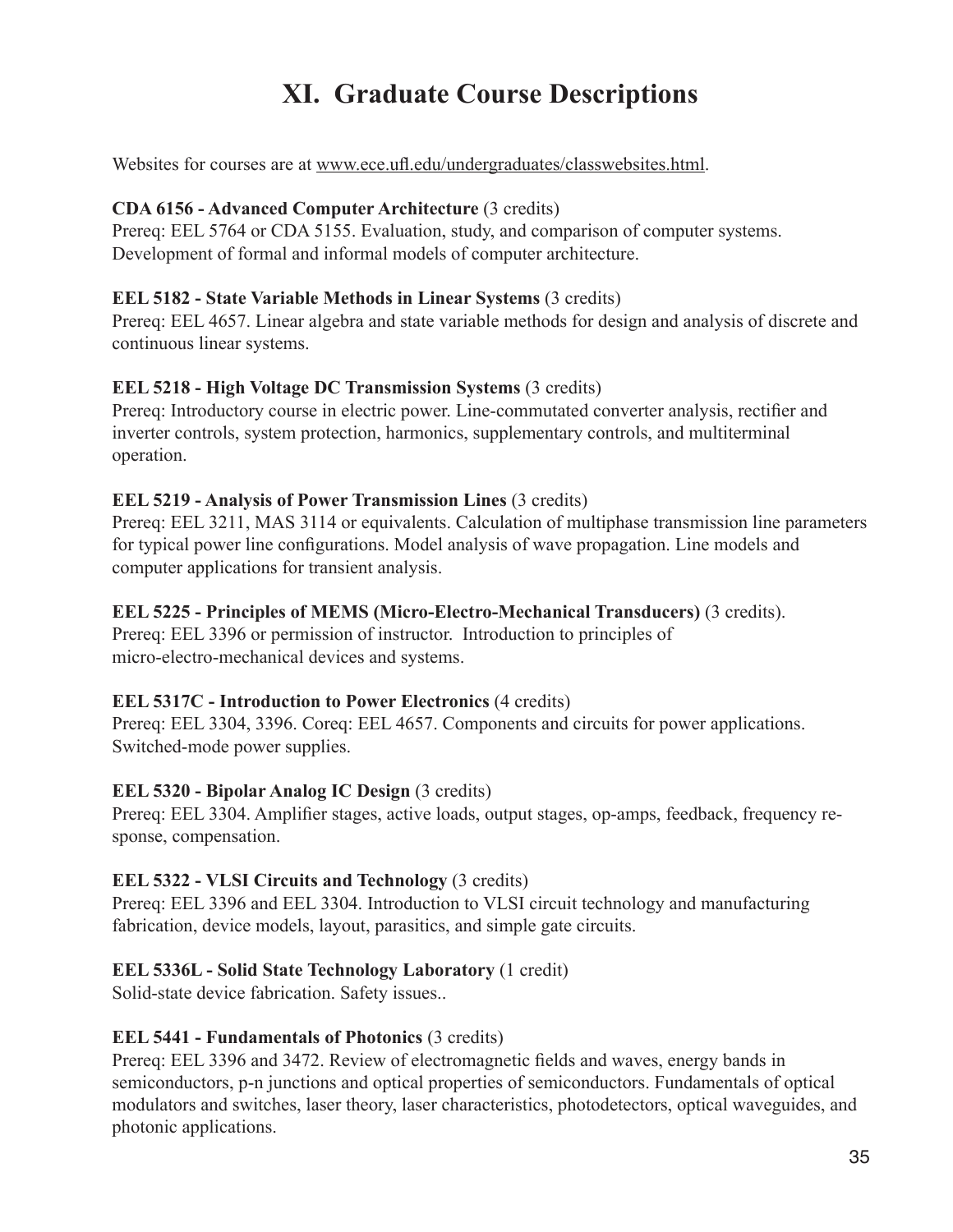## **EEL 5451L - Photonics Lab** (2 credits)

Prereq: EEL 4440 or 4445 or 5441. Experiments in wave optics, acousto-optics, lasers, fiber optics, planar wave guides, and coherent optics.

## **EEL 5490 - Lightning (3 credits)**

Prereq: EEL 3472. Introduction to lightning discharge processes. Electromagnetics relevant to lightning measurements. Applications for determining lightning charge, current, location, and characteristics. Lightning protection.

## **EEL 5544 - Noise in Linear Systems** (3 credits)

Passage of electrical noise and signals through linear systems. Statistical representation of random signals, electrical noise, and spectra.

## **EEL 5546 - Electronic Countermeasures** (3 credits)

Prereq: EEL 4516 or 5544. Analysis of electronic countermeasures for radar systems. Pulsed and spread spectrum detection; barrage, incoherent, and coherent jammers; burn through analysis; autocorrelation receiver structures.

## **EEL 5547 - Introduction to Radar (3 credits)**

Prereq: EEL 4516 or 5544. Basic principles of cw and pulsed radar; angle, range, and doppler tracking; accuracy and resolution; signal design.

## **EEL 5631 - Digital Control Systems** (3 credits)

Prereq: EEL 3701, 4657. A study of the digital computer as a control element, classical sampled data control theory, and application with microcomputers.

## **EEL 5666C - Intelligent Machines Design** (4 credits)

Prereq: EEL 4744C. Design simulation, fabrication, assembly, and testing of intelligent robotic machines.

## **EEL 5701 - Foundations of Digital Signal Processing** (3 credits)

Analysis and design of digital filters for discrete signal processing; spectral analysis; fast Fourier transform.

## **EEL 5717 - Fundamentals of Computer Hardware** (3 credits)

Prereq: EEL 4712C, 4713C, or equivalent. Systematic study of components of a computer system; organization and realization of arithmetic, control and data paths.

## **EEL 5718 - Computer Communications** (3 credits)

Prereq: EEL 4514. Design of data communication networks: modems, terminals, error control, multiplexing, message switching, and data concentration.

## **EEL 5745C - Microcomputer Hardware and Software** (4 credits)

Prereq: EEL 3701 and EEL 3304 or 3003. Functional behavior of microprocessors, memory, peripheral support integrated circuit hardware; microcomputer system and development software; applications.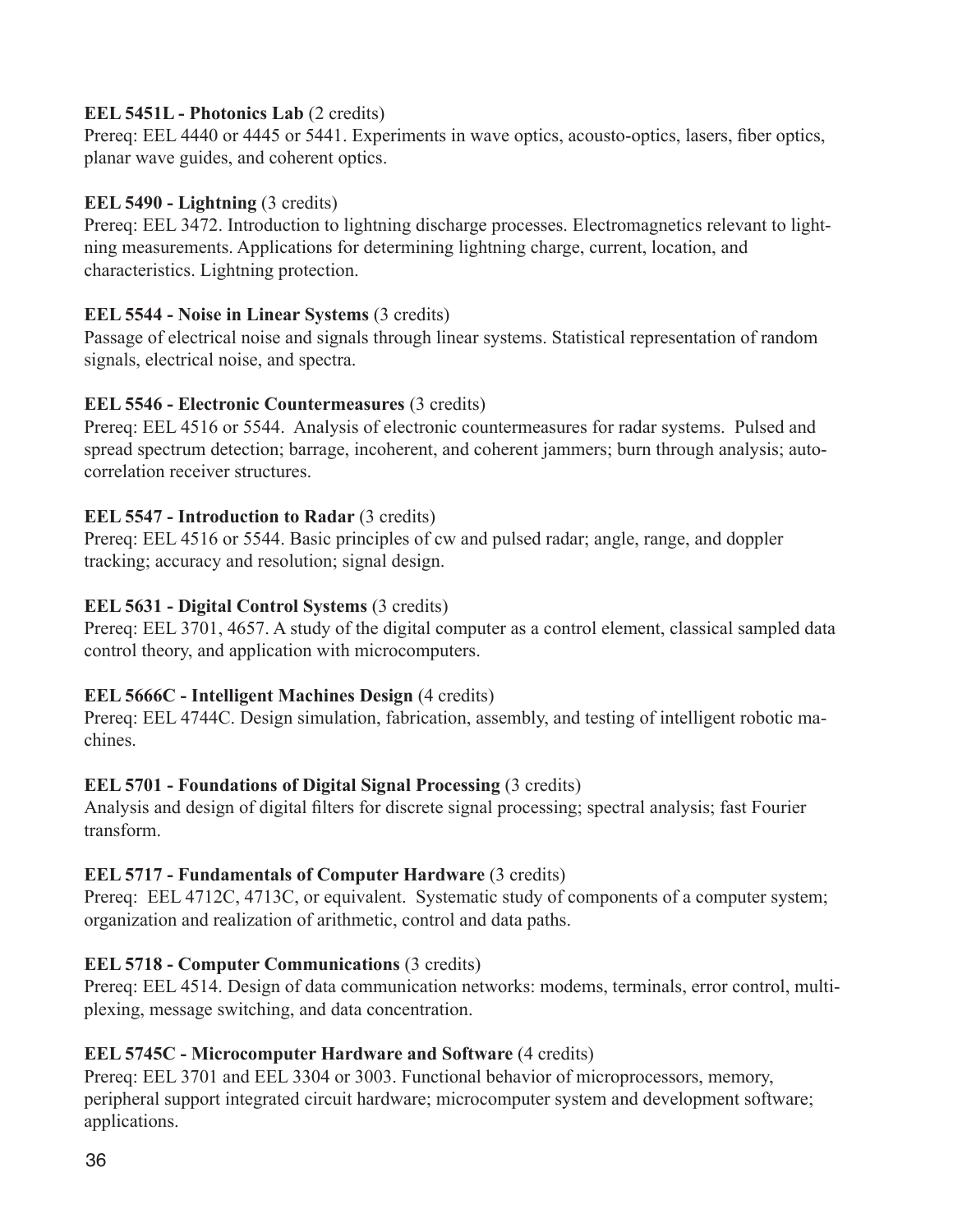## **EEL 5764 - Computer Architecture** (3 credits)

Prereq: EEL 4713C, 4744C, or equivalents. Fundamentals in design and quantitative analysis of modern computer architecture and systems, including instruction set architecture, basic and advanced pipelining, superscalar and VLIW instruction-level parallelism, memory hierarchy, storage, and interconnects.

## **EEL 5840 - Elements of Machine Intelligence** (3 credits)

Engineering and hardware concepts pertaining to design of intelligent computer systems.

**EEL 5905 - Individual Work** (1-4 credits per section number); (max: 6 credits count toward graduation) Prereq: consent of adviser. Selected problems or projects.

**EEL 5934 - Special Topics in Electrical and Computer Engineering** (1-3 credits per section number; max: 18 credits count toward graduation)

## **EEL 6171 - Advanced System Theory** (4 credits)

Structural analysis of linear dynamical systems. Invariance, F and G invariance, constrained reachability, pole assignment and stability, advanced topics in linear algebra useful in mathematical system theory.

## **EEL 6200 - Advanced Analysis of Electric Machines** (3 credits)

Prereq: EEL 3211, MAS 3114 or equivalents. Principles of electromechanical energy conversion, reference frame theory, analysis and modeling of ac and dc machines, state variable formulation of systems with electromechanical devices.

## **EEL 6264 - Advanced Electric Energy Systems** (3 credits)

Prereq: consent of instructor. Energy systems planning and operation with emphasis on advanced analysis methodologies and computer simulation.

## **EEL 6265 - Advanced Electric Energy Systems II** (3 credits)

Prereq: EEL 6264. Continuation of EEL 6264 with additional emphasis given to the new electric energy technologies.

## **EEL 6321 - MOS Analog IC Design** (3 credits)

Prereq: EEL 5320 or EEL 6311. Design of analog circuits in CMOS IC technologies. MOS switches, MOS op-amps, circuit simulation using SPICE.

## **EEL 6323 - Advanced VLSI Design** (3 credits)

Prereq: EEL 5322. Advanced very large scale integrated circuit design, testability, and performance evaluation. Use of industrial VLSI software. Building an advanced CMOS VLSI circuit.

## **EEL 6324 - Silicon Fabrication Processes** (3 credits)

Prereq: EEL 5322. Advanced modeling of physics of silicon fabrication. Lithography, deposition, etching, oxidation, implantation, and diffusion. Oriented toward silicon device fabrication.

### **EEL 6325 - Computer Simulation of Integrated Circuits and Devices** (3 credits)

Prereq: Graduate standing. Basic methods of numerical simulation of semiconductor devices and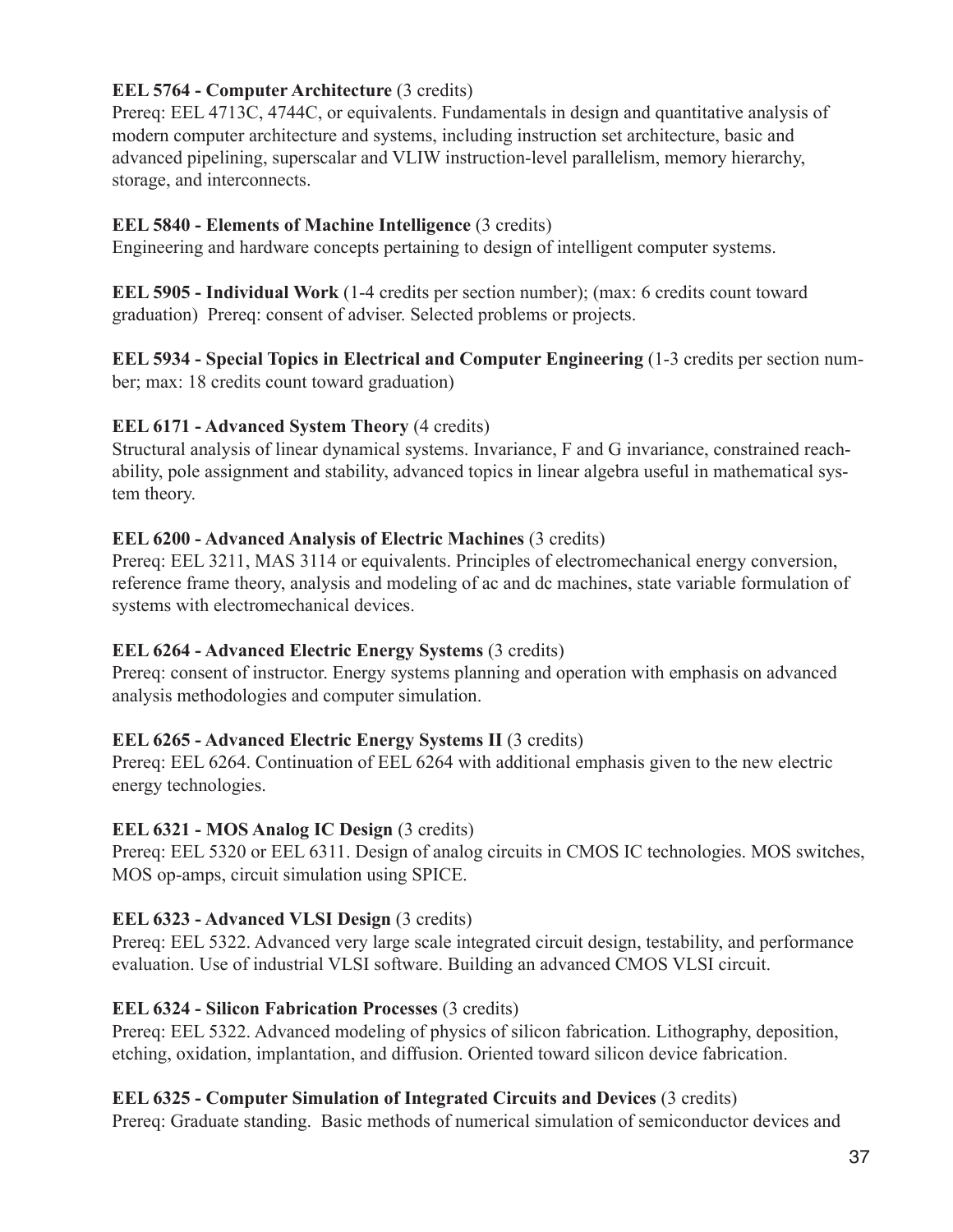electronic circuits with reference to PISCES and SPICE. PDE discretization; numerical integration, Newton/iterative linearization, linearized system solution.

## **EEL 6328C - Microwave IC Design** (3 credits)

Fundamentals of microwave integrated circuit design. Use of computer software to design simple microwave circuits. Microwave circuit testing.

## **EEL 6374 - Radio Frequency (RF) Integrated Circuits and Technology** (3 credits)

Prereq: EEL 5322, 4306 or equivalent. Requirements for RF integrated circuits. Design and implementation. Interdependence of RF circuit performance with devices, parasitics, packages, and process technology.

## **EEL 6382 - Semiconductor Physical Electronics I (3 credits)**

Crystal structures; imperfections; statistics; lattice dynamics; energy band theory. Equilibrium properties of electrons and holes in semiconductors. Electronic transport phenomena. Boltzmann's equation and transport coefficients in semiconductors.

## **EEL 6383 - Semiconductor Physical Electronics II (3 credits)**

Prereq: EEL 6382. Scattering mechanisms. Recombination-generation and trapping processes; optical properties. Excess carrier phenomena. Photoelectric effects in semiconductors. Metal-semiconductor contacts. Optoelectronic devices. Junction and MOS devices. Superconductors and Josephson Junction devices.

## **EEL 6388 - Fluctuation Phenomena** (3 credits)

Prereq: Graduate standing. Noise theory with applications to Electrical and Computer Engineering. Sources of noise in electronic devices; statistical and spectral representation. Influence of noise upon the performance of circuits and systems. Limitation of detectors and instruments due to noise.

## **EEL 6390 - VLSI Devise Design** (3 credits)

Criteria and tradeoffs involved in design of high-performance semiconductor devices in scales (VLSI) Si-based integrated-circuit technologies.

## **EEL 6397 - Semiconductor Device Theory I** (3 credits)

Prereq: EEL 3396. Semiconductor material properties, equilibrium and nonequilibrium processes, quasi-Fermi levels, pn junctions; charge-control modeling; high level injection, heavy doping effects.

## **EEL 6398 - Semiconductor Device Theory II** (3 credits)

Prereq: EEL 6397. Basic mechanisms in bipolar junction transistors, low- and high-current effects; fundamental principles of the MOS system, surface effects on pn junctions, MOS field-effect transistors.

## **EEL 6443 - Integrated and Fiber Optics** (3 credits)

Prereq: EEL 5441. Review of electromagnetic waves. Dielectric interfaces, propagation in graded-index media, slab waveguides, coupled waveguides, waveguide fabrication and characterization.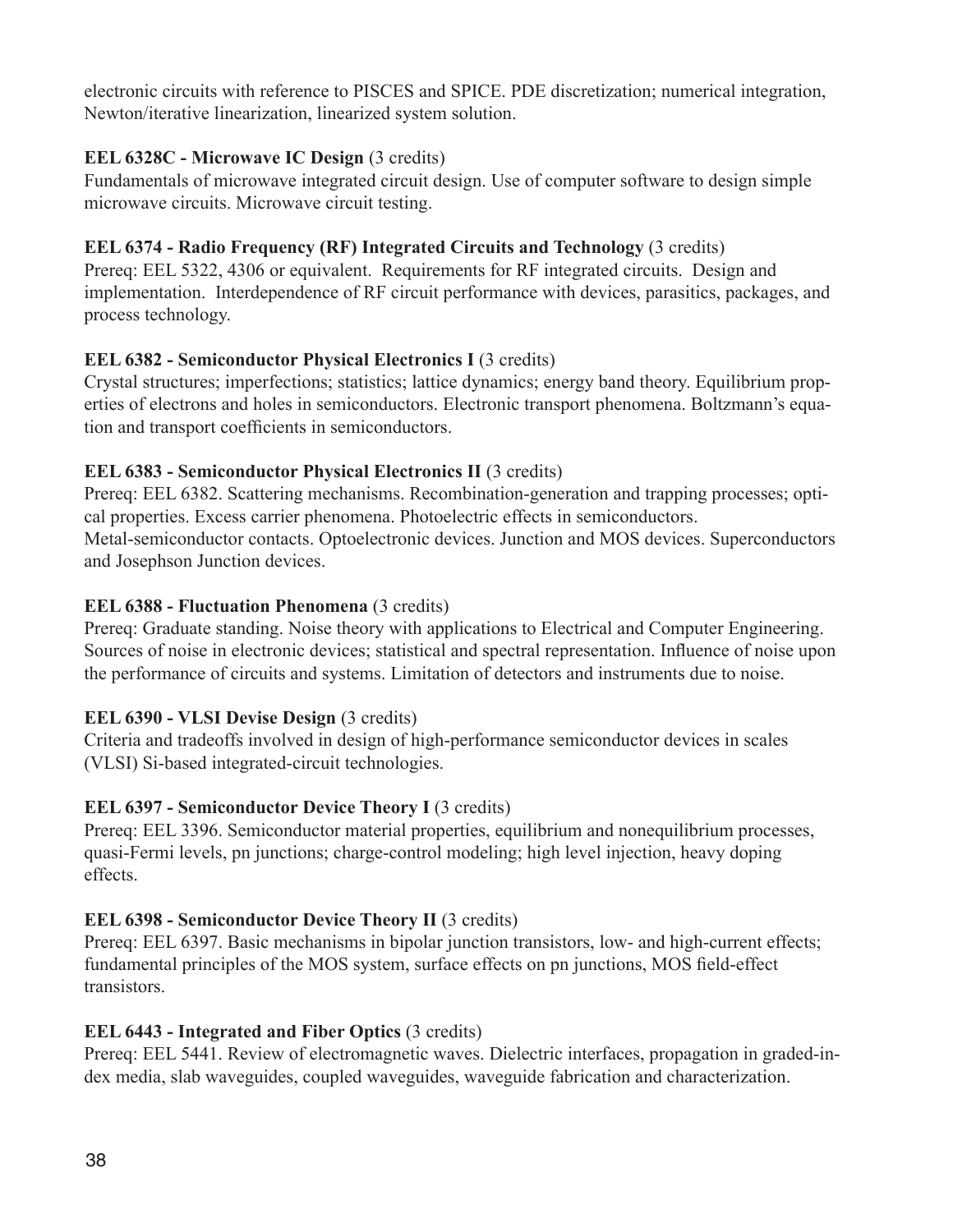## **EEL 6447 - Laser Electronics** (3 credits)

Prereq: EEL 3473 and EEL 5441 or equivalent. Study of lasers from basic principles to operational characteristics.

## **EEL 6486 - Electromagnetic Field Theory and Applications I (3 credits)**

Prereq: undergraduate course in fields and waves. Advanced electrostatics, magnetostatics, time-varying electromagnetic fields, wave propagation, waveguides.

## **EEL 6487 - Electromagnetic Field Theory and Applications II (3 credits)**

Prereq: EEL 6486. Electromagnetic radiation, antennas, wave propagation in an isotropic media.

### **EEL 6502 - Adaptive Signal Processing** (3 credits)

Prereq: EEL 5544, EEL 5701. Theory of adaptation with stationary signals; performance measures. LMS, RLS algorithms. Implementation issues and applications.

### **EEL 6503 - Spread Spectrum (3 credits)**

Prereq: EEL 5544 and EEL 6535. Techniques and applications; spreading sequence design; code division multiple access; multi-user detection.

### **EEL 6507 - Queueing Theory and Data Communications** (3 credits)

Prereq: EEL 5544. Introduction to basic queueing models; performance analysis of multiple access protocols; error control strategies.

### **EEL 6509 - Wireless Communications** (3 credits)

Prereq: EEL 5544. Introduction. Satellite and cellular systems, propagation, modulation techniques, multiple access techniques, channel coding, speech and video coding, and wireless computer networks.

### **EEL 6524 - Statistical Decision Theory** (3 credits)

Prereq: EEL 5544. Hypothesis testing of signals in the presence of noise by Bayes, Neyman-Pearson, minimax criteria; estimation of signal parameters.

### **EEL 6535 - Digital Communication** (3 credits)

Prereq: EEL 5544. Optimum receiver principles; analysis of digital and analog communication systems in the presence of noise; modeling of communication channels.

### **EEL 6537 - Spectral Estimation** (3 credits)

Prereq: EEL 5544, EEL 5701. Measurement and analysis of signals and noise. Digital filtering and spectral analysis; fast Fourier transform.

### **EEL 6548 - Radar I** (3 credits)

Basic concepts, wave propagation, antennas, radar equation, cross section, radar signals, detection.

### **EEL 6550 - Error Correction Coding** (3 credits)

Prereq: EEL 5544 or equivalent; Coreq: EEL 5544 or EEL 4516. Introduction to abstract algebra, block coding and decoding, convolutional coding and decoding, trellis coded modulation, run-length-limited codes.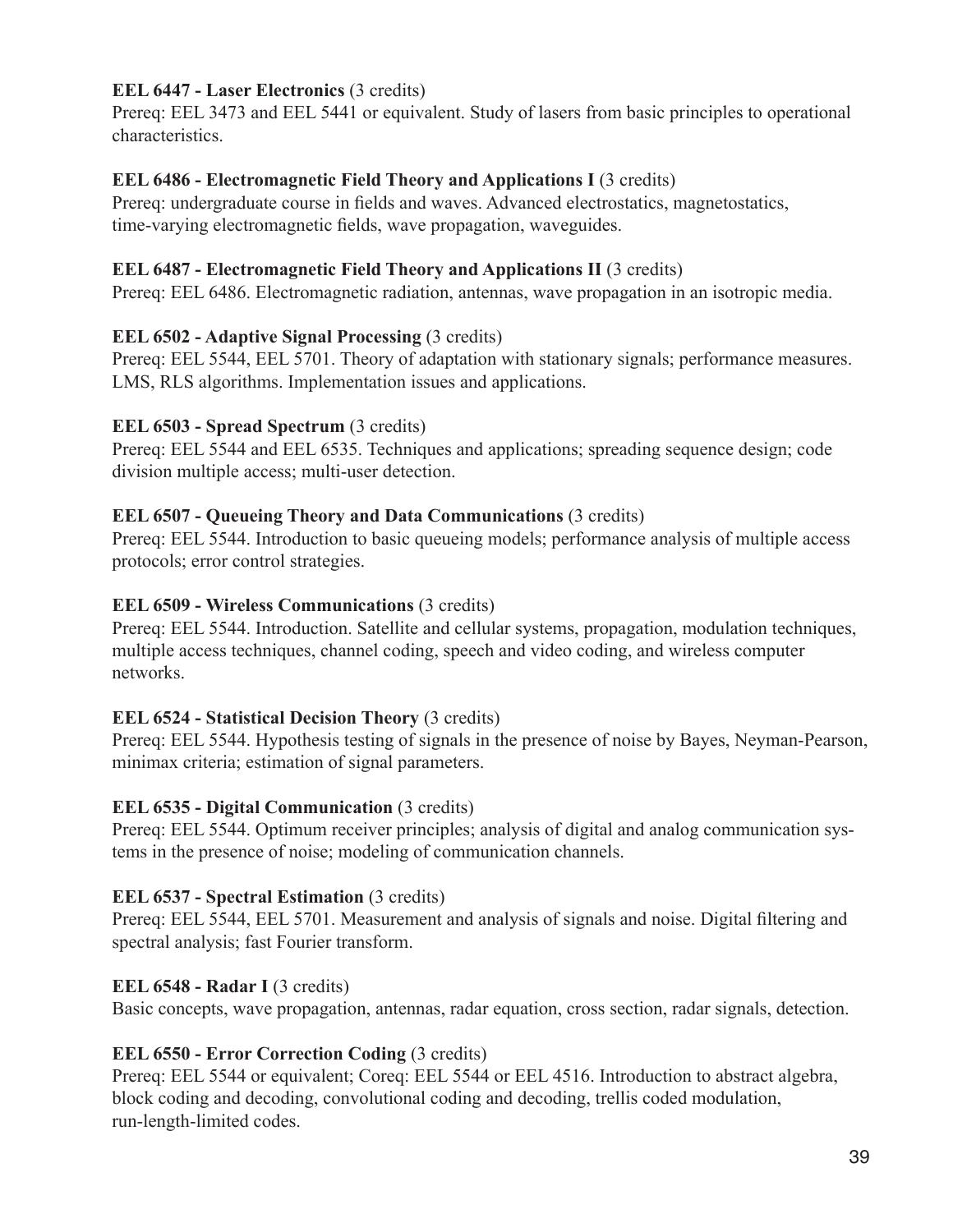## **EEL 6562 - Image Processing and Computer Vision (3 credits)**

Pictorial data representation; feature encoding; spatial filtering; image enhancement; image segmentation; cluster seeking; two-dimensional z-transforms; scene analysis; picture description language; object recognition; pictorial database; interactive graphics; picture understanding machine.

## **EEL 6586 - Automatic Speech Processing** (3 credits)

Prereq: EEL 5701. Various models of speech production and perception. Operation of speech synthesizers. Discussion of speech recognition. Mathematical models of speech signals.

## **EEL 6591 - Wireless Networks** (3 credits)

Prereq: EEL 5718 and knowledge of probability and statistics. Design and analysis of wireless networks including channel characteristics, physical layer, cellular concepts, multiple access control protocols, FEC and ARQ protocols, resource allocation, and wireless standards.

## **EEL 6614 - Modern Control Theory I** (3 credits)

Prereq: EEL 5182. Optimization of systems using the calculus of variations, dynamic programming, and the maximum principle. Extensive study of the linear plant with a quadratic performance index. Observers and dynamic compensators.

## **EEL 6617 - Linear Multivariable Control** (3 credits)

Prereq: EEL 5182, MAS 4105. Transfer matrix theory of systems, emphasis on feedback, internal stability, model matching and the assignment of invariant factors.

## **EEL 6619 - Robust Control Systems** (3 Credits)

Prereq: EEL 5182. Analysis and design of multivariable control systems in presence of uncertainties.

## **EEL 6667 - Kinematics and Dynamics of Robot Manipulators** (3 credits)

Algebraic formulation of robot manipulator motion. Homogeneous matrices. Methods for computing forward and reverse kinematic solutions of robot manipulators. Robot differential displacements and Jacobians. Newton-Euler and Lagrangian derivations of manipulator dynamics.

## **EEL 6668 - Intelligent Robot Manipulator Systems** (3 credits)

Prereq: EEL 6667. Trajectory planning and computation for robot manipulators. Splines. Force compliance and hybrid control. Machine perception and intelligence: touch, vision, collision avoidance, automatic task planning. Modeling a robotic manufacturing work cell. Robot computer languages.

## **EEL 6702 - Digital Filtering** (3 credits)

Prereq: EEL 5701. Introduction to number transforms, complexity of algorithms, and finite fields. Development of transforms and digital filters using algebraic operators and finite fields plus the technological consideration of DSP systems and system integration.

## **EEL 6706 - Fault Tolerant Computer Architecture (3 credits)**

Prereq: EEL 5764 or CDA 5155. Design and quantitative analysis of fault tolerant architectures and dependable systems including fundamental issues, redundancy techniques, evaluation methods, design methodology, and applications.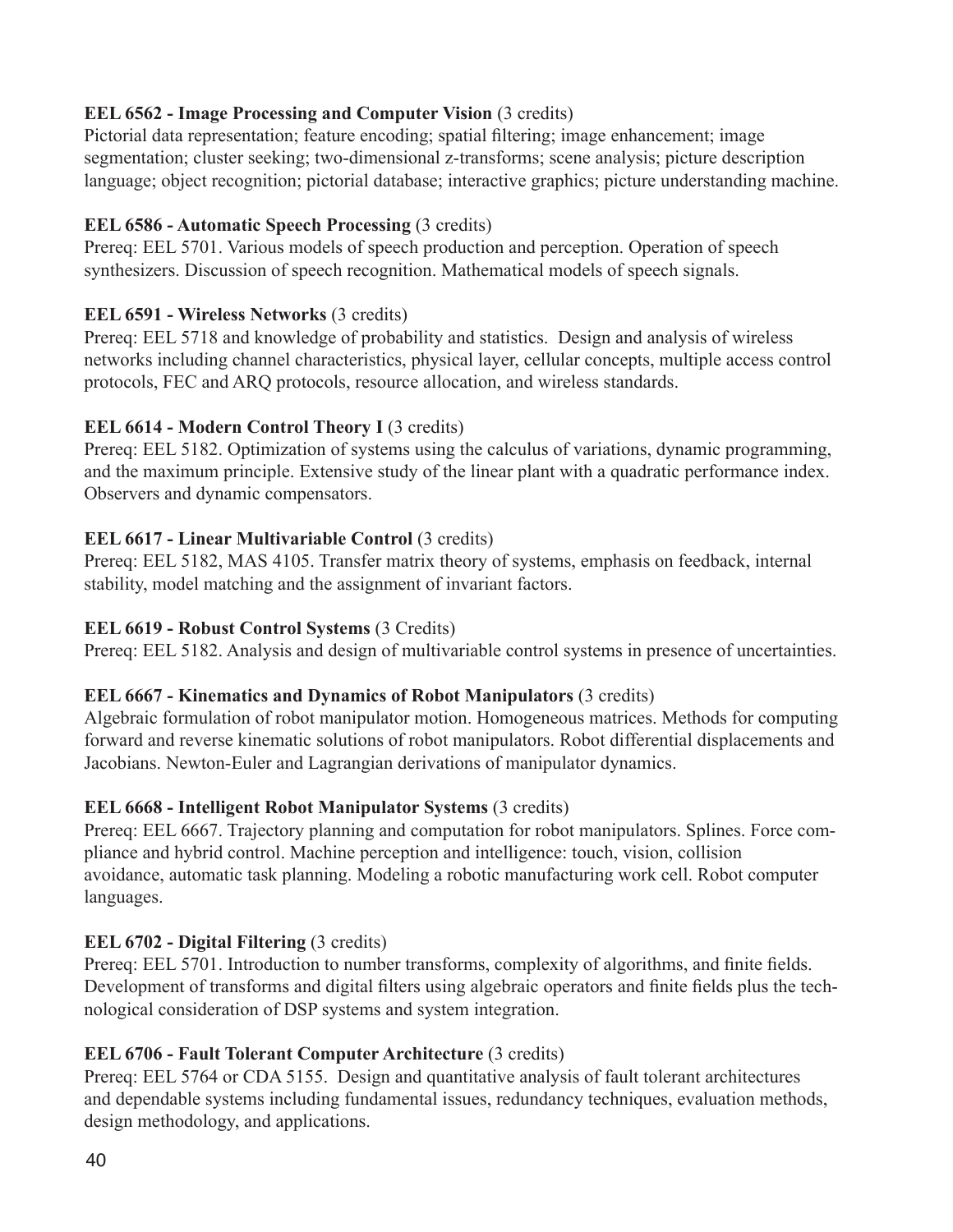## **EEL 6763 - Parallel Computer Architecture** (3 credits)

Prereq: EEL 5764. Advanced architecture emphasizing design and quantitative analysis of parallel architecture and systems, including theory, hardware technologies, parallel and scalable architectures, and software constructs.

## **EEL 6767 - Database Engineering** (3 credits)

Prereq: EEL 4713C. Architecture of database management system, data models and languages, design, integrity, security, concurrency control, distributed database management.

## **EEL 6769 - Hardware-Software Interactions: Nonnumeric Processing** (3 credits)

Prereq: EEL 6767, COP 5725 or consent of instructor. Information representations; content and context search methods; associative memories, retrieval language mapping; parallel processing; hardware and software garbage collections.

## **EEL 6785 - High-Performance Computer Networks** (3 credits)

Prereq: EEL 5718 or CEN 6505. Design and quantitative analysis of high-speed networks and interconnects including protocols, hardware and software interfaces, switching, light-weight communication layers, flow and error control, and quality of service.

## **EEL 6814 - Neural Networks for Signal Processing** (3 credits)

Prereq: EEL 5701. Optimal filters in vector spaces. Linear machines and discriminent functions. Gradient descent learning in the additive neural model. Performance measures of multilayer perceptions and Hopfield networks. Dynamic neural networks and the issues of short term memory. Unsupervised learning networks.

## **EEL 6825 - Pattern Recognition and Intelligent Systems** (3 credits)

Decision functions; optimum decision criteria; training algorithms; unsupervised learning; feature extraction, data reduction; potential functions; syntactic pattern description; recognition grammars; machine intelligence.

## **EEL 6841 - Machine Intelligence and Synthesis** (3 credits)

Prereq: EEL 5701. Theory of machine intelligence applied to general problems of engineering intelligent computer systems and architectures. Applications emphasized.

#### **EEL 6905 - Individual Work** (1-4 credits\*; max: 6 credits.\*\*) Prereq: consent of advisor. Selected problems or projects.

## **EEL 6910 - Supervised Research** (1-5 credits\*\*\*; max: 3 credits.\*\*)

S/U grading.

**EEL 6935 - Special Topics in Electrical and Computer Engineering** (1-4 credits\*; \*\*) Topics vary.

**EEL 6940 - Supervised Teaching** (1-5 credits\*\*\*; max: 3 credits.\*\*) S/U grading.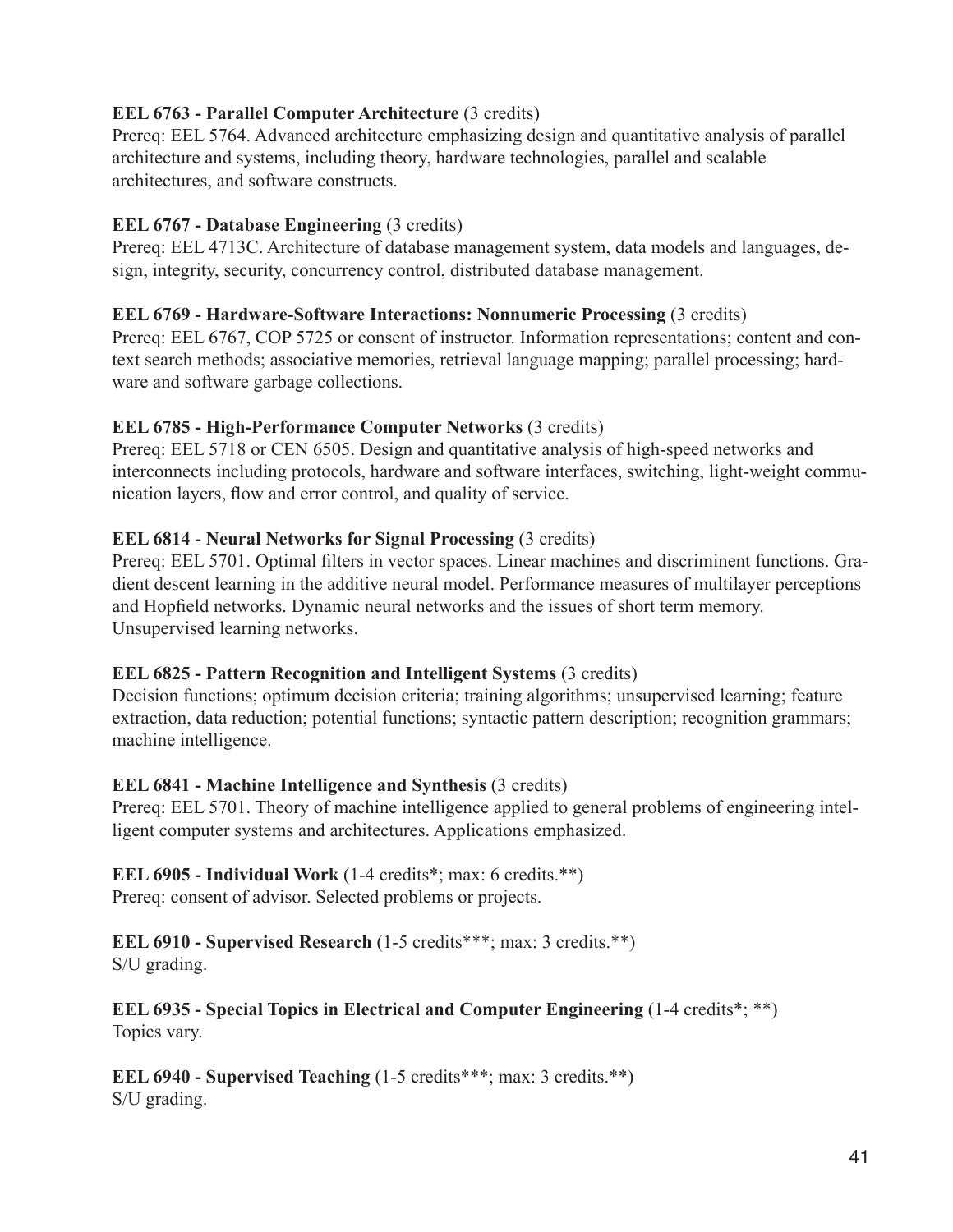## **EEL 6971 - Research for Master's Thesis**(1-15 credits\*, max: 6 credits\*\*)

S/U grading.

## **EEL 6972 - Research for Engineer's Thesis** (1-15 credits\*)

S/U grading.

## **EEL 7936 - Advanced Topics in Electrical and Computer Engineering** (1-4 credits\*; \*\*)

## **EEL 7979 - Advanced Research** (1-12 credits\*)

Research for doctoral students before admission to candidacy. Designed for students with a master's degree in the field of study or for students who have been accepted for a doctoral program. Not open to students who have been admitted to candidacy. S/U grading.

## **EEL 7980 - Research for Doctoral Dissertation** (1-15 credits\*)

S/U grading. \*per section number. \*\*count for graduation. \*\*\*no more than five hours may be taken. \*\*\*\*maximum of 18 credit hours of EEL 5934, EEL 6935, EEL 7936.